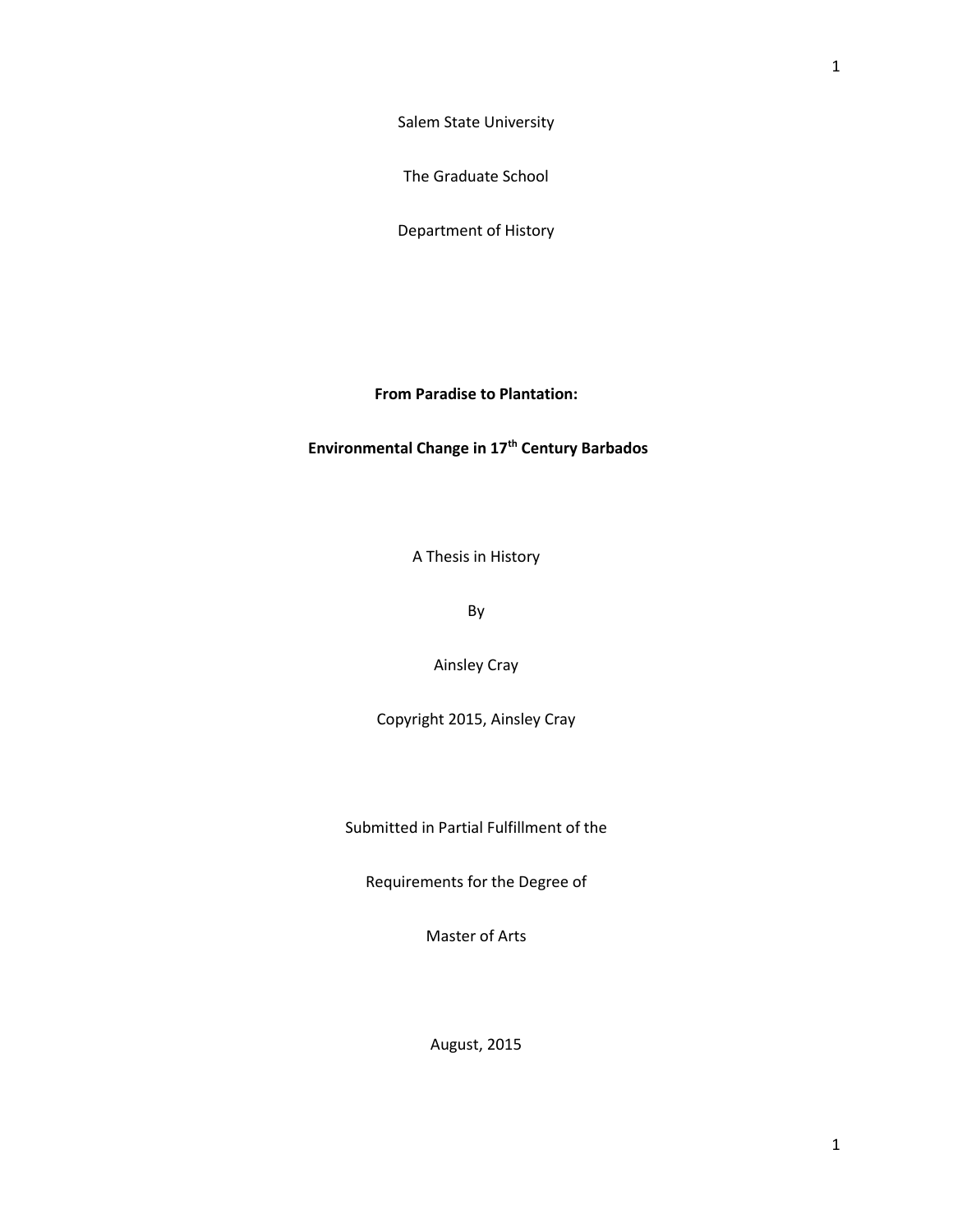*"The woods were so thick, and most of the trees so large and massy as they were not to be fallen with so few hands: and when they were laid along, the branches were so thick and boisterous, as required more help, and those strong and active men, to lop and remove them off the ground."<sup>1</sup>*

# **Barbados in the 17th Century**

Sailing into Carlisle Bay in 1647, the Englishmen Richard Ligon's first observation of the island of Barbados was of plantations appearing " one above the other: like several stories in stately buildings."<sup>2</sup> After a long and difficult sea voyage from England, the sight of such well-ordered cane fields and sumptuous manor houses was a welcome delight to Ligon and his shipmates, who marveled at the beauty and wealth of the small island. What was not apparent at the time to the chronicler and his fellow passengers were the ramifications of severe environmental change and alteration which had occurred on the island in order to provide them with the initial view they found so marvelous and inviting. In fact, Barbados was in the midst of a rapid and far-reaching ecological shift, which had begun 20 years earlier with the founding of a British colony on the island. This change, which made the small tropical island so appealing to the English visitors, would in fact have dramatic and intense consequences, which in turn had a profound negative impact on the overall growth and development of the island. The ramifications of the English colonizers' actions toward the island's ecology would reverberate throughout the ensuing centuries, and irreversibly affect the history of Barbados.

In 1627, a small group of English settlers, along with several servants and slaves, landed on the small Caribbean island of Barbados, with the intention of founding a new English colony. What they encountered was an environment wholly unlike anything they had known in England. The entire island was covered in a rich, lush, tropical rainforest. To the earliest colonists, the island must have seemed an

<sup>1</sup> Richard Ligon, *A True and Exact History of the Island of Barbados*, ed. Karen Ordahl Kupperman (Indianapolis: Hackett Publishing, 2011. 68.

<sup>2</sup> Ligon, *Barbados*, 65.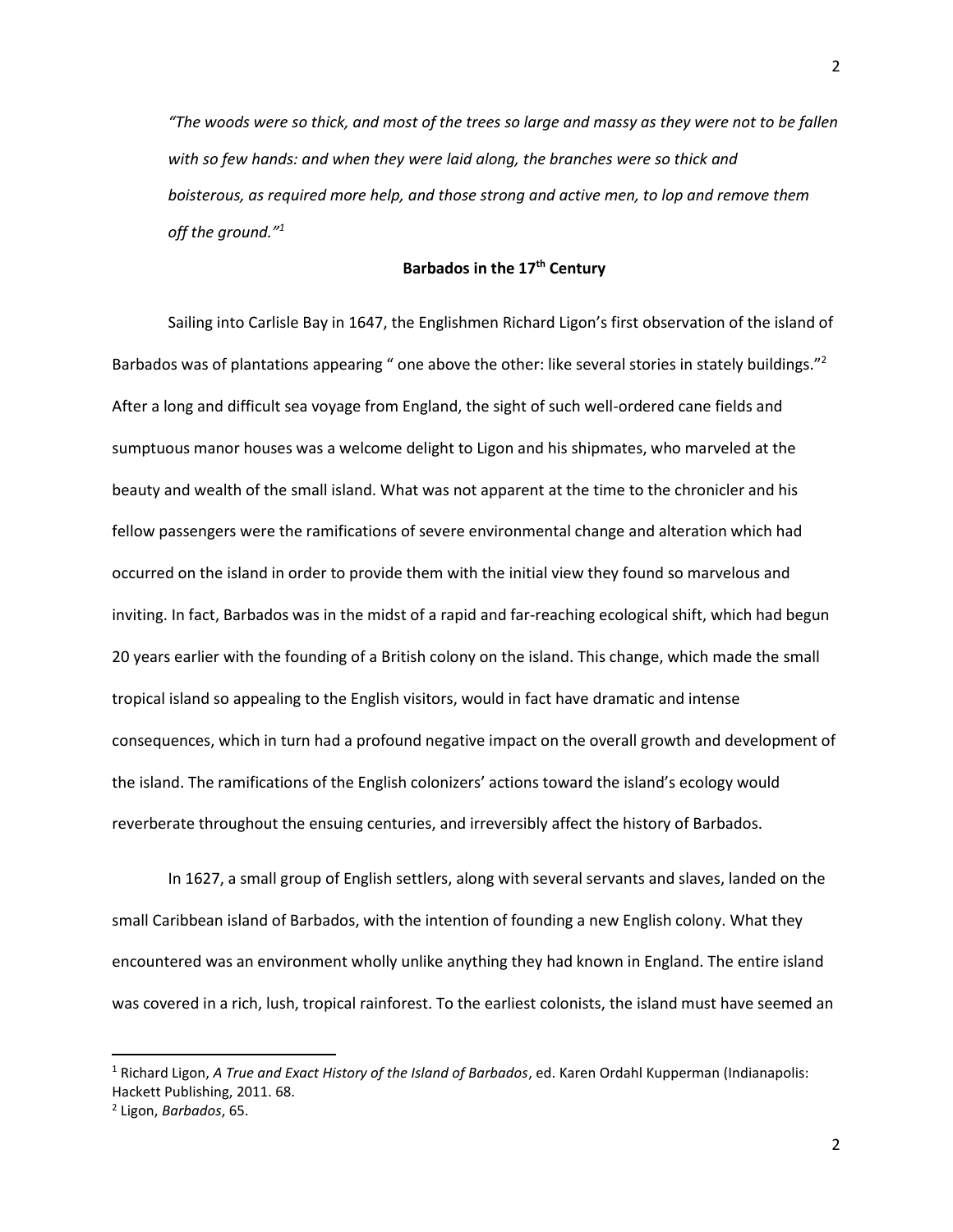impenetrable wilderness, covered in "huge trees, many 200 feet tall, clustered thickly right up to the edge of the beach." <sup>3</sup>The island was uninhabited by humans in 1627. It is not known for sure if any native population had ever lived on Barbados. Archeological evidence suggests that Arawak Indians may have inhabited the island, or were frequent visitors to it. However, whether native peoples lived on or frequented the island, Barbados had ceased to support a human population at least one hundred years before British ships arrived to colonize the island.<sup>4</sup> Instead of humans, the island was populated by turtles, crabs, insects, tropical birds, and the wild hogs which had been introduced by the Portuguese nearly a century earlier. In total, the landscape and conditions of the island made it seem like a tropical Eden, untouched and unaltered by man, and wanting "nothing which is nourishing for body and soul." <sup>5</sup>

While the first English settlers encountered a wild landscape with numerous and diverse species of flora and fauna, many of which were completely foreign to the newcomers. Within just a few decades, this seemingly untamed island had been transformed into a series of well-ordered plantations, each growing the same crop. The forest that had seemed so impermeable was all but gone, with only a few isolated patches remaining. Many of the natural plants and animals of the island had been exterminated, replaced with species more familiar to the European and African inhabitants of the island. Instead of an island devoid of human life, Barbados had become one of the most densely populated areas in the entirety of the British Empire. In short, the ecological alteration of the island had been both rapid and dramatic. In less than half a century, the colonists had essentially eliminated the natural environment of the island, and replaced it with an ecosystem that was entirely controlled by humans, and intended to generate wealth for the population of the island, as well as the vast British Empire.

 $\overline{a}$ 

<sup>&</sup>lt;sup>3</sup> Matthew Parker. *The Sugar Barons; Family, Corruption, Empire and War in the West Indies (New York: Walker and* Company, 2011) 15.

<sup>4</sup> David Watts. *The West Indies: Patterns of Development, Culture and Environmental Change Since 1492* (New York: Cambridge University Press, 1987), 109.

<sup>5</sup> Thomas Verney. *Letters and Paper of the Verney Family Down to the End of the Year 1639* (London: Camden Society, 1852), 193.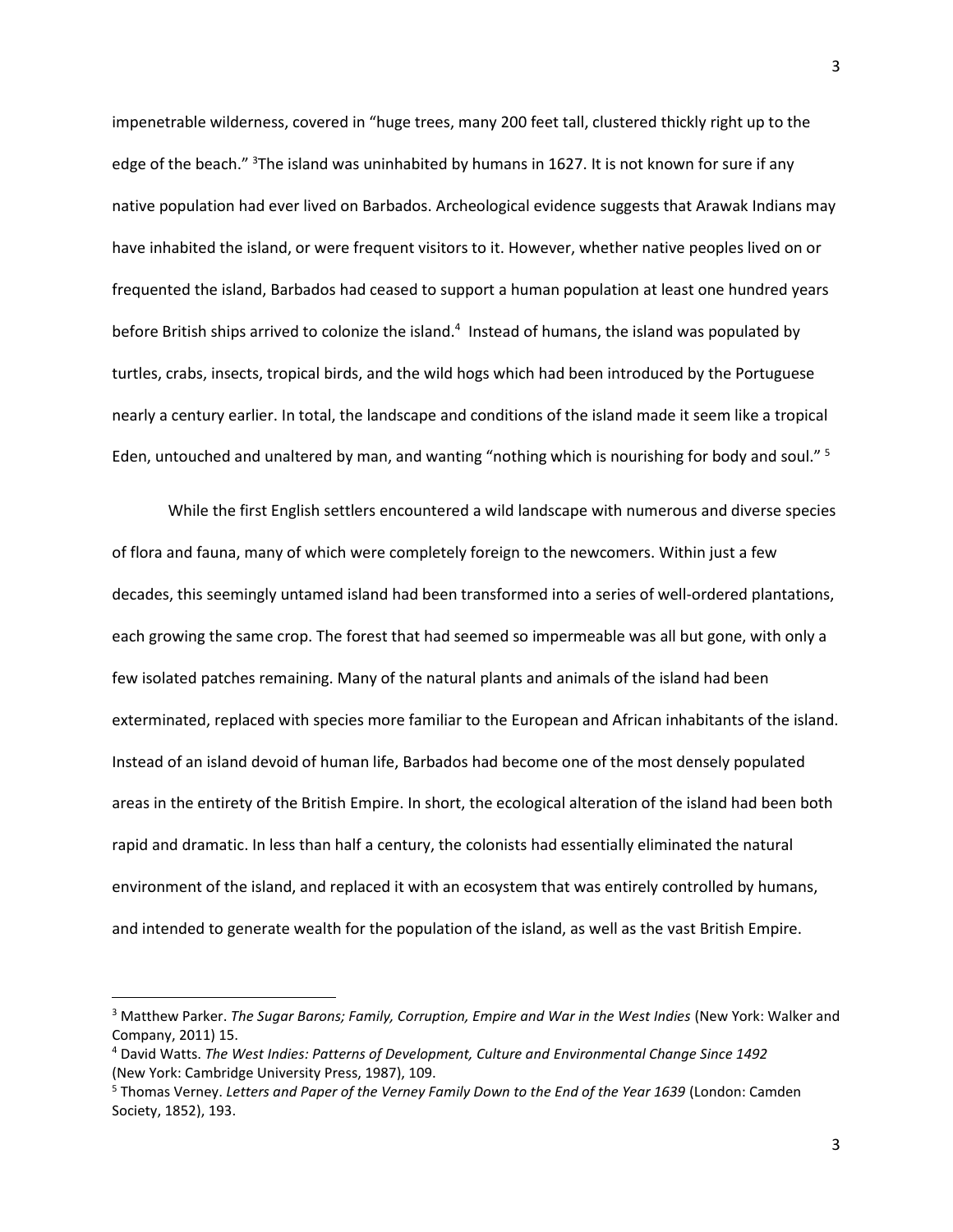In understanding the level of environmental change that took place on Barbados, and in fact on many other Caribbean colonies as well, it is important to examine the reasons why such a massive transformation occurred. Most of the early visitors to the island marveled at the beauty of the wilderness, as well as the abundance of fruits, vegetables, and wild game. If the beauty and fruitfulness of the island were so wonderful, why then did the early settlers seek to change it so drastically? There are several reasons why the British colonizers dramatically changed the environment of Barbados. The first was practical. Early settlers lived in makeshift dwellings, more or less small huts to protect against rain and sun. As more and more people arrived on the island, the desire for more comfortable and traditional housing grew. Many settlers strove to build homes in the English fashion, and felled trees and cleared land in order to erect these structures. Land was also desired to plant cash crops like tobacco and cotton. Many of the early settlers, like Henry Winthrop, did not plan on staying on the island long term. He wanted to make a quick profit and then return to life in England or New England. In order to do this, Winthrop, and many of his contemporaries, labored to plant as much tobacco as possible in a very short time. <sup>6</sup> This necessitated clearing of the forest, rapid conversion to farmland, and the introduction of foreign botany. The second reason for speedy environmental change was based not in the desire for shelter and profits, but in aesthetics. The British settlers wanted to create a habitat that more closely resembled the comfort and familiarity of England. In almost every way the inhabitants of the island sought to replicate British culture and society. They dressed in English fashions, ate English food, built English style houses, and landscaped according to English sensibilities and ideals. The adherence to European styles can be seen in the plants that they introduced to the island. Sugar cane and wheat were both old world crops, having been grown in the Mediterranean region for centuries. Many other items, originating in England or elsewhere in Europe, were planted in gardens to provide basic subsistence in

 $\overline{\phantom{a}}$ 

<sup>6</sup> Henry Winthrop. *Winthrop Vol. 1*, 361.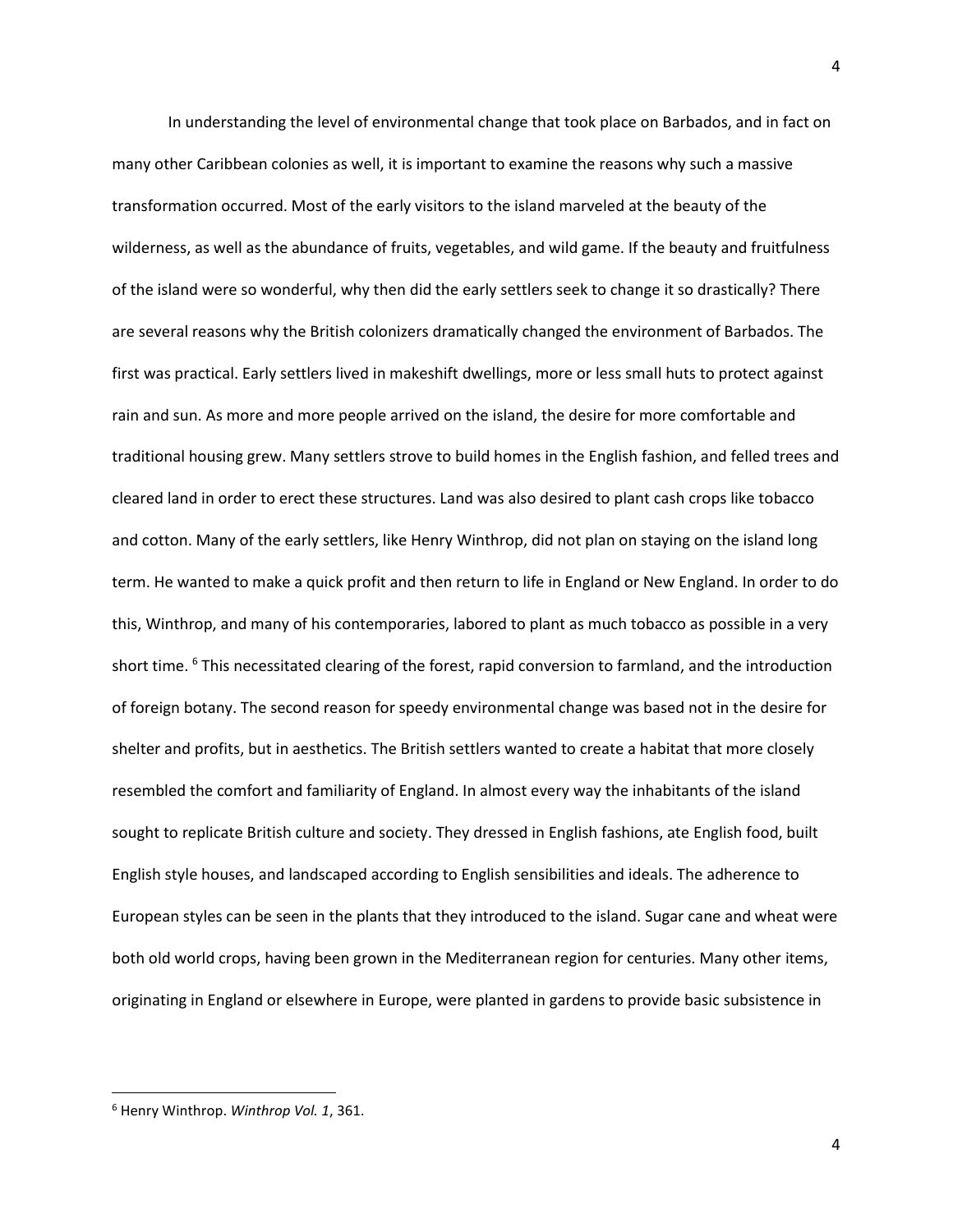the earlier years of the colony. Familiar animals were also introduced, such as cattle and horses. In almost every discernable way, the Barbadian settlers sought to replicate the culture of their homeland.<sup>7</sup>

The African inhabitants of Barbados also made their mark upon the island, although in less grand and obvious fashion than their English owners and masters. While White settlers were planting European crops for both profit and food, slaves were cultivating their own small parcels of land with plants familiar to them. Cassava, yams, and bananas were all grown by slaves to provide food for themselves and to make this new and brutal island somewhat more familiar.

Not only was the change to Barbados' environment seen by the colonizers as a necessity for both pragmatic and aesthetic reasons, initially, the change to the natural conditions of the island was seen as an immensely positive and profitable undertaking. The elimination of the jungle made it easier for settlers to build houses, establish farms, and reap monetary rewards. It also made Barbados an attractive place for outsiders, leading to large numbers of migrants and visitors to the island, which increased its prestige and economic prowess, and bolstered the status of the islanders. Throughout the 17<sup>th</sup> century, the changes in ecology made Barbados rich, powerful, and influential in world politics. However, the severe transformation of the island's environment also had many unintended consequences, most of which turned out to be resoundingly negative over time. The changes made in the island ecosystem ultimately turned the island into a colony that was incapable of supporting itself. The changes led to poor health, economic dependency, reliance on large scale slavery, and eventual soil depletion. While initially the success and wealth of the island far outweighed these side effects, over the course of time, these negative elements would eat away at the foundation of culture and society on the

<sup>7</sup> Larry Dale Gragg. *Englishmen Transplanted: The English Colonization of Barbados, 1627-1660* (New York: Oxford University Press, 2003), 2.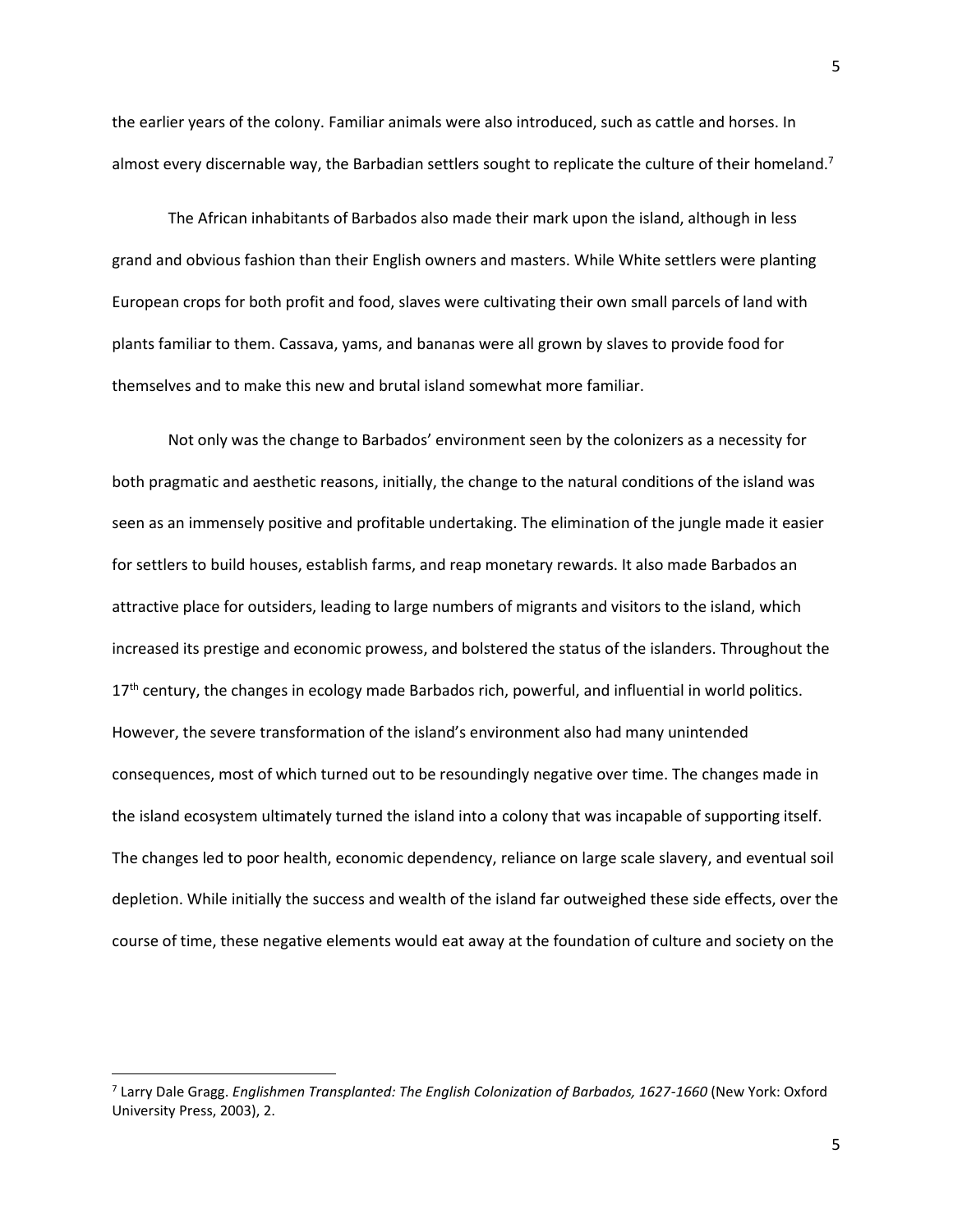island, making it far less relevant in international economics and politics, and creating problems that the Barbadian people would have to deal with for years to come.

#### **Historical Perspectives on Colonial Barbados**

Fortunately for ecological historians, the natural history of the island of Barbados has been well documented in both primary and secondary literature. The state of the island's environment was remarked upon by virtually every early visitor to the island, and has been discussed in numerous historical examinations of the colony. These texts provides a fairly clear and straightforward picture of how and when change occurred on the island. What is lacking in almost all of the literature is a serious discussion of how environmental change impacted the history of the island. Only recently has the idea of environmental history began to gain serious ground in discussions of the British West Indies, and many newer studies have begun focusing on how ecology shaped the historical narrative of the region.

The first publications about Barbados offer a wealth of information about the environment that existed on the island before the English arrived, and in the early years of colonization. However, these texts are primarily meant as observations, and have little analytical components. These resources include the journal of Sir Henry Colt, who briefly visited the island on his way to St. Kitts in 1631. He kept a detailed account of his voyage, and his time on Barbados. His thoughts on the island are mixed. He praises its beauty and bounty of unusual and delicious foods, while disparaging the laziness and sinfulness of many of the English settlers. He believes the fledgling colony would be more successful if its founders engaged in less drinking, fighting, and shirking of labor. His journal demonstrates that in 1631, Barbados was still mostly forest, with only small plantations of tobacco and cotton, and a wide variety of tropical fruits and vegetables. He also comments on the practice of clearing the forest by burning, noting the heavy presence of half-burned trees strewn about the plantation areas. While Colt's writings are overall just observations of the island, they are useful in helping to establish a timetable of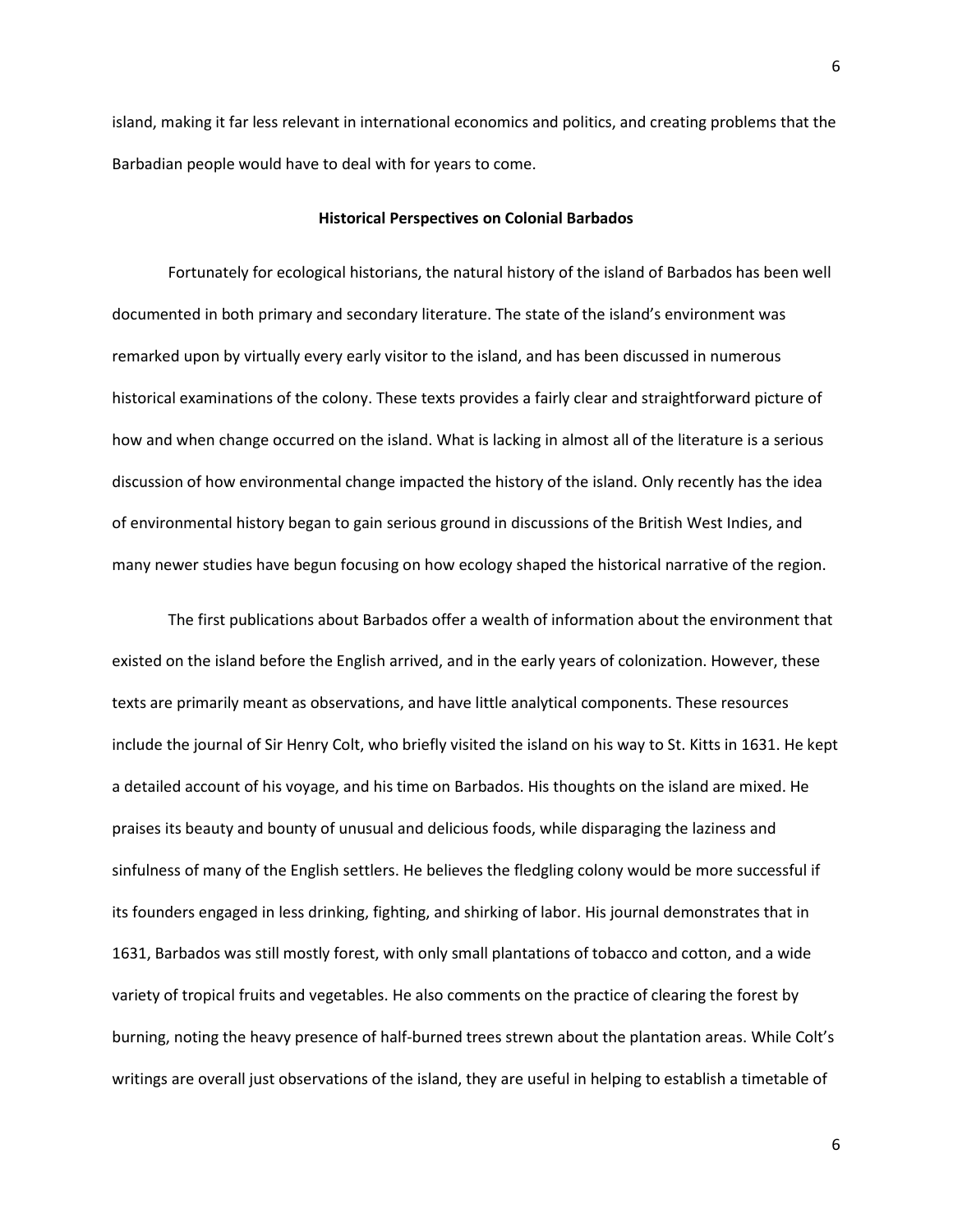environmental change in Barbados. His journal demonstrates the state of the island in the early years of colonization, which later writings can be compared and contrasted with to indicate the rate of change over time. <sup>8</sup>

One of the most comprehensive examinations of the Barbadian environment in the  $17<sup>th</sup>$  century is provided by Richard Ligon. He journeyed to Barbados in 1647, and stayed on the island for three years, living on a large sugar plantation. He left the island in 1650 to return to England, and seven years later published *A True and Exact History of the Island of Barbados*. This book provides valuable insight into what life was like on the island during the early years of the sugar boom. His acute sense of observation, and attention to detail, gives the reader a wealth of information. He describes the manner of dress, the construction of houses, the process of refining sugar, and the diet of the islanders. He also provides a thorough description of the island itself: the size and shape (though inaccurate), the number of streams and rivers, the climate, and the many species of flora and fauna. Ligon's work, when compared to that of Colt 16 years previously, shows that a great deal of change had taken place on the island in this relatively short period.

Other, less well known individuals, also provided insight into life in  $17<sup>th</sup>$  century Barbados. Many people who lived on the island kept written accounts of their everyday lives, and the state of the island itself. Most of these commentaries can be found in the form of letters, journals, account books, and estate inventories; most of which were meant for private use and were never published for public consumption. One of the earliest resources are the letters written between Henry Winthrop, who arrived on the first ship in 1627, and his family in England and North America. His correspondence reveals the struggle that the earliest arrivals had in dealing with the unfamiliar environment and

<sup>8</sup> Sir Henry Colt. *The Voyage of Sir Henry Colt to the Islands of Barbados and St. Christopher: May-August* 1631 (St Michaels: Barbados National Trust, 2002), 13-17.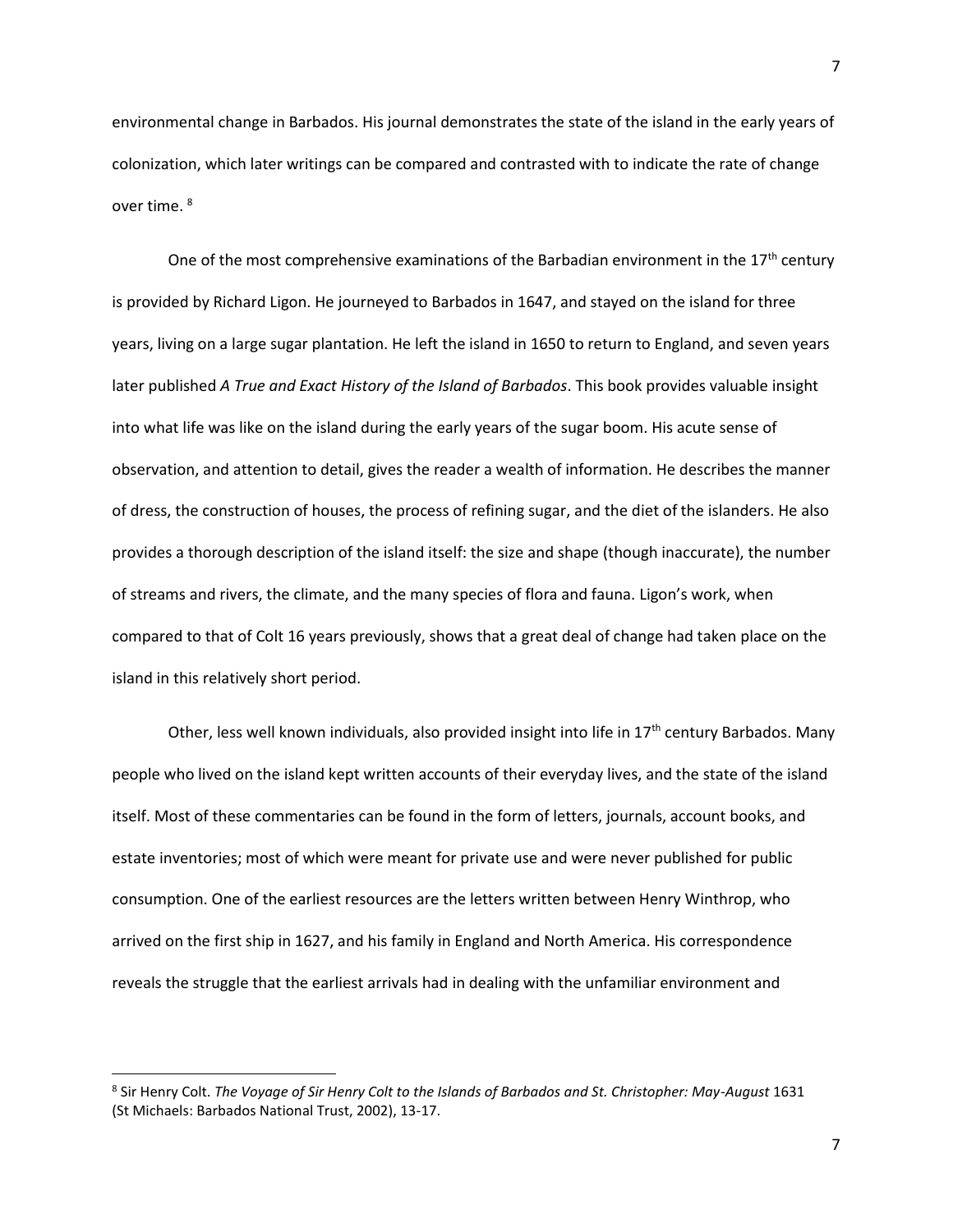laboring to make a profit.<sup>9</sup> Other information can be gleaned throughout the century by correspondence between Barbadian officials and the English government, inventories and wills of planters, ships logs and lists of passengers, and the Barbadian census conducted in 1689. All these items, and countless more, offer invaluable glimpses into life on Barbados in the 17<sup>th</sup> century and beyond.

Throughout the  $17<sup>th</sup>$  century, the trend of observation continues in writings about the island. Visitors to Barbados, like Father Antione Biet in 1654, Heinrich von Uchteritz in 1651, and Hans Sloane in the 1690s, all provide their own accounts of the environment of the island, again with little analyses. Like Ligon, their intent is to describe to other Europeans what life was like on the island, not theorize on how deforestation and erosion could be impacting the islanders. After the 17<sup>th</sup> century, there is a shift in scholarly and historical writings about Barbados. Many 18<sup>th</sup> and 19<sup>th</sup> century historians of the island focused largely on politics and economics, examining Barbados' role in the world economy, and the impact that sugar production had on trade policies and maritime law. When environmental issues are discussed it is primarily in the context of sugar plantations and their overall output. Not until the 20<sup>th</sup> century do historians really begin to examine the environment of the island as a viable factor in its historical development.

By the late 20<sup>th</sup> century, many historical works about Barbados had begun including at least a cursory account of the severe environmental change that occurred on the island, and its impact, both positive and negative. Most of these works focus heavily on the issue of sugar production, pointing to this phenomenon as the catalyst that drives Barbadian history. Matthew Parker's 2011 book *The Sugar Barons* looks at how the leveling of the forests and planting of cane fields shaped the economy of the island, and gave rise to a highly stratified society, ruled by a small class of wealthy planters. Parker also addresses the fall in Barbados' prominence and alludes to the environmental reasons why this occurred.

<sup>9</sup> Stewart Mitchell, ed., *Winthrop Papers, Vol. 1-2* (Boston: Massachusetts Historical Society, 1929)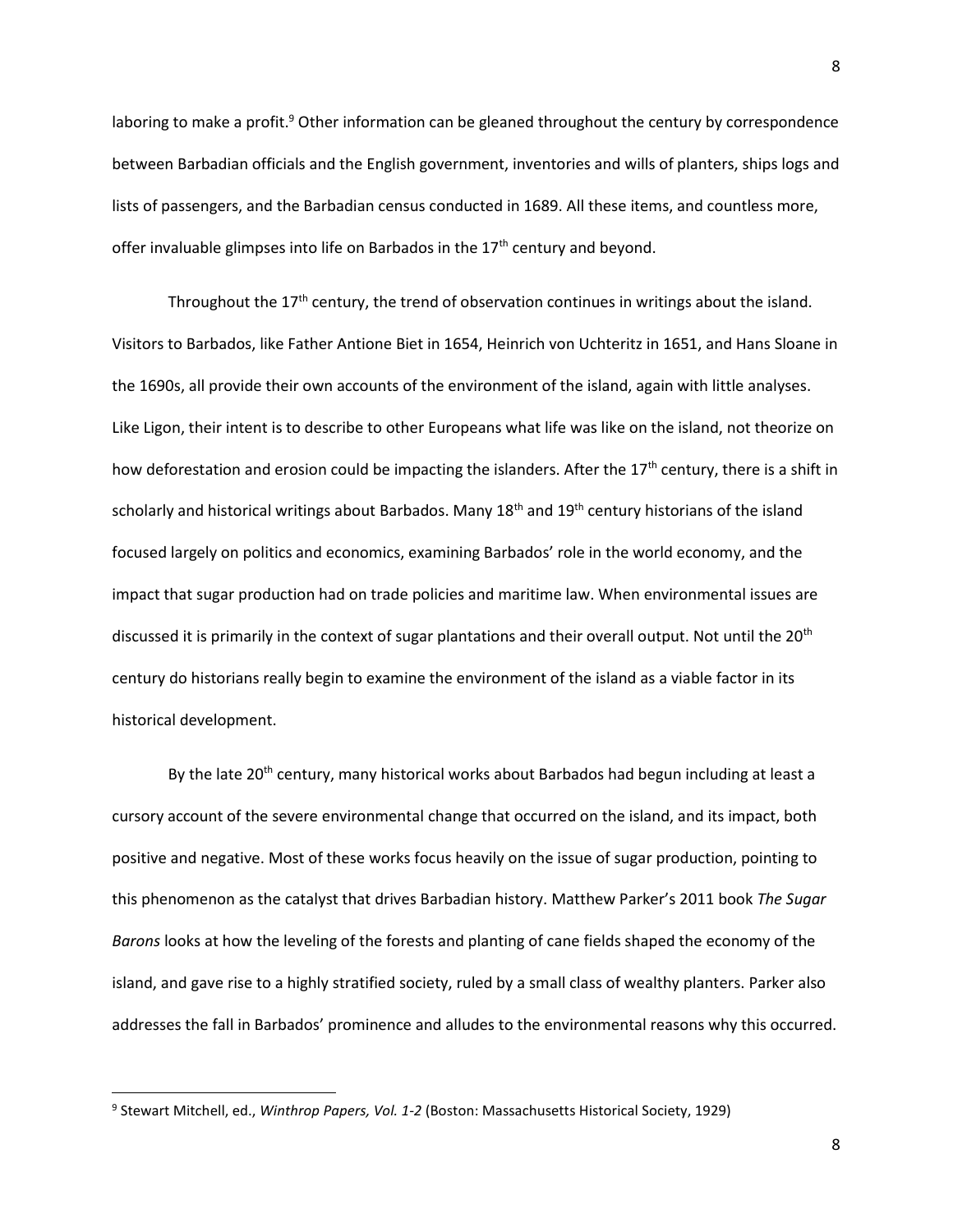*American Colonies*, by Alan Taylor takes a similar approach, discussing the ecological reasons why Barbados came to be planted entirely in sugar, while also examining some of the ways this impacted the development of the colony. Other books, like J.R. McNeill's *Mosquito Empires*, focus more on how deforestation and plantation slavery led to higher incidences of mosquito-borne illness and death in the region.

One of the most significant scholars of Caribbean history to date has been David Watts. An early work of his, *Man's Influence on the Vegetation of Barbados*, provides an in-depth and well researched look at how the plant species on the island were eliminated and replaced by the Europeans and Africans who lived there. He describes the vegetation that was present on the island before 1627, and paints a picture of what the island may have looked like. He goes on to enumerate how these species were superseded by introduced varieties from overseas, whether deliberate or accidental. His other work of significance on the subject is 1987s *The West Indies*. This book details the many changes that took place in the Caribbean dating back to the arrival of Columbus' expedition in 1492. While much broader in scope than his earlier work, Watts elaborates on the manners in which the region was altered culturally, economically, politically, and environmentally.<sup>10</sup>

One of the most comprehensive literary works on the subject of environmental change in the Caribbean is Bonham Richardson's 1992 book The *Caribbean in the Wider World, 1492-1992*. In this, Richardson addresses the destruction of Native peoples and animals, the clearing of the forests, the change in landscape due to settlement and agricultural practices, and the political and economic consequences of these actions. A geographer by training, he focuses heavily on the role that the geography of the Caribbean played in its overall development. However, the main drawback of this work is the broadness of its scope. Richardson focuses not on Barbados precisely, but on the Caribbean as a

<sup>10</sup> David Watts. *The West Indies.*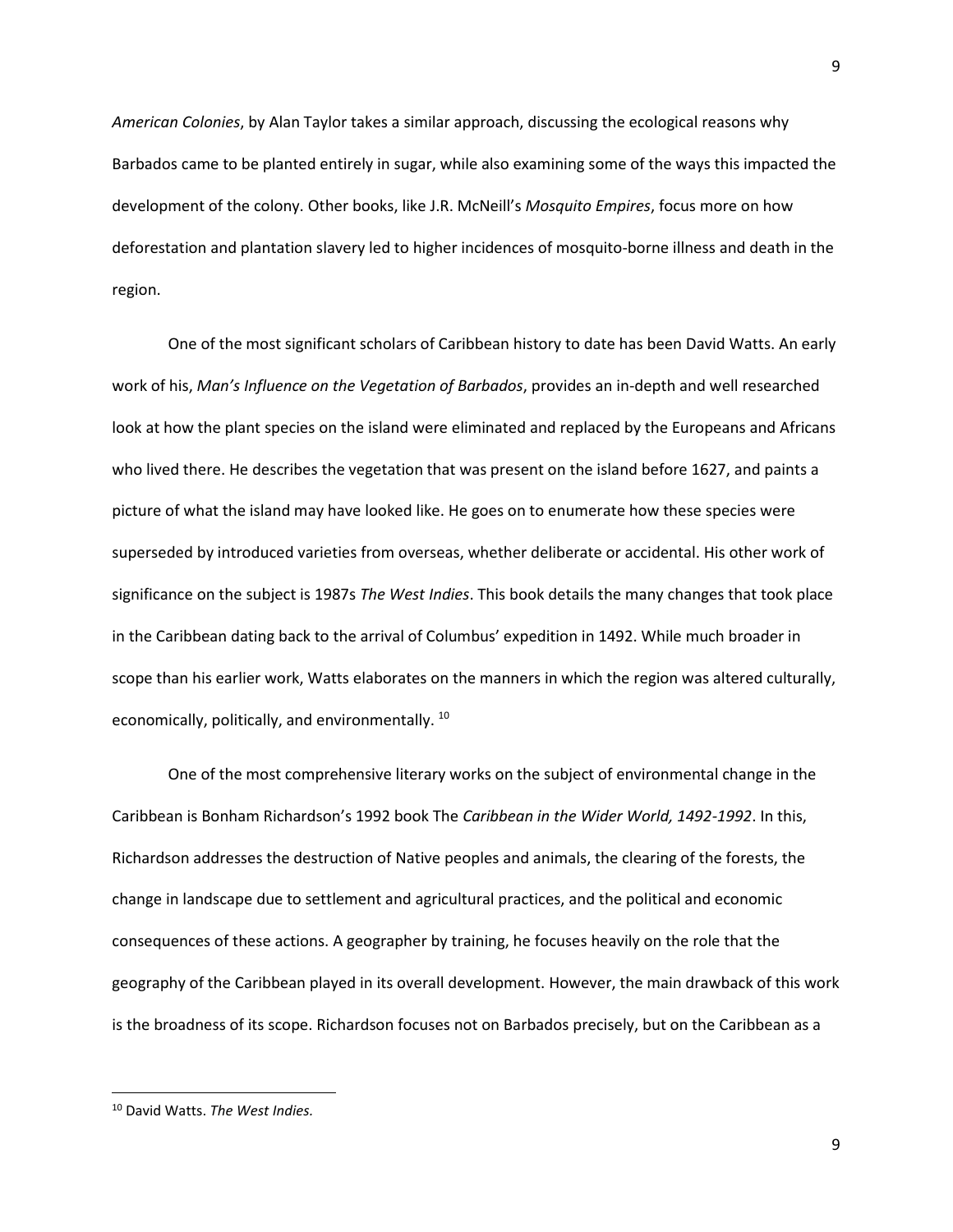whole. He also examines the region over a five hundred year period, thus providing a great overall analyses, but lacking in important detail.<sup>11</sup> Richardson also published a book dealing with Barbados in the 19th century, *Economy and Environment in the Caribbean*, which examines many of the problems Barbados faced in the post-colonial period, which have origins in the  $17<sup>th</sup>$  century.<sup>12</sup> To this date, there has not been any work of significance that delves into the environment of 17<sup>th</sup> century Barbados and discusses in detail both the successes and failures of ecological change on the island; incorporating the issues of slavery, illness, dependence, and ultimately collapse.

#### **Rate and Manner of Environmental Alteration**

Environmental change on Barbados did not begin with the foundation of the island as an English colony. It would be a grave mistake to think that the island was a virgin wilderness, untouched and unaffected by humans; although it may have appeared so to the earliest English settlers. Early writings about the island tend to characterize the island as a pristine wilderness, or the Eden of the New World. This romanticizing of Barbados, and other areas of colonization in the West Indies, makes it seem as though the island was a perfectly preserved parcel of nature, almost primordial in its wildness. This also makes it easy to criticize and demonize those European settlers who so severally altered the landscape of the New World they purported to discover. While it is true that English settlers on Barbados and other islands did perform ecological change of a large scope and at a rapid rate, they were not in fact performing this alteration on a previously untouched bit of land.

The island had been subjected to human interference long before Captain Powell arrived in 1627 with his boatload of eighty settlers, servants, and slaves. The Caribbean islands had boasted a

 $\overline{a}$ 

<sup>11</sup> Bonham Richardson. *The Caribbean in the Wider World, 1492-1992: A Regional Geography* (New York: Cambridge University Press, 1992).

<sup>&</sup>lt;sup>12</sup> Bonham Richardson. *Economy and Environment in the Caribbean: Barbados and the Windwards in the Late 1800s* (Gainesville: University of Florida Press, 1997).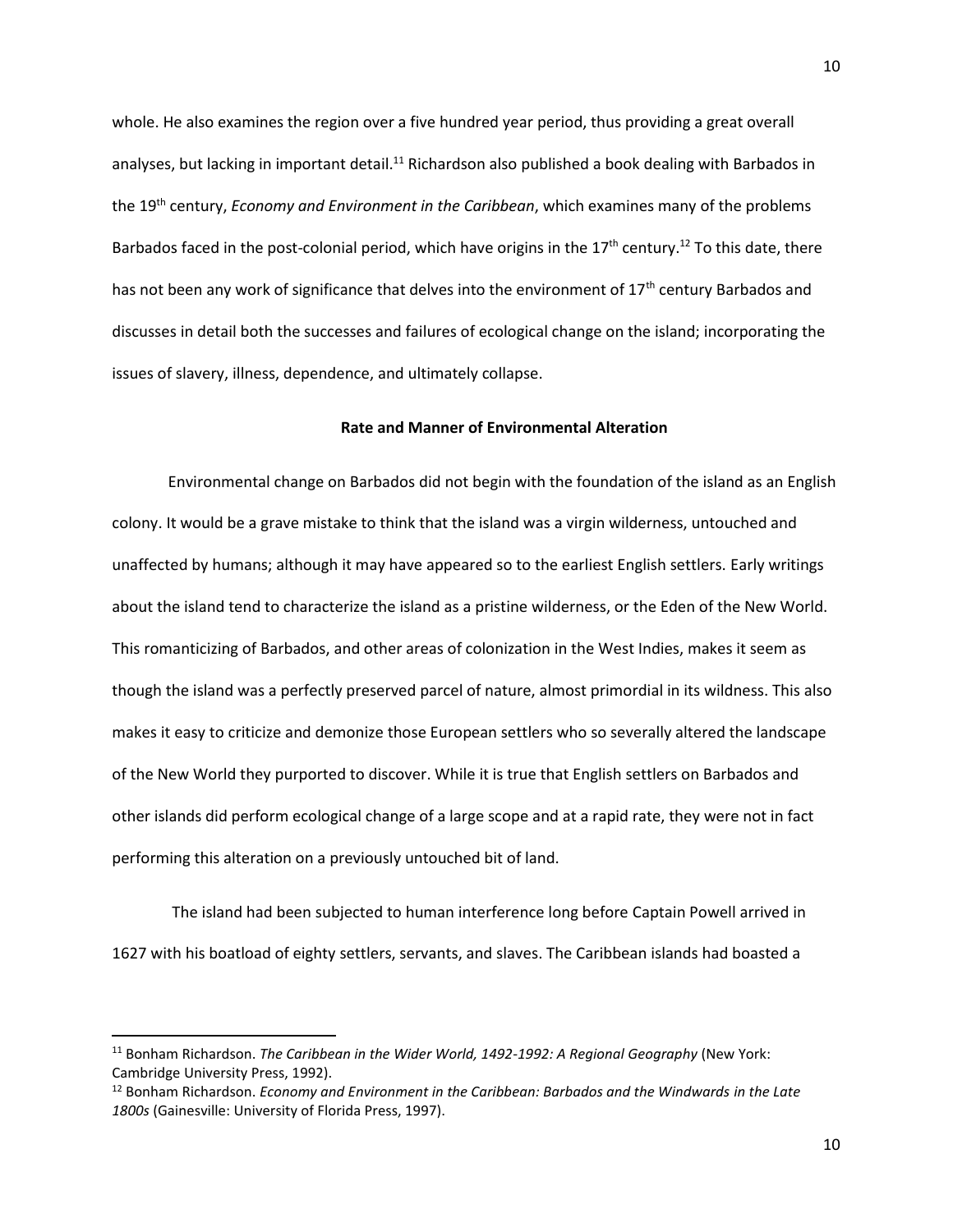significant population of Natives long before Columbus and his men touched ground in 1492. Some estimates put the population of the pre-Columbian West Indies at around three million.<sup>13</sup> By the time the English arrived on Barbados however, this number had dramatically decreased due to disease, war, and enslavement. If Barbados had ever supported a native population, it was long gone by 1627. The absence of any human presence on the island further supported the idea that it was an untouched paradise. But even though the human element was gone, the island had still been heavily influenced by human activities. If there ever was a group of natives who inhabited the island, they would have instrumented their own systems of agriculture and construction which would have altered the nature and landscape of the island. If no population ever lived on Barbados, it was at minimum frequently visited by Arawak Indians from neighboring islands. These visitors probably used the island as a hunting and fishing ground, thus impacting the wildlife of the island. In addition to American Indian influence, the island was also altered by the Spanish and Portuguese, starting at least 100 years before the British claimed it. Sailors from these two nations used the small island as a provisioning stop on their frequent journeys from Europe to the mainland of South America. Barbados was a convenient place to replenish stores of food and water, and to perform any necessary ship maintenance. The Portuguese were even responsible for the abundant wild hog population, as they had introduced the species in order to hunt them during stops on the island. Altogether, both Native and European peoples had been exerting ecological change on Barbados for hundreds, if not thousands of years. However, it was the British who would take this alteration to a spectacular level, and almost completely altering the ecology of the island.

Whatever the level of environmental alteration had occurred on the island throughout history, in the early 1600s Barbados was undoubtedly wild by European standards. Most of the island was

l

<sup>13</sup> William Denevan, "The Pristine Myth: The Landscape of the Americas in 1492." *Annals of the Association of American Geographers, Vol. 82, No.* 3 (1992)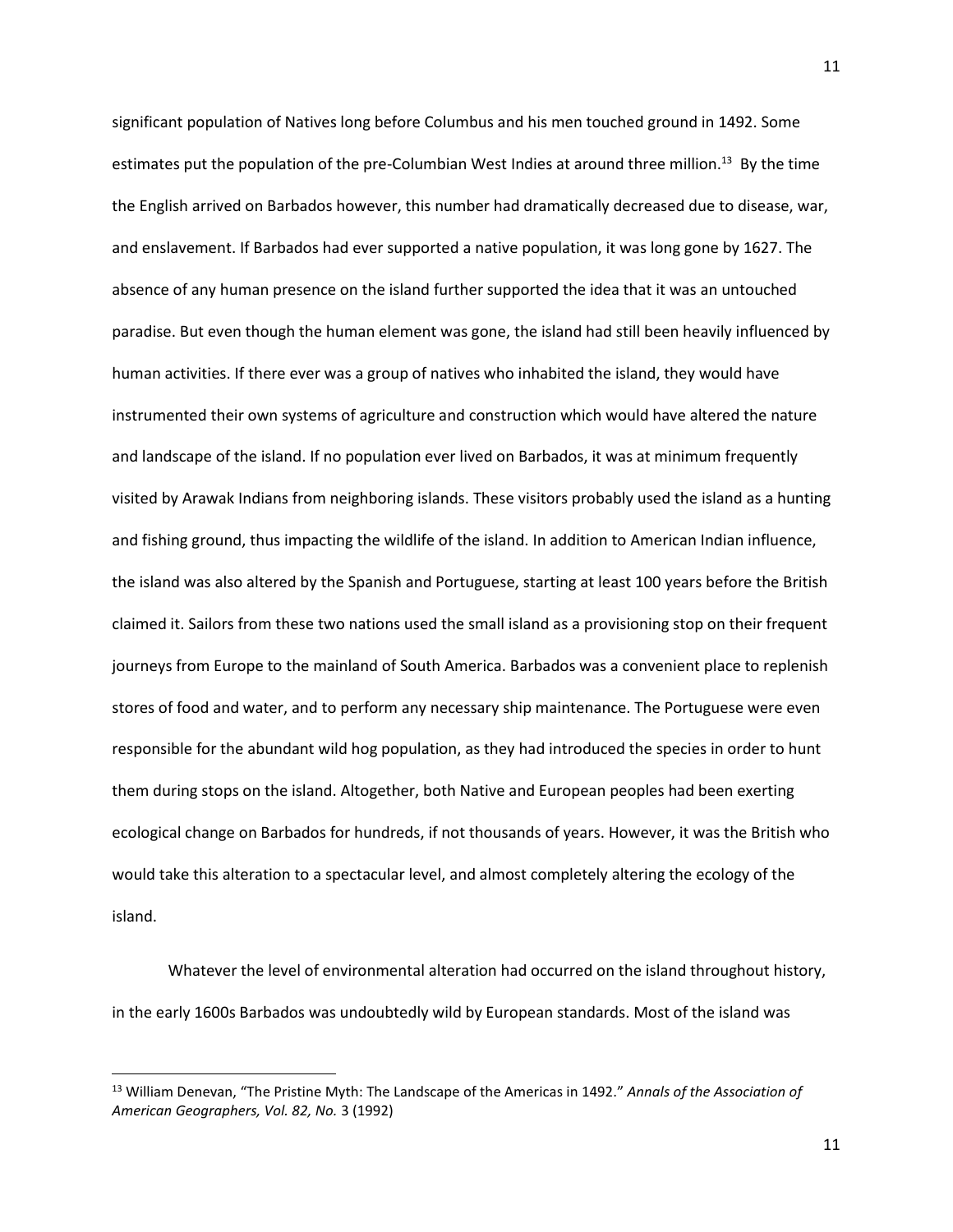covered in tropical rainforest. Modern historians and ecologists have surmised that the forest consisted of two canopies, the highest growing to heights of over 100 feet. Many varieties of trees and shrubs made up this jungle environment. Some of the more prominent species were locust and mastic trees, and at least two different varieties of palm. Mangroves were also present in the wetter areas of the island, and fruit trees, such as wild fig and seaside grape were also common. Aside from the introduced hog population, the wildlife of the island had probably been consistent for centuries. Many species of birds lived on the island, as well as multitudes of lizards, snakes, crabs, and of course insects and bugs. In general, the island supported a wild, untamed environment, with a wide variety of native plants and animals. <sup>14</sup>

While the small island of Barbados had been significantly altered by various groups of people for hundreds or thousands of years, the first British arrivals did not see it this way. The absence of any human population (the Spanish and Portuguese had also greatly decreased their stops on the island), combined with the vastness of the forest and the large amount of wildlife, made the English visitors and colonizers imagine the island as an untouched wilderness. This would have been both terrifying and exciting at the same time. While the task may be daunting due to the unfamiliar terrain and size of the forest, the island offered a unique prospect. It was essentially a blank slate. The English, with the help of African slaves, could make it into anything they wanted. What they wanted was profit, and thus they set about transforming their supposed Eden into an agricultural powerhouse. They also saw it as something to be tamed, a wild entity to be modernized, humanized, and anglicized. Although the island was wild, with the proper changes it could become civilized and advanced. But this would require a great deal of time and effort.

<sup>14</sup> David Watts. *Man's Influence on the Vegetation of Barbados, 1627-1800* (Yorkshire: University of Hull Publications, 1966), 22-23.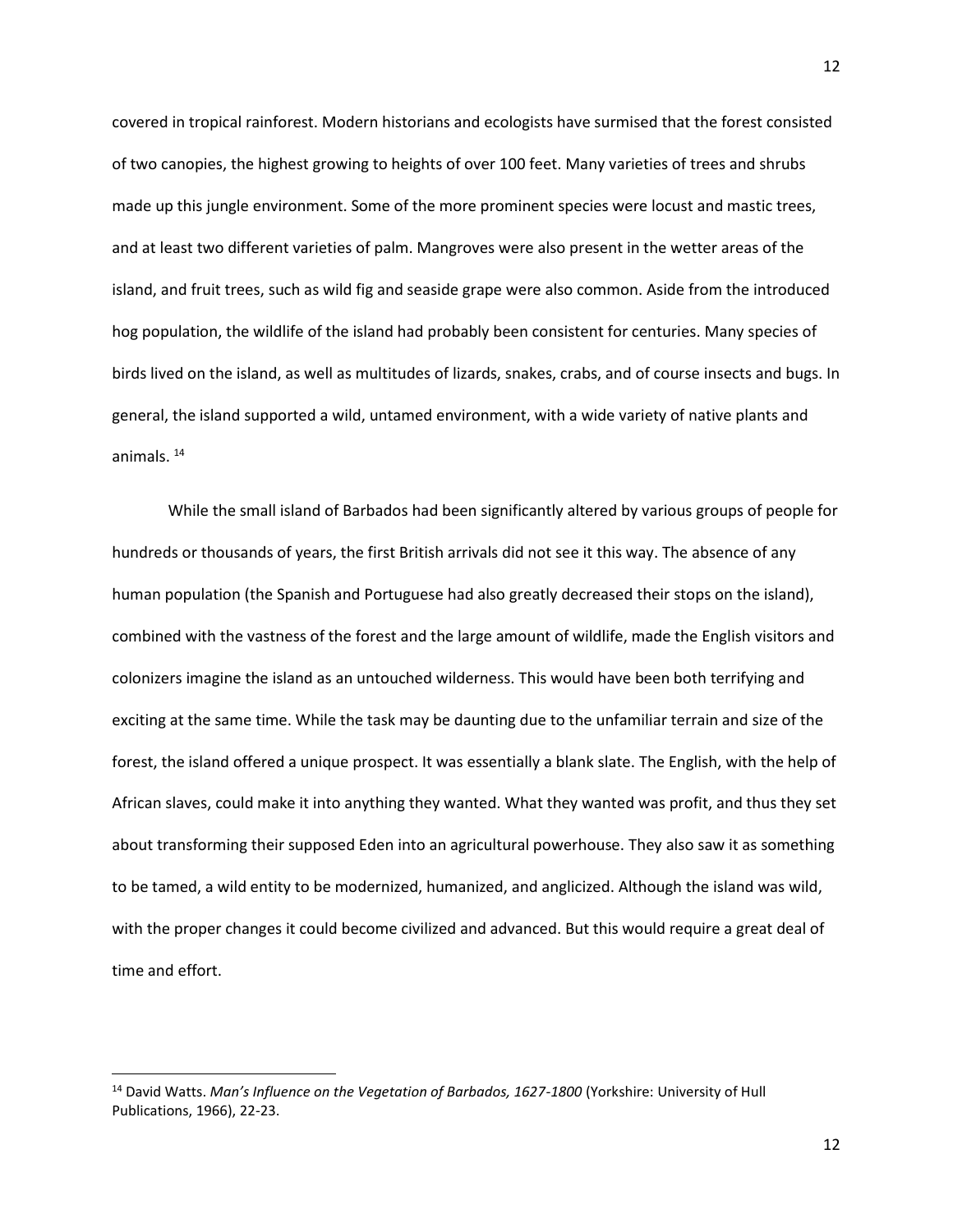The changes to the existing environment of the island began almost as soon as the first English foot touched the shore in 1627. The expedition, led by Henry Powell, immediately set about turning the island into a more hospitable locale for the English colonizers. The first shipload of settlers intended to establish the island as a tobacco colony, and therefore cleared small plots of land, mostly by burning, and proceeded with the process of growing and harvesting this crop. Trees were also felled to provide shelter for the newcomers. Early residences on the island were crude and rudimentary, with planters often living in shelters made from palm leaves, or seeking refuge in some of the protected caves along the coast.<sup>15</sup> However, over time, more and more settlers began arriving, and more permanent structures were built using the hardy and plentiful wood that the island provided. More land was also cleared in order to plant subsistence crops like wheat and maize.

In the earliest years of the colony, the rate of environmental destruction was comparatively slow. Tobacco was easy to grow, and could be planted even on land that was not totally free of trees and brush. Many planters grew tobacco in fields that also included recently felled and burned trees which they had not bothered to remove. Additionally, the islanders did not have the tools or manpower to effectively eliminate the flora of the island. This would change very rapidly with the introduction of sugar as a cash crop. While tobacco was easy to grow on the island, it quickly proved itself to be unsuitable as an export to Europe. One of the first settlers, Henry Winthrop, shipped tobacco to his father John in England, who found it nearly impossible to sell, being "verye ill conditioned, fowle, full of stalkes and evill coloured." <sup>16</sup> The failure of tobacco led the islanders to explore other cash crops. They experimented with cotton, indigo, and ginger before finally settling on sugar in the late 1630s.

Sugar had been cultivated on the island since the first years of settlement. The soil and tropical climate of Barbados were ideal for sugar cane, and it grew well on the island. However, it was initially

l

<sup>15</sup> Parker, *Sugar Barons*, 15-16.

<sup>16</sup> John Winthrop to Henry Winthrop. Jan, 1628, *Winthrop Papers Vol. 1.*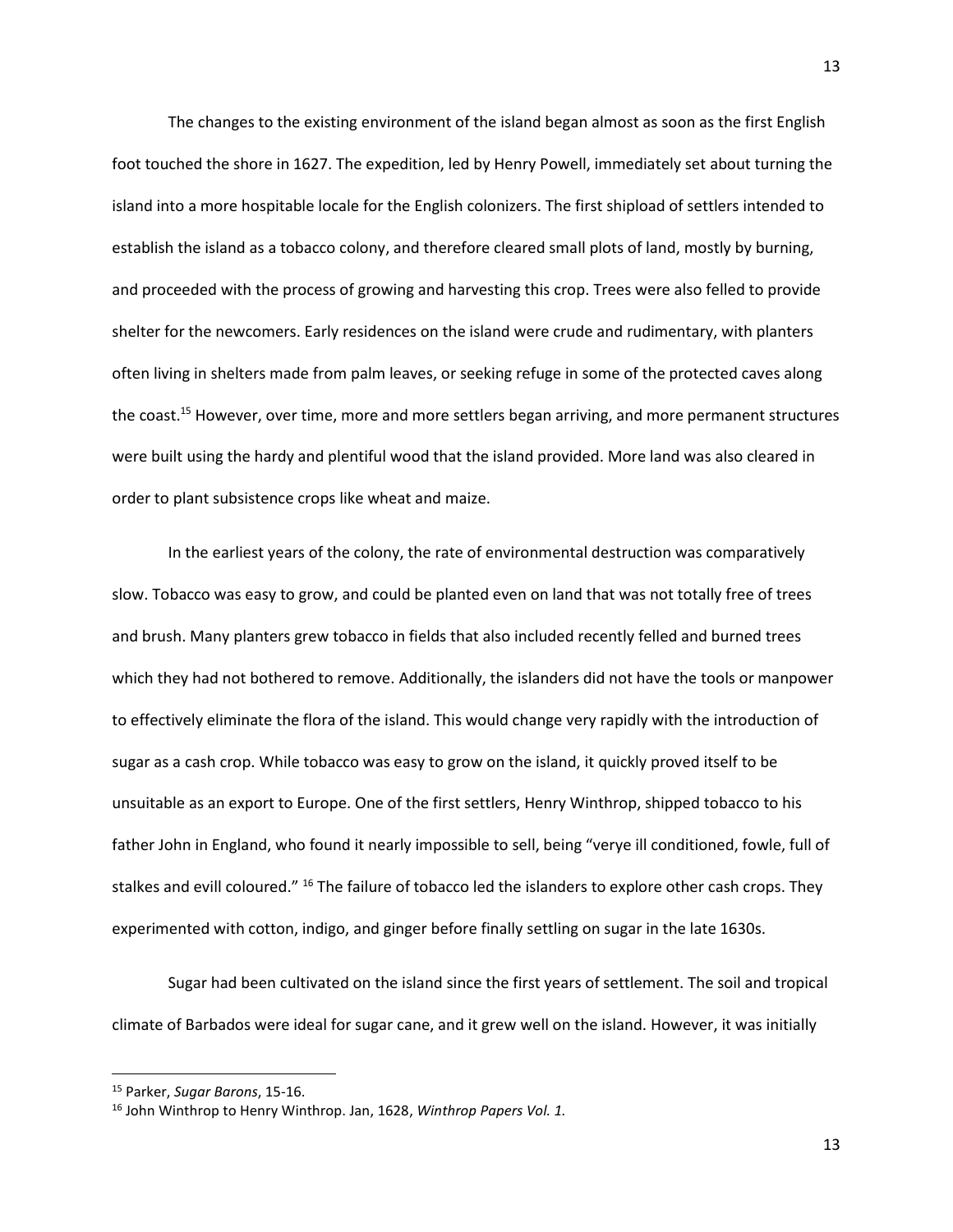grown as a subsistence crop, providing sweet and refreshing beverages for the planters. This changed in the late 1630s, when several planters began experimenting with producing sugar to be sold for profit in England. These planters most likely learned how to grow and produce sugar from Dutch settlers in Brazil, who had been producing high quality exports of sugar for several decades. Although the establishment of a sugar plantation was expensive and labor intensive, the early returns on investment were highly promising. Once the settlers realized the monetary value of sugar production, they rapidly developed a system of large-scale cultivation that forever altered the landscape of the island. Almost overnight the ecosystem of the colony was changed in order to accommodate the sugar industry. The first great change was the virtual elimination of the island's forest. A large scale clearing took place, in which indentured servants and slaves chopped and burned the rainforest in order to provide arable land for the planters. In a very short period of time, the island had gone from mostly dense rainforest to a series of plantations planted almost exclusively in sugar cane.

It is almost impossible to overstate the rapidity with which the leveling of the forests took place. During his 1631 visit to Barbados, Henry Colt remarked upon the abundance of tropical fruit and vegetation, as well as the thickness of the forest which still covered most of the island. This visit occurred while the planters were still struggling to grow tobacco and cotton, and the leveling of the forest had not yet occurred. Colt even observed that crops were grown around trees that were still standing, or only partially felled. <sup>17</sup> After the introduction of sugar, there was a seismic shift. The switch to sugar production was enormous. Richard Ligon, arriving in 1647, gave a very different account than Colt had 16 years previously. Ligon recalled his first view of the island as a landscape covered in plantations, with some areas of dense forest still existing in the hard to reach interior of the island.<sup>18</sup> He also encountered the emergence of large urban centers, which had not previously existed. This was a

<sup>17</sup> Colt, *Voyage*, 14

<sup>18</sup> Ligon, *Barbados*, 65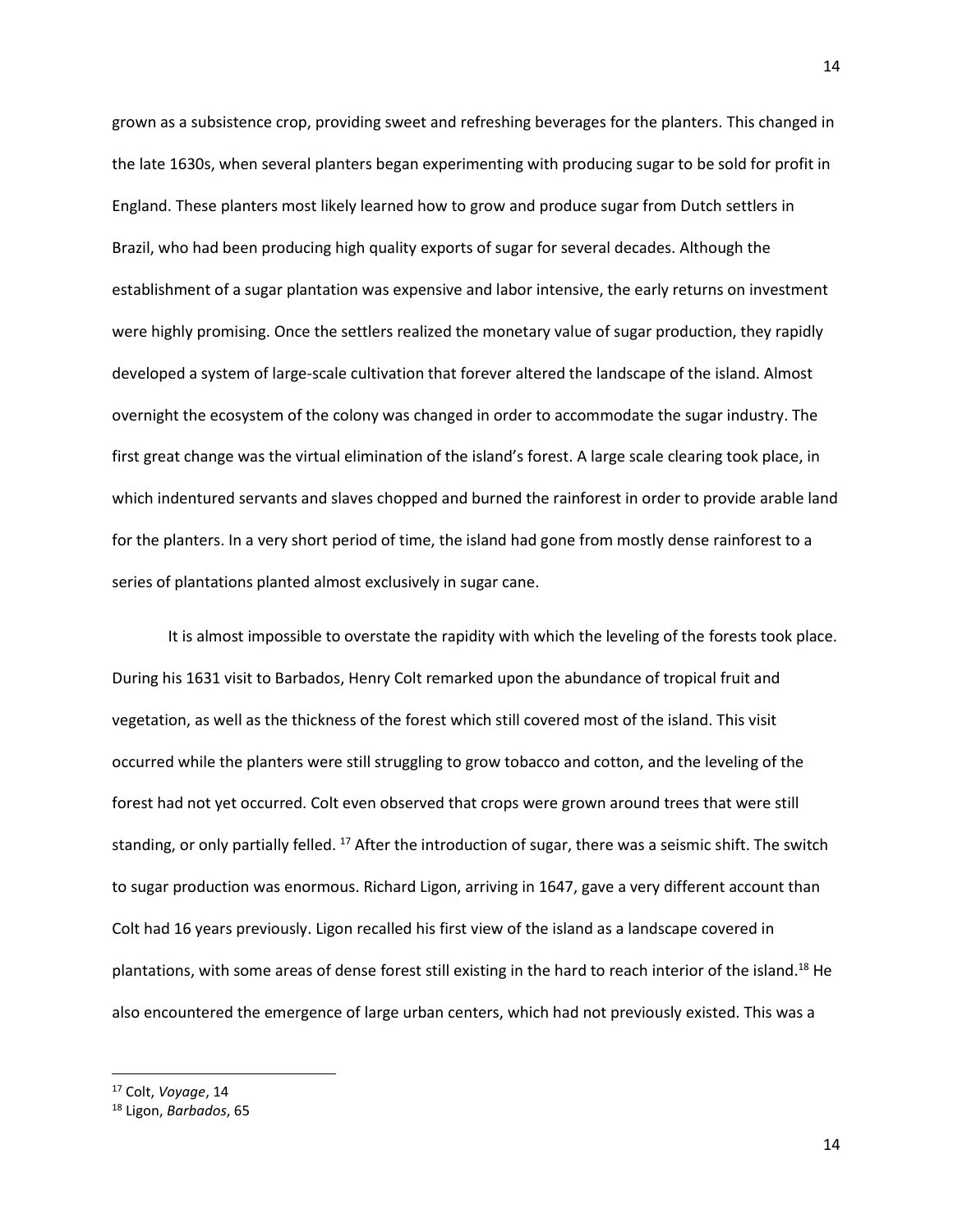very different view than the one that appeared to the first settlers only 20 years before. However, the shift in environment was far from over.

While Ligon describes the island as being primarily made up of plantations, at the time of his visit there were still some forested areas left on Barbados. He describes "high and lofty trees, with their spreading branches and flourishing tops."<sup>19</sup> He also writes a detailed account of the flora and fauna of the island. He enumerates many species of trees and plants that grow wildly on the island, and espouses the qualities and uses of each. Ligon in particular praised many of the tropical fruits and vegetables that he encountered, and the high quality of the native wood on the island. However, while the ecosystem had changed significantly by Ligon's visit, the elimination of the forest and construction of a plantation environment was far from complete.

After 1650, the deforestation occurred at an even greater pace than it had previously. This year marked the beginning of the fastest and most significant phase of the clearing of the island. During Ligon's stay, most of the plantations were located along the coast, in easily accessible areas, and much of the interior maintained a wilder environment. <sup>20</sup> By the time he put the account of his stay on the island in writing, in 1656, this was already no longer the state of Barbados. After his visit the forested areas he described were felled and cleared at a monumental rate. As the population grew and sugar profits soared, the forests were levelled and replaced with cane fields and plantation homes. By the early 1660s, the patches of forest described by Ligon had all but disappeared. After 1665 only very small areas of forest remained, either preserved on large plantations or in difficult to reach locales on the island. $^{21}$ 

<sup>19</sup> Ligon, *Barbados*, 64

<sup>20</sup> Watts, *Vegetation of Barbados*, 41.

<sup>21</sup> Watts, *The West Indies*, 219.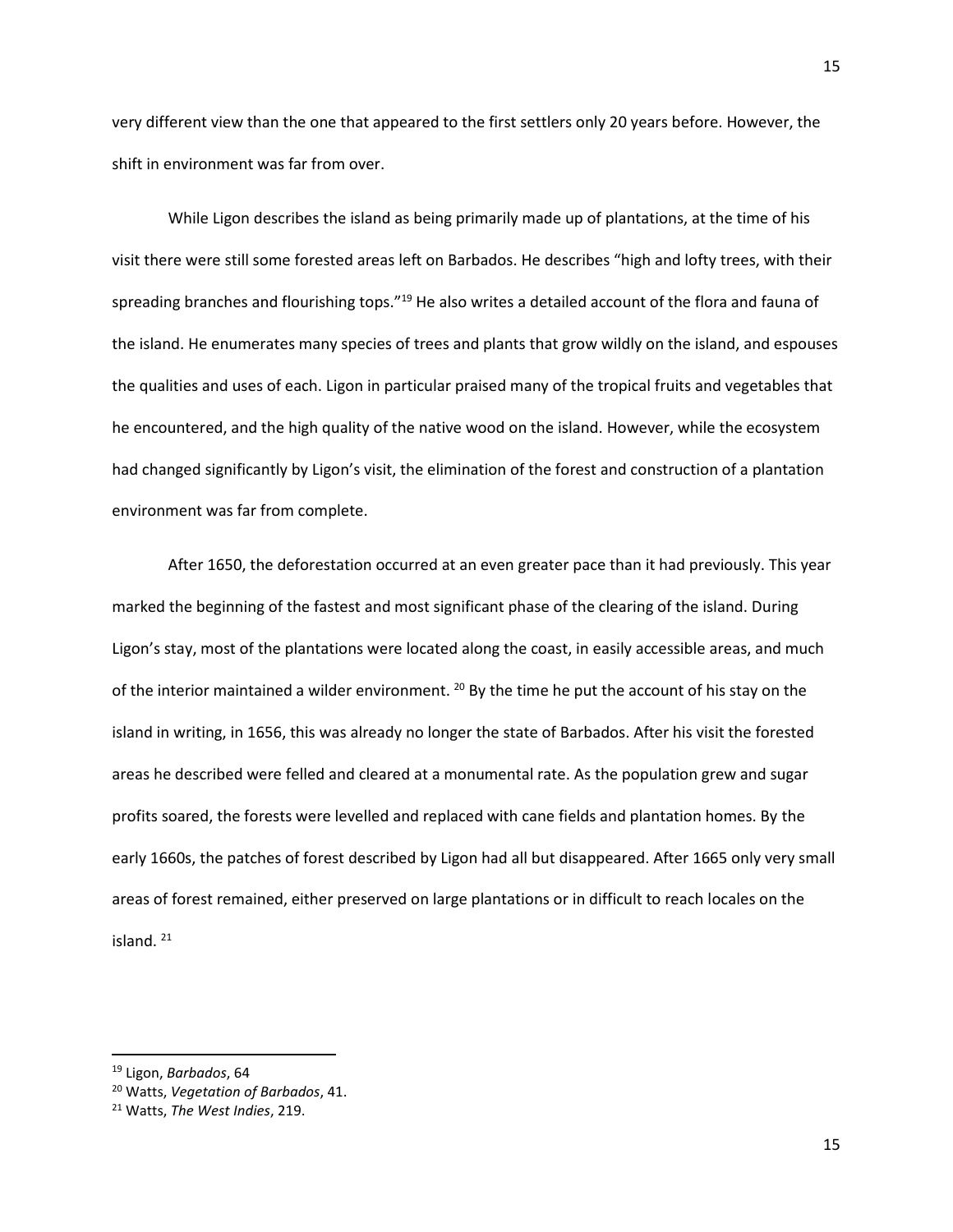As the forests disappeared, so too did much of the natural fauna of the island. Early accounts indicate an abundance of wildlife was present in the first years of settlement. Henry Colt in 1631 described hearing a multitude of tropical birds. Other visitors enumerated the species of fish, turtle, crab, and other forms of wildlife. However, the large scale destruction of forest drastically reduced the habitat for most of these animals, and hunting served to further reduce the population. A visitor to the island in 1652, only 21 years after Colt's trip, observed that almost no birdsong could be heard, a dramatic reversal from the earlier years of the colony.<sup>22</sup> Many of the larger species had also disappeared. The wild hogs, which had flourished so abundantly after their introduction by the Portuguese, had all but vanished by the mid-1630s. <sup>23</sup>

As the native species of plants and animals were disappearing, they were being replaced by introduced species, both from the Old and New Worlds. From the very earliest years of settlement, foreign plants had been introduced to provide food for the colonizers. Wheat was planted almost from the beginning. When this was found to be unsuited to the tropical climate, other foreign foods were introduced. Maize, cassava, yams, and plantains all became staples of the Barbadian diet. Other, less well-known plants were also brought to the island. The tropical fruits that delighted Ligon and other visitors, like pineapple, melon, oranges, and limes, were all non-native to the island. Other plants were introduced as cash crops. These included: cotton, tobacco, ginger, indigo, and of course, sugar cane.<sup>24</sup> Most of these plants were initially brought to the island by the English population. However, over the course of the century, as the slave population increased, there was a consistent rise in traditional African food crops that were introduced as well.

<sup>22</sup> Gragg, *Englishmen,* 22.

<sup>23</sup> Vincent Harlow. *A History of Barbados, 1625-1685* (New York: Negro University Press, 1969), 5.

<sup>24</sup> Watts, *Vegetation of Barbados*, 46-48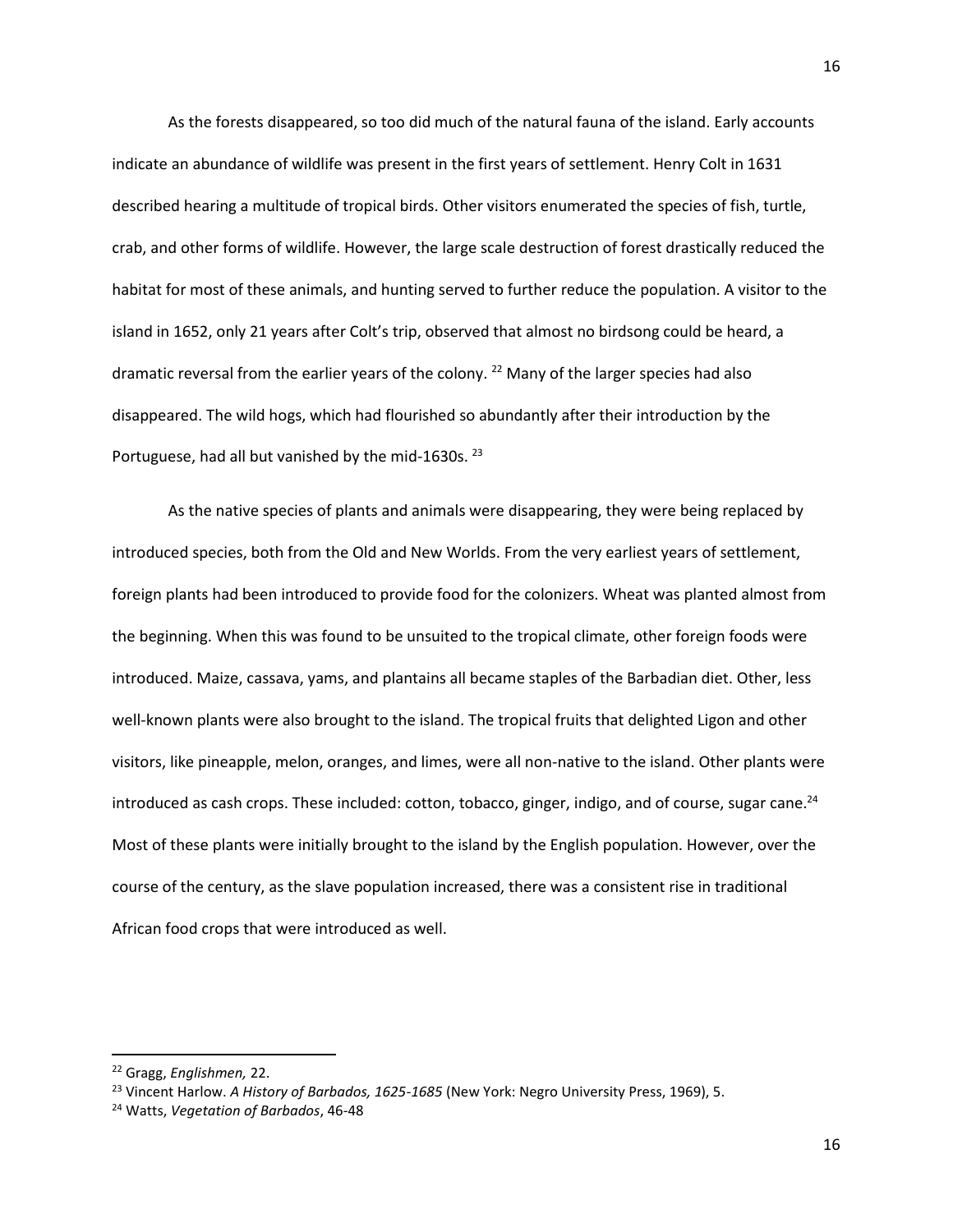Foreign animals were also introduced. Cane production and transportation often involved the use of beasts of burden; and cattle, horses, and donkeys were brought over to perform these tasks. Horses were also used for human transportation, and wealthier residents had horse and carriages sent from England. Other animal species were introduced to provide food. Pigs and poultry were introduced to provide meat for the islanders. Monkeys and various tropical birds were often purchased as exotic pets for some of the island elite. While the English ruling class took great pains in acquiring animals for both practical and aesthetic reasons, some species were introduced entirely by accident. Rats would more than likely have been present on the island from the very first visit by a European ship. Voyages from Europe and Africa also introduced to the island foreign insects, carrying deadly diseases, which would in turn wreak havoc among the island's population. In general, as the natural habitat of the island was diminishing, it was being replaced with an ecosystem that was both familiar to much of the English population, and the African population to an extent. While some introductions were inadvertent, on the whole the species brought to the island were meant to serve a specific purpose for the inhabitants. Barbados was quickly becoming haphazard collection of plant and animal species from all over the world.

While the natural forests and wildlife of Barbados were being destroyed by the clearing of land and the planting of sugar cane, the island's ecosystem was being strained by yet another factor: population growth. Not only was the population increase of Barbados dramatic, it was also rapid. When the first Englishmen arrived in 1627, the island was uninhabited by humans. The first ship delivered only eighty men to the island to found the colony. Most were young free English men, hoping to make a name for themselves in the New World. They brought with them a number of African slaves and white indentured servants, drawn from the poorer classes of England and Ireland. These were soon joined by several dozen Arawak Indians from Guiana who instructed the early settlers in tropical farming techniques in return for a small piece of land for themselves. In October of 1627, Henry Winthrop wrote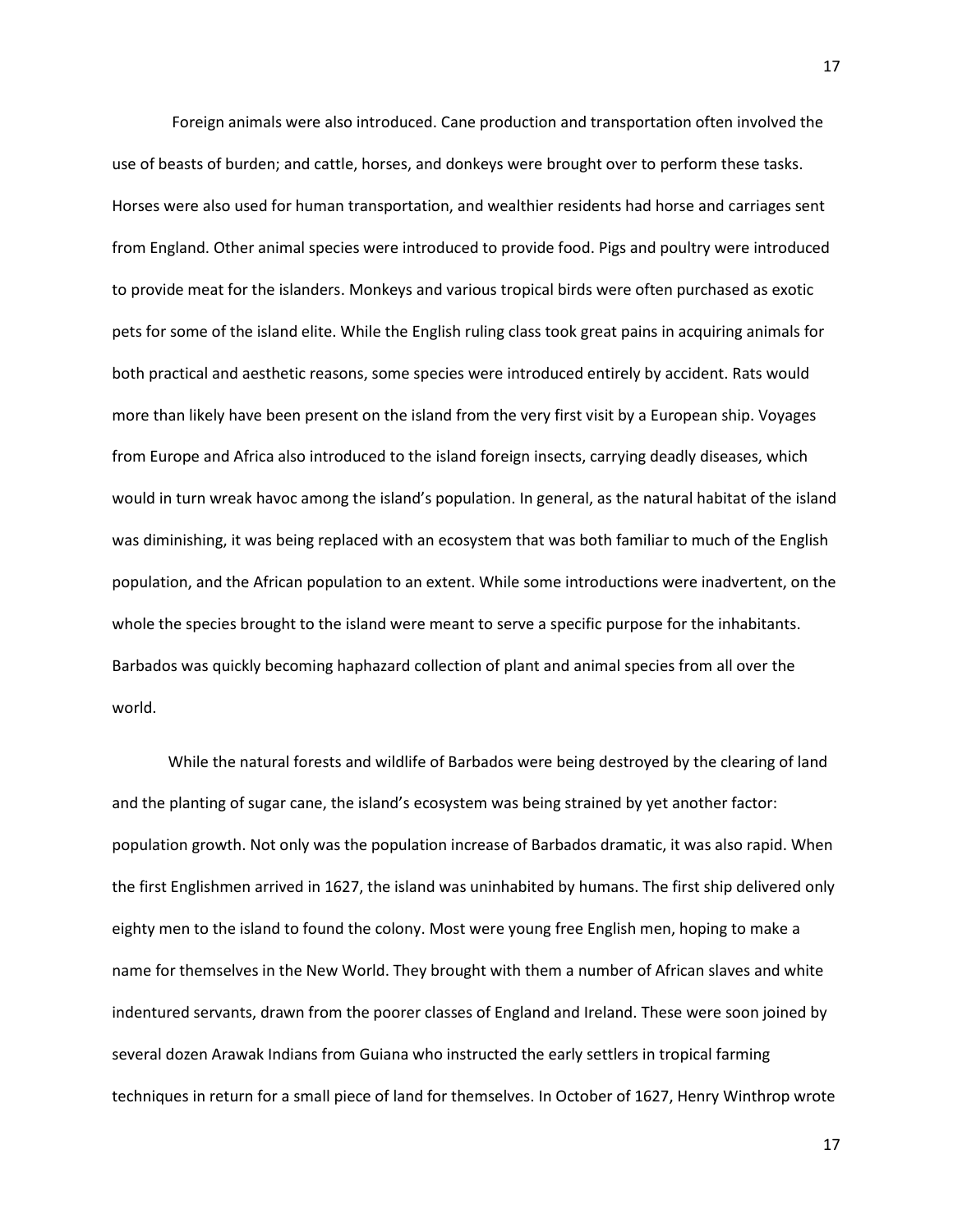to his father that the island supported a population of "three score of Christians and forty slaves of Negroes and Indians."<sup>25</sup> As the overwhelming majority of these were men, population growth could only be gained by migration, both voluntary and forced. In this the colonists wasted no time. By 1629, the population had increased to 1800. <sup>26</sup> This rate of growth would continue to be the norm throughout the ensuing decades. At first, the requests to family and friends back home were for servants to work the land. Up until 1660, approximately 200 servants arrived in Barbados each year. <sup>27</sup> In addition, Barbados became an attractive place for people to migrate to. Many individuals felt their chances of striking it rich and changing their status were greater in Barbados than in England or North America. Lists of passenger ships from the time show that far more individuals were leaving Britain for the West Indies rather than the colonies in Virginia or New England. Additionally, the population was enlarged by the forced migration that began in order to meet the labor needs of the planters. The already crowded island became the recipient of a vast number of enslaved Africans, as well as many of England's convicts and criminals. Richard Ligon estimated in 1647 that the island supported a population of at least 50,000 people. <sup>28</sup> Most modern scholars agree that this is a vast overstatement. The actual population at the time was probably fewer than 40,000.  $^{29}$  However, as inaccurate as Ligon's estimate may be, it does ably demonstrate the rapid population growth of the island. Obviously Ligon believed the population to be so high because he observed first-hand the level of human activity. In any case, in only twenty years the population of Barbados had increased from approximately 100 people to around 40,000 people, a large escalation for the small island. At the time of Ligon's visit, Barbados was the most heavily settled territory in the English Empire, and its population would only continue to grow.<sup>30</sup> By 1660, the small

 $\overline{\phantom{a}}$ 

<sup>25</sup> *Winthrop Papers Vol*. *1,* 361.

<sup>26</sup> Parker, *Sugar Barons,* 17.

<sup>27</sup> Gragg, *Englishmen,* 117.

<sup>28</sup> Ligon, *Barbados,* 93.

<sup>29</sup> Richard S. Dunn. *Sugar and Slaves: The Rise of the Planter Class in the English West Indies, 1624-1713* (Chapel Hill: UNC Press, 1972), 75.

<sup>30</sup> Watts, *West Indies*, 228.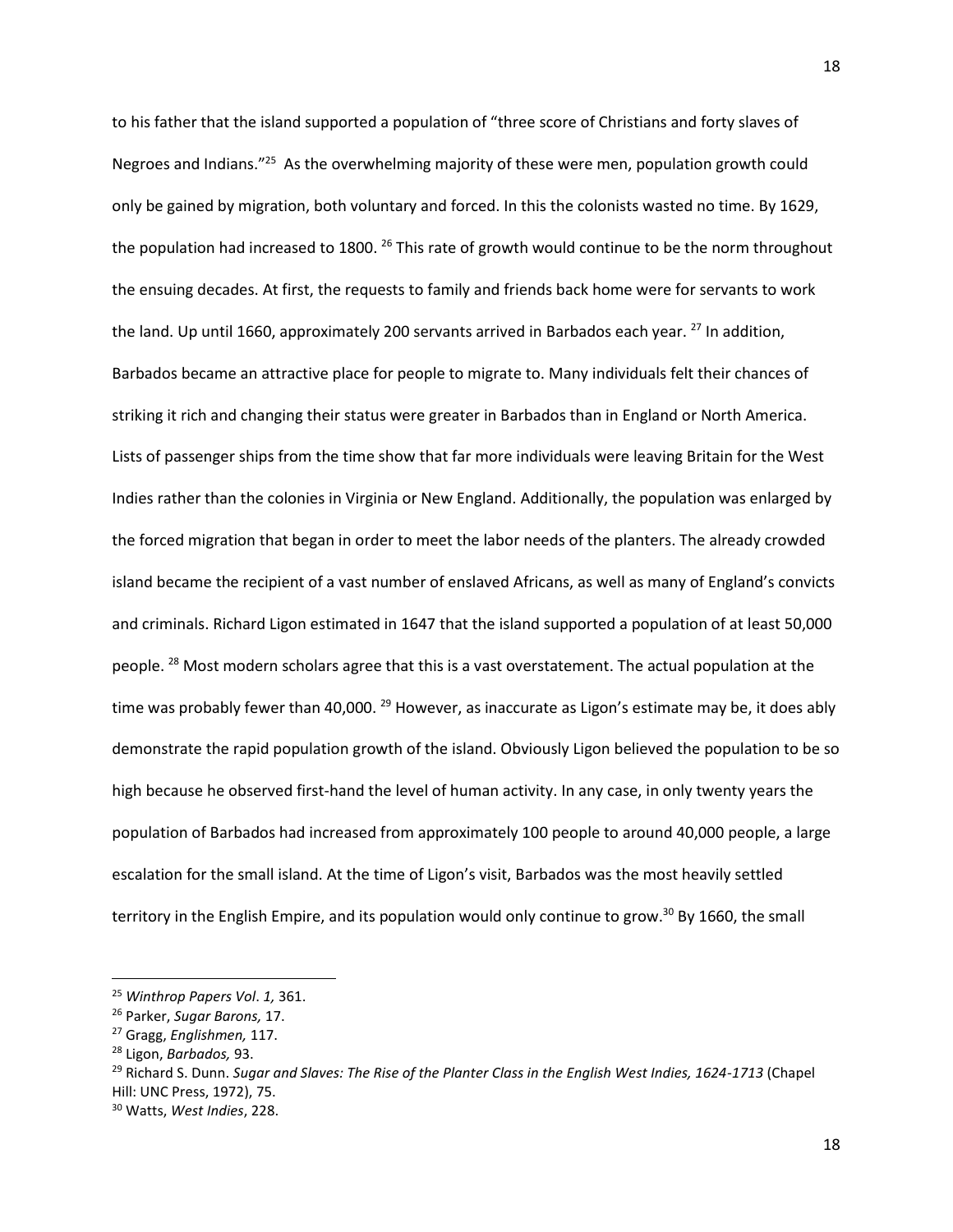island was supporting an increasingly dangerous level of population density, with approximately 250 people per square mile. <sup>31</sup> Over the course of the century this issue would become increasingly problematic.

# **Positive Views of Environmental Change**

Through a historical perspective it is easy see how the settler's desire to completely change the environment of Barbados could have many disastrous side effects. The severity of the alteration that occurred would eventually hinder the economic and societal development of the colony and lead to its downfall. However; to the English inhabitants of the island in the 1600s, most of the environmental change wrought was viewed in an extremely positive light. From a piece of land that had seemed so wild, untamable, and often times frightening; they had made something structured, powerful, and above all, profitable. The destruction of forests, cultivation of sugar cane, and importation of familiar plants and animals was extremely desirable to most European settlers and visitors. The ecological change made the island more comfortable and hospitable for most Englishmen, and the production of sugar made the island wealthy and influential. Unquestionably these initial benefits only pertain to the white population of the island, as changes to the environment unquestionably made life worse for any African or Native peoples. Also, the lower classes of the white population of the island did not necessarily reap any benefits of the alteration of the island. These negative consequences will be discussed further. However, it is important to enumerate the ways in which environmental change initially benefitted the controlling population of Barbados.

One of the most paradoxical elements of the alteration of Barbados was the view that many early visitors and inhabitants had of the island as a sort of paradise. Some describe the island as Eden, possessing beautiful views, pristine forests, and a bounty of good food at ones fingertips. With beauty

<sup>31</sup>Alan Taylor. *American Colonies* (New York: Penguin Books, 2001), 210.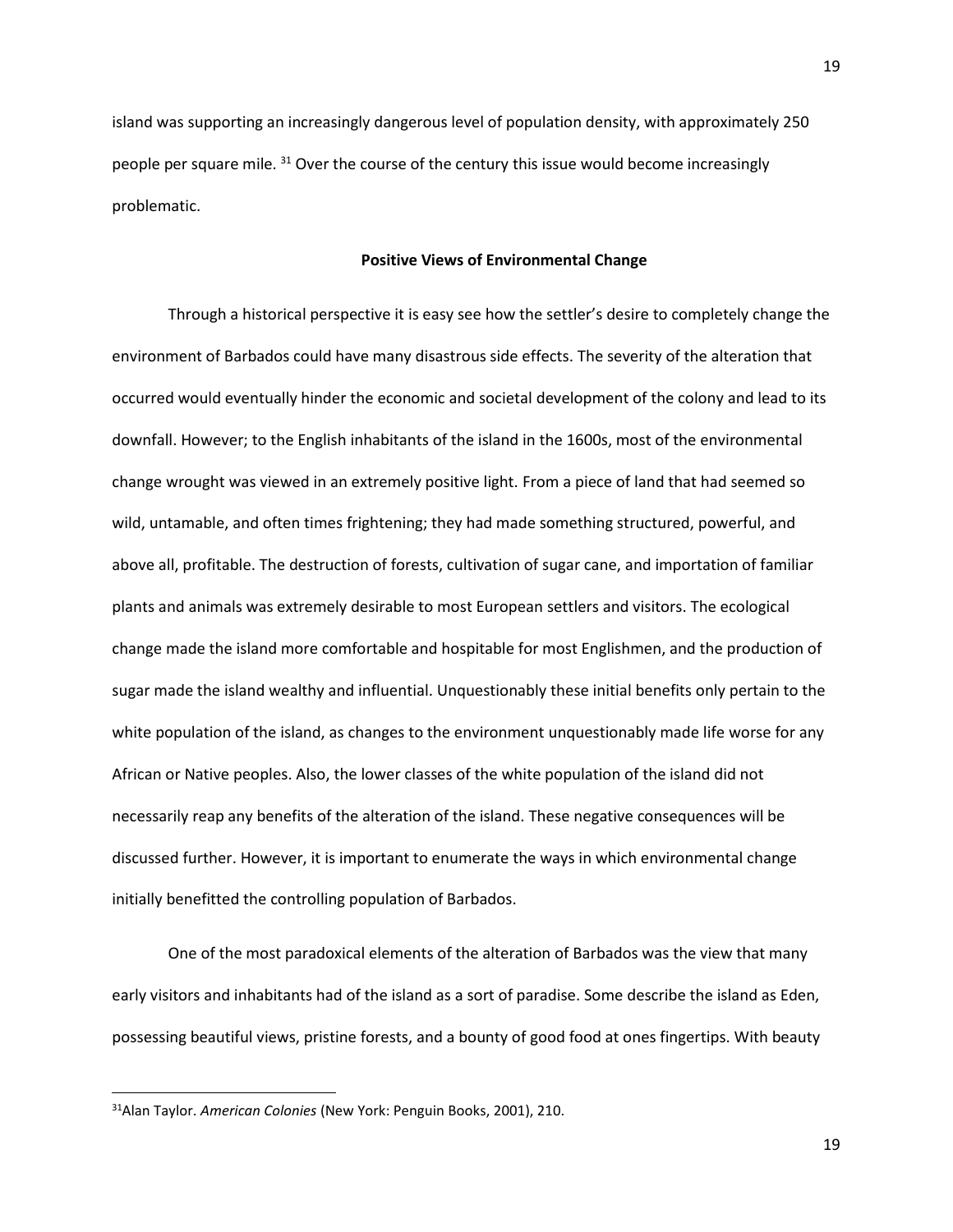and plenty like this, why would anyone seek to change it? One answer is that this view of the island was often the first impression of visitors and migrants. After time, the inhabitants took a less favorable view of the "untamed" island, with its myriad of insects, scorching heat, lack of fresh water, and impenetrable woods. Another, more significant reason for changing the state of the island was economically driven. These settlers were not there simply to admire the natural beauty of the landscape; they were there to make money and establish themselves in Britain's expanding empire. This would require severe changes to their newly acquired bit of land.

For practical reasons, the leveling of the forest was a good thing for most white inhabitants. They had room to build houses, establish towns, and create large plantations. Travel also became easier, as previously impassable rainforest was converted into roads and paths. It also provided the islanders with a better view of the surrounding sea, highly important during this age of aggression in the region. The careful landscaping that was performed served to make the exotic island feel more like England, thus easing any homesickness that newcomers may have felt. The importation of familiar livestock and plants also made the islanders feel more at home in the foreign environment, as did the building of English style homes which were ill suited to the climate. Richard Ligon was certainly not the only 17<sup>th</sup> century visitor to be comforted by the sight of beautiful plantations and large estates after a long sea voyage.

While many of the changes to the island were welcomed by the inhabitants as making life more pleasant, the main reason that the environmental change was so embraced and celebrated was the money and power that resulted from sugar production. The profits that resulted from Barbadian sugar were acquired quickly, and in massive amounts. Barbados seemed to have the perfect environment for growing sugar cane. In the peak years of the sugar boom, the island was producing two tons of sugar per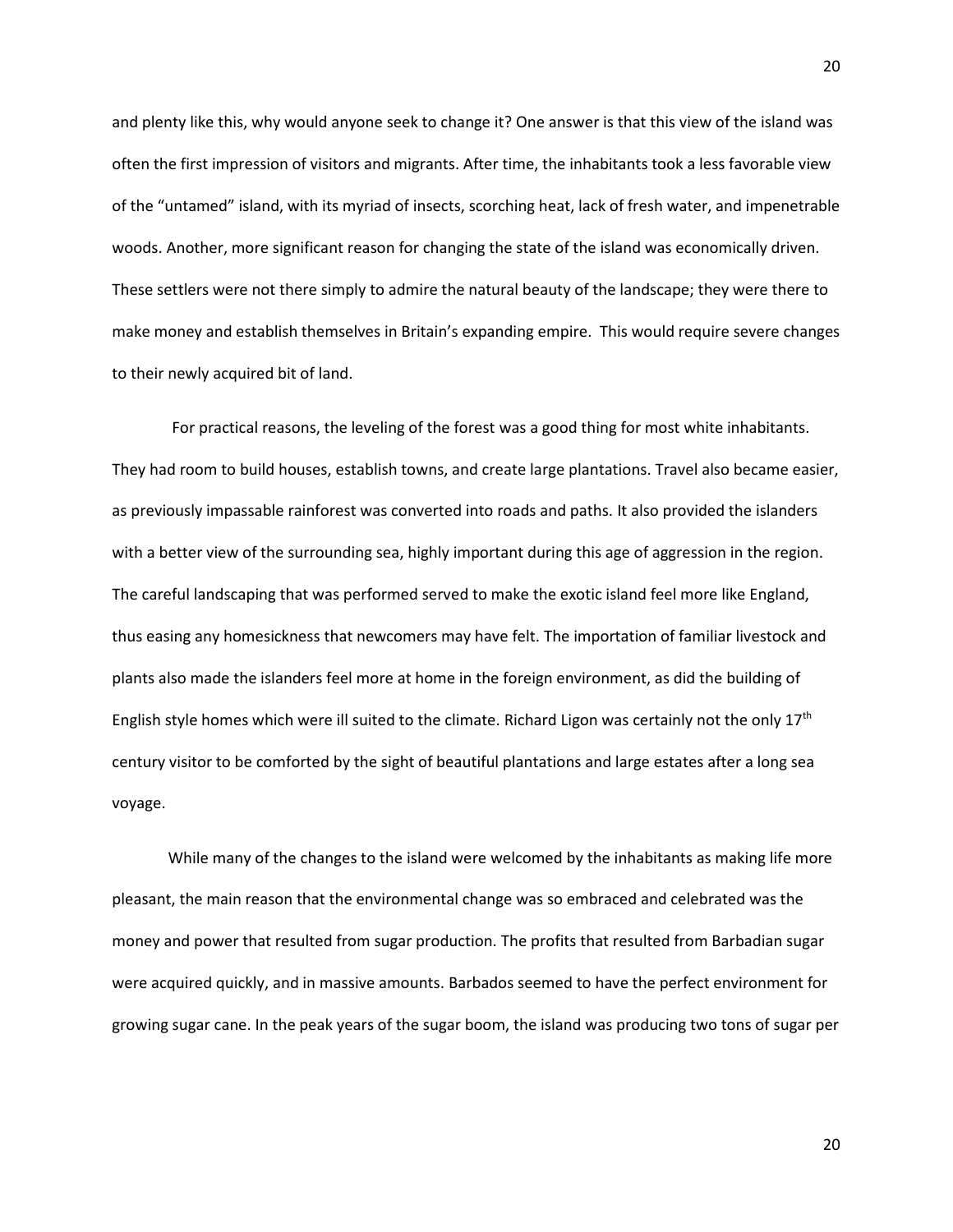acre, the best output of any of the West Indian sugar islands. <sup>32</sup> The rich soil of the island, combined with the good climate, made sugar a massively successful crop in a very short period of time. This had great economic benefits for the English planters. The earliest planters, like Drax, Walrond, and Holdip, became immensely wealthy men. Richard Ligon attests to the level of wealth and opulence exhibited by these planters in their manner of dress, large estate houses, and lavish feasts thrown with great frequency. The success of these, and other planters, was staggering in its magnitude. In the 20 months leading up to 1650, the totality of Barbadian exports reached the amount of 3,097,800 pounds.<sup>33</sup> The wealth of the island continued to grow at an accelerated rate throughout the ensuing decades. Father Antione Biet, who visited the island in 1654, noted the prevalence of expensive luxury goods among the planter class. He observed that precious jewels and metals were common, as well as expensive fashions imported from London. Many planters became so wealthy that they purchased large estates in Britain, or in other colonies, notably Jamaica. Some branched out from sugar production, investing in shipbuilding and slave trading, in effect seeking to control every aspect of sugar growing, processing, and transportation. These men, and a few wealthy women, had become the new upper class, in many ways replacing the aristocracy of England.

The profits from sugar did not just benefit the planters themselves, but the British Empire as a whole. Barbadian sugar quickly became a key component of Britain's economy. By 1660, Barbados was exporting more goods than any other colony, and was considered the "jewel of the Empire." <sup>34</sup> The money generated from Barbados was helping fund Britain's various overseas ventures. Much of the profit assisted England in waging successful wars against enemies like Spain and France, and helped England become a world power. Barbados sugar also helped other colonies grow and flourish. The trade

<sup>32</sup> Taylor, *American Colonies*, 210.

<sup>33</sup> Parker, *Sugar Barons.*

<sup>34</sup> Gragg, *Englishmen,* 1.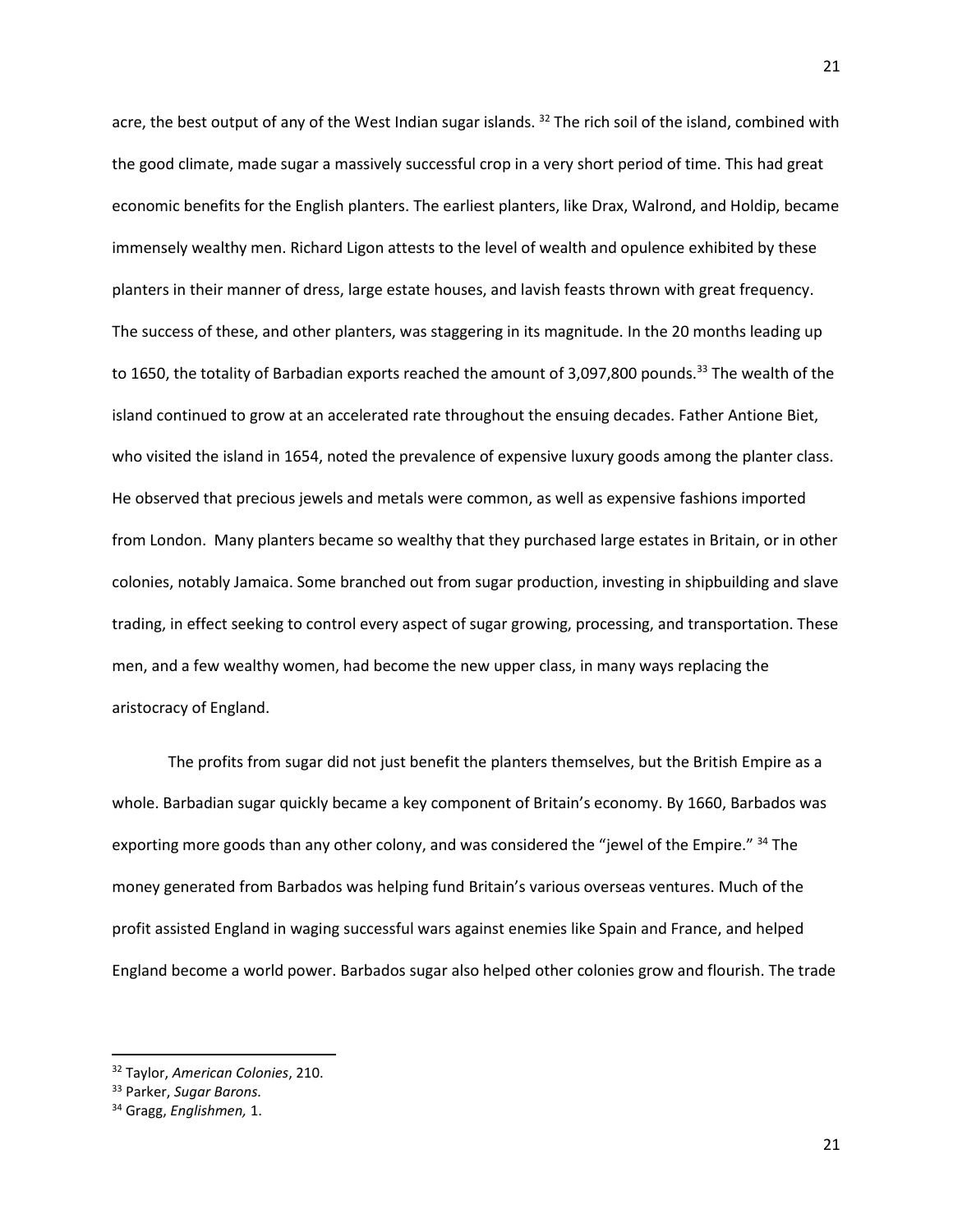that sprung up between Barbados and New England benefitted many individuals in both colonies, providing Barbados with much needed imports, and fueling New England's economic growth.

The economic success of Barbadian sugar also served to make the sugar planters immensely powerful in the political arena. Wealthy Barbadians often translated their riches into political clout by becoming members of Parliament, where they lobbied heavily for West Indian interests. James Drax, one of the island's wealthiest planters, returned to London in the 1650s, where he used his influence to gain an audience with Oliver Cromwell. He pleaded for several causes which were highly beneficial to the Barbadian population: free trade, the ability to choose their own governor, and control over their own revenue spending. While these freedoms would not always be available to Barbadians throughout the 17<sup>th</sup> century, they were enormously successful in passing laws that benefitted them. In particular, the elite Barbadians convinced the king to give their sugar protected status, taxing foreign sugar at exorbitant rates, and thus ensuring a monopoly of Barbadian sugar in England. This increased the already high profits that the planters were enjoying, and made them even more powerful in the world economy.<sup>35</sup> Wealthy planters were also able to direct their sugar profits into other ventures. Many became important players in the trans-Atlantic slave trade, building their own ships and sending their own expeditions to Africa in order to keep up with the demand for enslaved labor. By the 1650s, the island had become a powerhouse in the economics and politics of the world, all thanks to severe ecological alteration. Unfortunately for the wealthy elite of the island, this success and prestige would not last. While the small, white majority that controlled the island were enjoying the benefits of this system, the negative consequences of the damage that was done were beginning to take their toll on the island, making it less inhabitable and less profitable for these individuals as the century wore on.

# **Tropical Illness in Historical Literature**

 $\overline{\phantom{a}}$ 

<sup>35</sup> Parker, *Sugar Barons,* 116-117.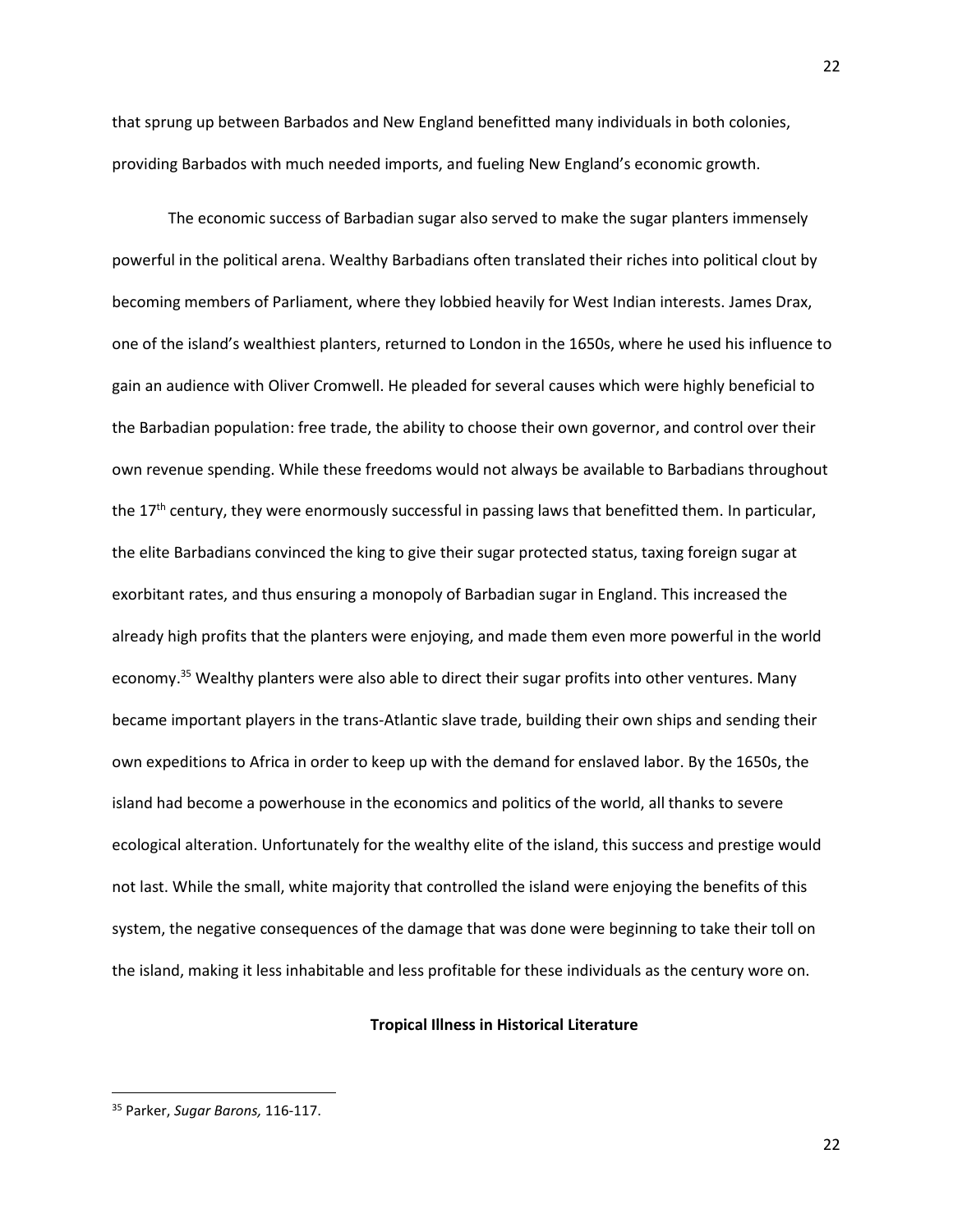One of the most dramatic negative consequences of environmental destruction of the island was the impact on the overall health of the islanders. The destruction of forests, and creation of a plantation environment made the island highly susceptible to high rates of illness and disease. In particular, many serious tropical illnesses were able to establish a strong foothold on the island. These diseases, and the enormous mortality rates that resulted from them, had profound consequences for the overall stability and makeup of the island's population. The high incidence of death made the island an undesirable place to live, leading to high outmigration from the island. It also helped to give rise to the trans-Atlantic slave trade. The astronomical death rates that resulted from ecological alteration helped to contribute to the multitude of problems that would ultimately turn Barbados into a society in which the population was constantly having to be bolstered by heavy migration, and high importation of enslaved individuals. The high rates of mortality also contributed to the reliance on outside assistance that became characteristic of Barbadian society.

Modern studies of 17<sup>th</sup> century British West Indies tend to characterize the islands as extremely unhealthy environments, where the vast majority of inhabitants found their way to an early grave. However, this reputation has been acquired over time, and was not shared by the first English colonizers of Barbados. On the contrary, in the earliest years of English settlement, Barbados was lauded for its healthy climate, natural beauty, and abundance of food.<sup>36</sup> European and North American visitors often remarked upon the pleasant temperature of the island, which was not so hot and humid as many other Caribbean settlements. Indeed, Barbados was viewed by many to be "the pleasantest island in all the West Indies." <sup>37</sup> It is possible that the health and beauty of the island was overstated so as to attract more colonists and indentured servants to the region, however, evidence does suggest that in the early years of the settlement the white islanders enjoyed moderate to good health. It is nearly impossible to

l

<sup>36</sup> Gragg, *Englishmen,* 17.

<sup>37</sup> Henry Winthrop to Emmanual Downing, *Winthrop Papers Vol.1*, 357.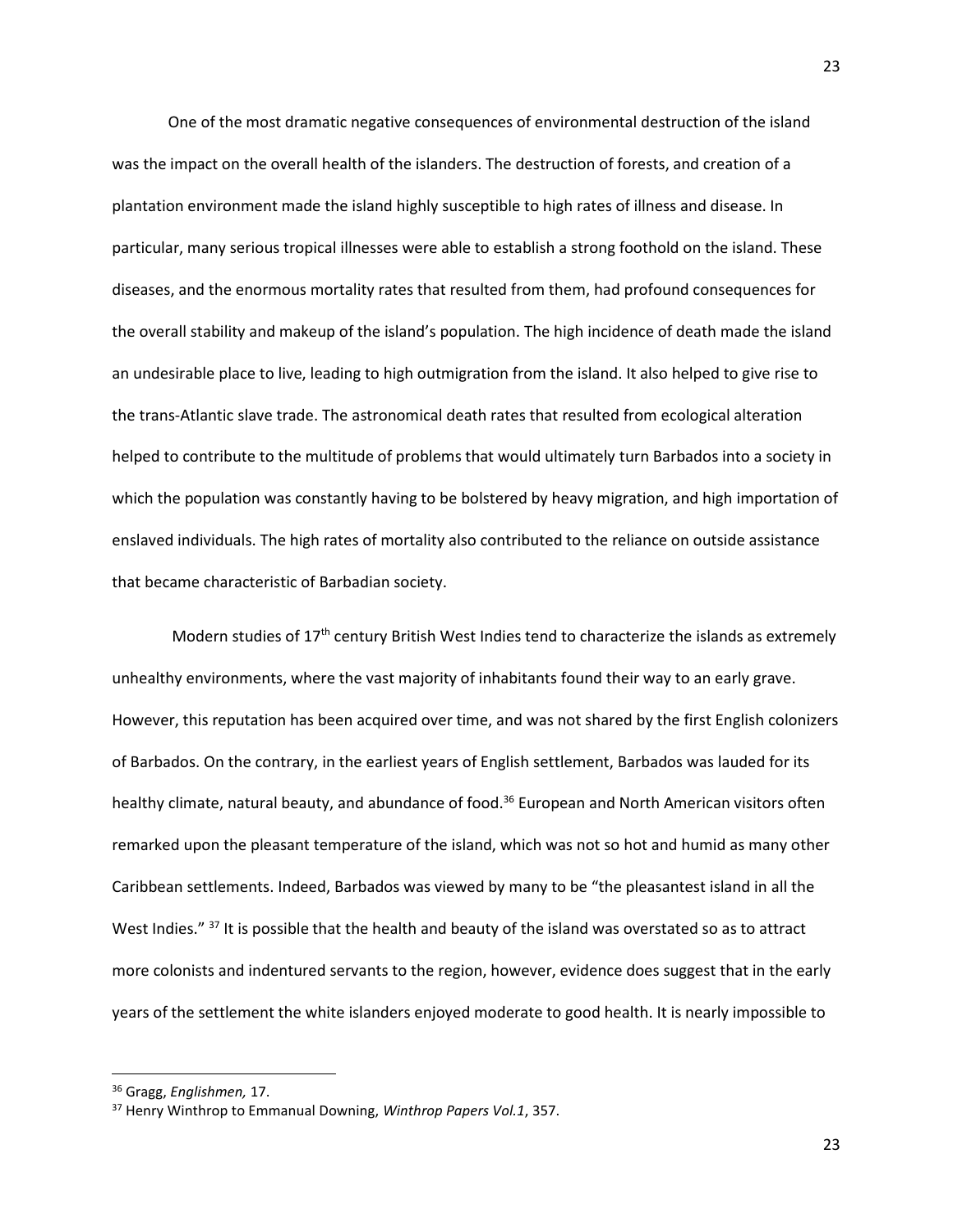know if this relative sound health was shared by the enslaved and indentured population, although it may be safe to assume that these individuals were consistently in worse health than the planter class. The ensuing decades of the  $17<sup>th</sup>$  century would give rise to a host of problems that would negatively impact the overall health of every class and color of people living on the island.

One of the biggest and most noticeable changes that occurred as Englishmen and Africans altered the ecology of Barbados was rise in sickness and death on the island. Whereas in the early years of the colony the air and climate were generally considered healthful and pleasant, by mid-century settlers and visitors alike were crediting the environment with giving rise to a host of terrifying maladies. The two most significant diseases to establish themselves on the island in the  $17<sup>th</sup>$  century were malaria and yellow fever; both tropical illnesses imported from Africa to the Caribbean. During this time period, there were many competing views on why these illnesses had become so widespread. Many religious figures attributed it to the sinfulness of the islanders. Others viewed it as a consequence of the large quantities of liquor that were consumed by the white population of the island, both in the stately manor homes of the elite, and in the brothels and bars of port cities. Other, more astute observers, came closer to guessing the true cause of these diseases. Richard Ligon, in 1647, criticized the building of Bridgetown in a lowland swamp, attributing the ill health of the town to the loathsome and unwholesome air emanating from the area. <sup>38</sup> While he correctly ascertained that the marshy, wet location had a lot to do with the rampant disease of the time, he blamed it on unhealthy vapors, instead of the swarms of buzzing insects around his head. The true agent of illness in Barbados was not sin, or drink, or bad air. The real culprit was mosquitoes. While the residents of Barbados, both free and enslaved, were toiling to turn the island jungle into a series of well-ordered plantations dotted with English style manor homes,

<sup>38</sup> Ligon, *Barbados,* 71.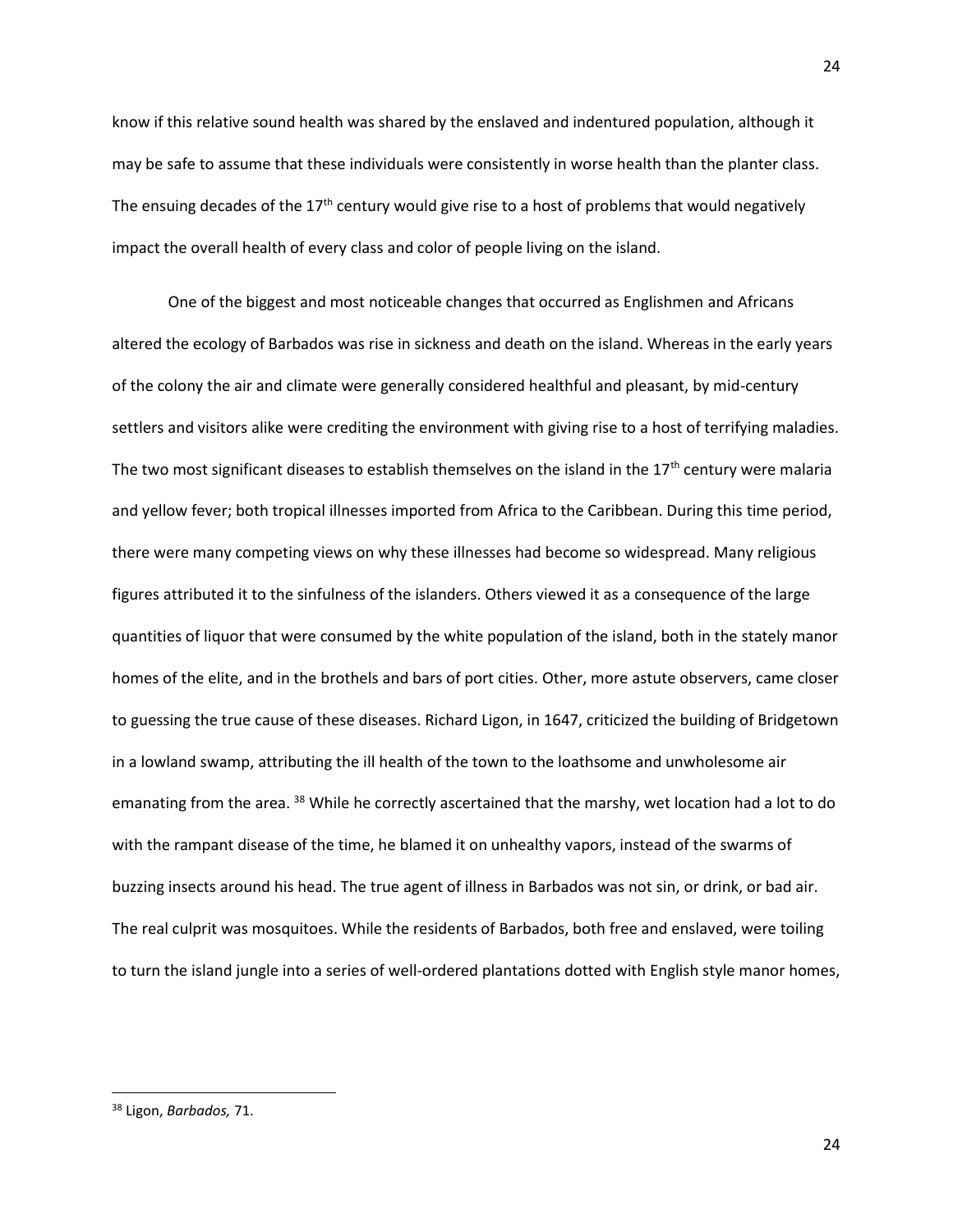they had unwittingly created an environment perfectly suited to the spread of mosquito borne illnesses, and the consequences would be devastating.

The role of tropical illness in the establishment of Caribbean colonies has been, to date, vastly under examined in historical works. In most books and articles about the early Caribbean colonies, the high rates of sickness and death have served primarily as a footnote to politics, economics, and societal concerns. Even early authors, like Henry Colt and Richard Ligon, discuss the issue only in passing. This is particularly alarming in Ligon's case, as he arrived on the island during an outbreak of yellow fever. Like most things he addresses in his book, he merely observes the presence of disease on the island, without any thought as to its overall impact. However, despite their tendency to be overlooked, disease and mortality played an important role in all aspects of early life on the island.

There have been many historical works dealing with the issue of disease and death in the Caribbean region. However, most have focused solely on the maladies and plagues that affected the indigenous population. There is a wealth of literature on how smallpox, measles, and other European illnesses devastated and largely eradicated the native population of the New World. For many years, the only discussion about diseases that impacted the Europeans centered on syphilis, and the debate about whether or not it did indeed originate in the Caribbean. However, the last several decades have seen historians placing a stronger emphasis on the role of sickness in European expansion in the New World. Many writers have also begun to explore the correlation between tropical illness and the rise in the trans-Atlantic slave trade. There have been several noteworthy publications addressing the ways in which tropical illnesses became so prevalent in early English colonies, and how they impacted the population of these settlements.

One of the best and most thorough examinations of tropical illness in Barbados is J.R. McNeill's 2010 book *Mosquito Empires*. In this publication, McNeill provides an in-depth look at how and why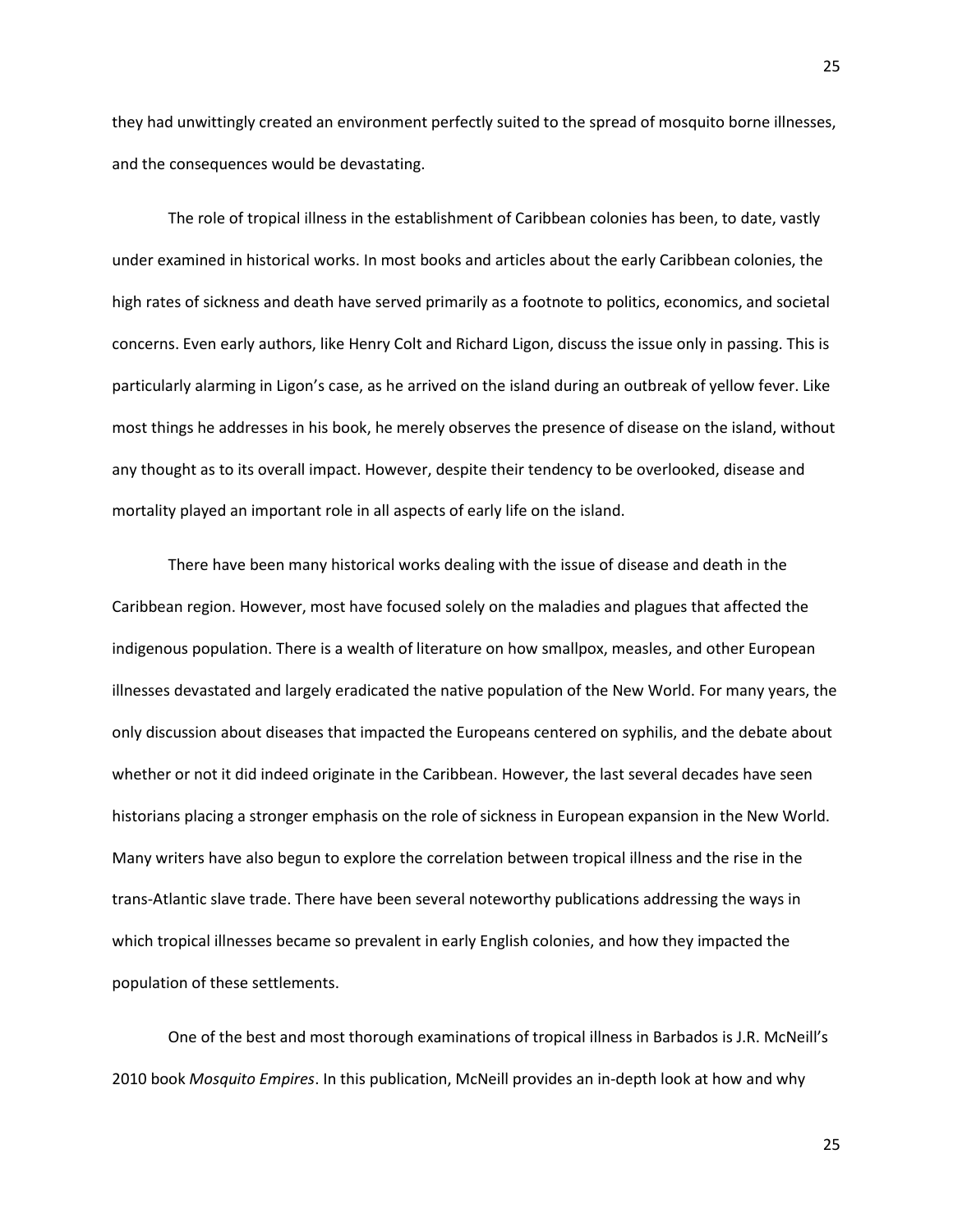mosquito borne illnesses became so prevalent in the West Indies. His work contains a discussion of how environmental change helped to create an ideal climate and ecology for tropical disease to flourish. He provides demographic information to support the argument that population growth and deforestation combined to increase rates of illness on the island. The research is comprehensive and compelling, although the focus of the book is not specifically on Barbados, but on many areas that have been afflicted by mosquito borne illness throughout history.<sup>39</sup> In this aspect, McNeill's work is similar to Sheldon Watts's 1999 book *Epidemics and History*. Like McNeill, Watts provides thorough research into the nature of malaria and yellow fever, including a cursory overview of how environmental change can help to make these illnesses more prevalent in a given area. Unfortunately, while both books are full of important medical and demographic information, they fail to fully explain the ways in which epidemic illness, caused by environmental alteration, impacted the development of culture and society on Barbados.

#### **Environmental Change and the Rise of Diseases**

Of the two most prevalent tropical illnesses in Barbados, malaria had almost certainly arrived on the island first. Indeed, there is evidence that suggests malaria arrived in the West Indies as early as Columbus' second voyage to the region in 1493. <sup>40</sup> The malaria plasmodium found an easy and early foothold in the Americas, because its preferred vector, the anopheles mosquito, already existed there.<sup>41</sup> Once the plasmodium was present in these mosquitoes, it would not have been long until it became prevalent throughout the region. However, it did not immediately establish itself in epidemic form. Instead, during the early years of settlement the illness most likely afflicted newcomers, as well as children and people with already compromised immune systems. While deadly, it would not have

 $\overline{a}$ 

<sup>39</sup> J.R. McNeill, *Mosquito Empires: Ecology and War in the Greater Caribbean, 1620-1914* (New York: Cambridge University Press, 2010).

<sup>40</sup> Charles Mann, *1493: Uncovering the World Columbus Created* (New York: Vintage Books, 2011), 106.

<sup>41</sup> McNeill, *Mosquito Empires,* 17.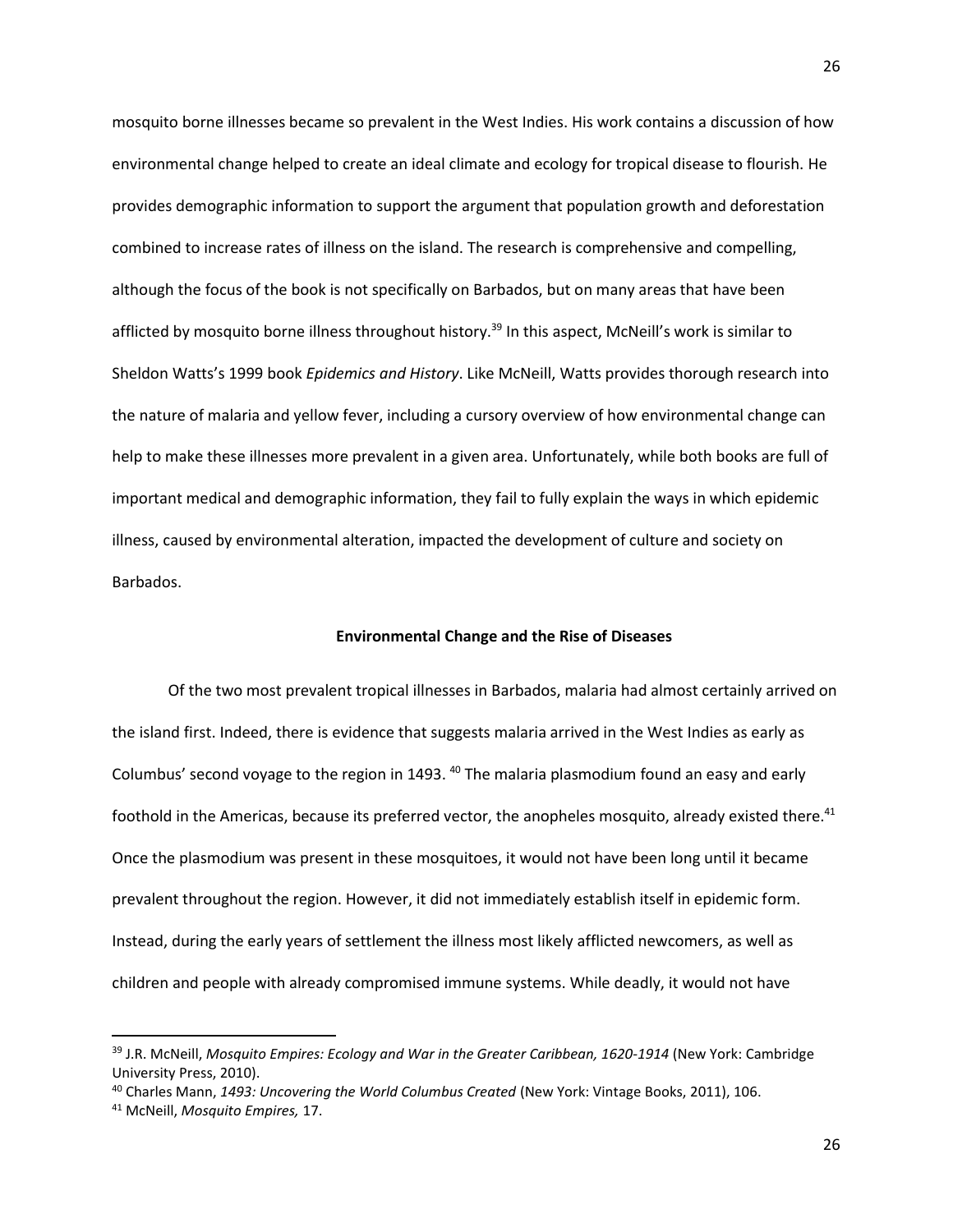caused enough sickness and death to be considered a serious problem. In Barbados, as in other fledgling colonies like Jamestown, newcomers were expected to go through a period of "seasoning" wherein they battled the illness for a period of time until they either died or built up a sufficient immunity. <sup>42</sup> This was the case with Barbados in the early years of the colony, until enough alteration was done to the environment for malaria to emerge in epidemic proportions.

The rise of malaria in Barbados began with the large-scale deforestation of the island that took place in the early years of the colony. As the forest came down, the strong roots that helped to anchor the soil in place diminished, leading to massive soil erosion, which in turn led to more lowland swamp areas, the preferred breeding ground of anopheles. Ligon was not wrong in describing the bog around Bridgetown as unwholesome. Anopheles mosquitoes prefer to breed in areas with shallow, murky water, with an abundance of algae to provide nourishment. The heavy soil erosion that occurred in Barbados made these areas all too common. Unfortunately for the colonists, these marshy locations were often close to where human populations existed, either on plantations or in close proximity to cities and towns.

In addition to the creation of more marshy areas on the island, the settlers also unwittingly created man-made breeding grounds for anopheles. Barbados, in contrast to many other Caribbean islands, is formed from coral, rather that volcanic rock. Therefore any surface water drains quickly, rather than forming natural pools. While early visitors marveled at the quality of the soil on Barbados, most also pointed out the complete lack of natural pools and springs. On the topic of springs and rivers, Ligon states, "there being but very few, and those very small and inconsiderable." 43 Therefore, in order to support large-scale agriculture, colonists needed to create their own sources of water. A common method was to dig a small pond, and line the bottom with clay so as to prevent water from escaping.

<sup>42</sup> Mann, *1493,* 118.

<sup>43</sup> Ligon, *Barbados,* 74.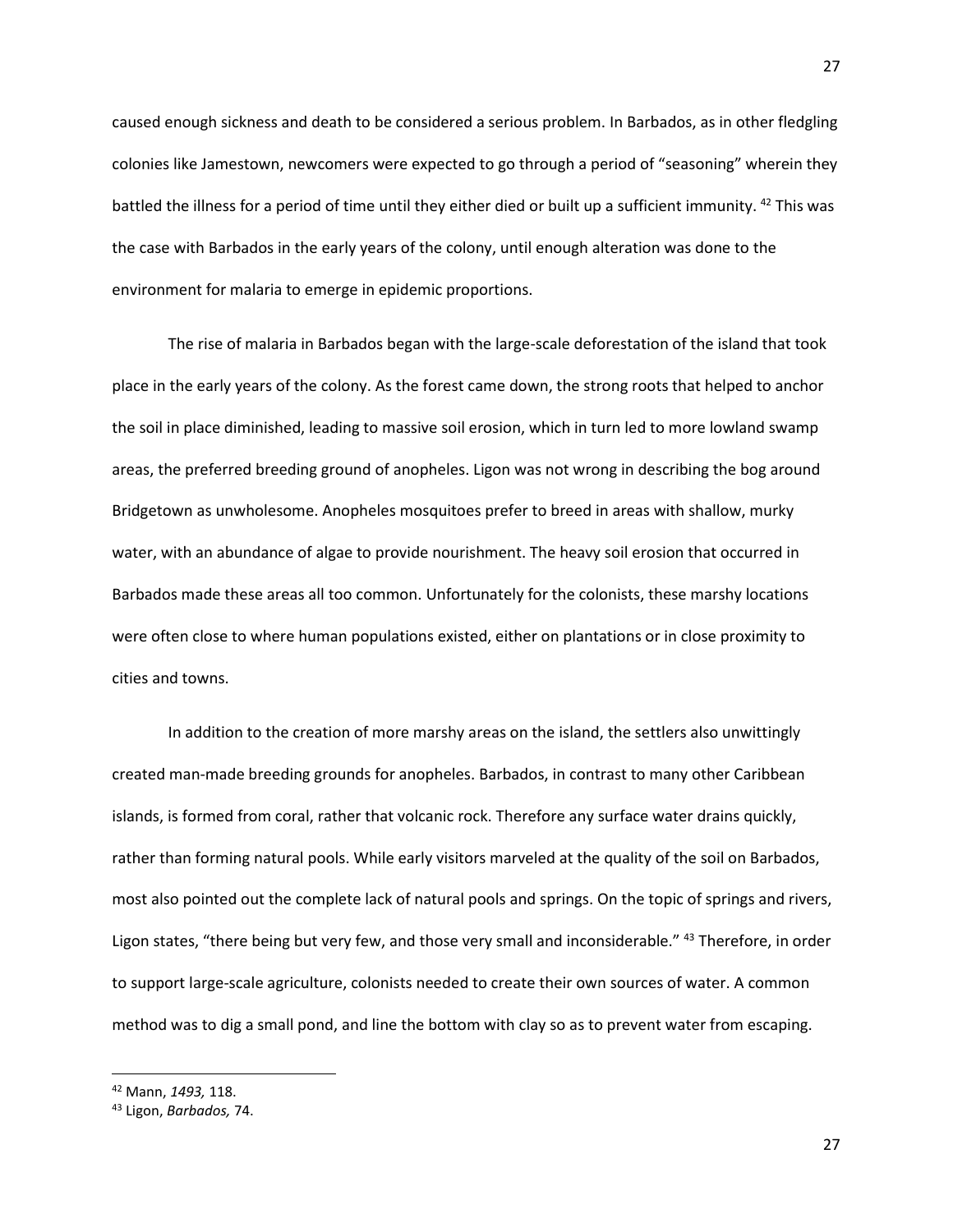These would then catch rainwater, and provide water for crops, livestock, and household chores. Another common practice was to place small cisterns beneath rain gutters on homes to catch the runoff after a rainstorm. <sup>44</sup> While these practices made it easier to live on the island, it also created a multitude of standing water perfect for breeding mosquitoes. Furthermore, it placed these breeding grounds within close proximity to human habitation, virtually ensuring that malaria was constantly prevalent within the population.

While deforestation and the collection of rainwater led to an environment that was perfectly suited to sustaining a large anopheles population, these factors alone do not explain why and how the disease reached such large proportions. In fact, the conditions created by the early colonists would be more likely to sustain small-scale endemic malaria for decades or even centuries. The malaria plasmodium could have existed in the region for a very long time, only infecting a small amount of people, mainly newcomers, and not causing a shockingly high number of deaths. However, in addition to severely altering the landscape of the island, the settlers did something equally impactful; they dramatically increased the population of the island. By mid-century, the profits of sugar production was attracting large numbers of prospective planters, who in turn imported a large number of slaves and servants to work the land and process the sugar. This boom in population was exactly what the malaria plasmodium needed to become a large-scale agent of death.

While the massive influx of individuals to the island was helping to make it the richest and most important of England's overseas possessions, it was also allowing malaria to wreak havoc. When the population was small and spread out, malaria was deadly, but not on a large scale. Once it was presented with a steady supply of "unseasoned" newcomers and high population density, it became a more serious problem, especially for transient elements of the population; such as sailors and soldiers.

<sup>44</sup> Ligon, *Barbados,* 74-75.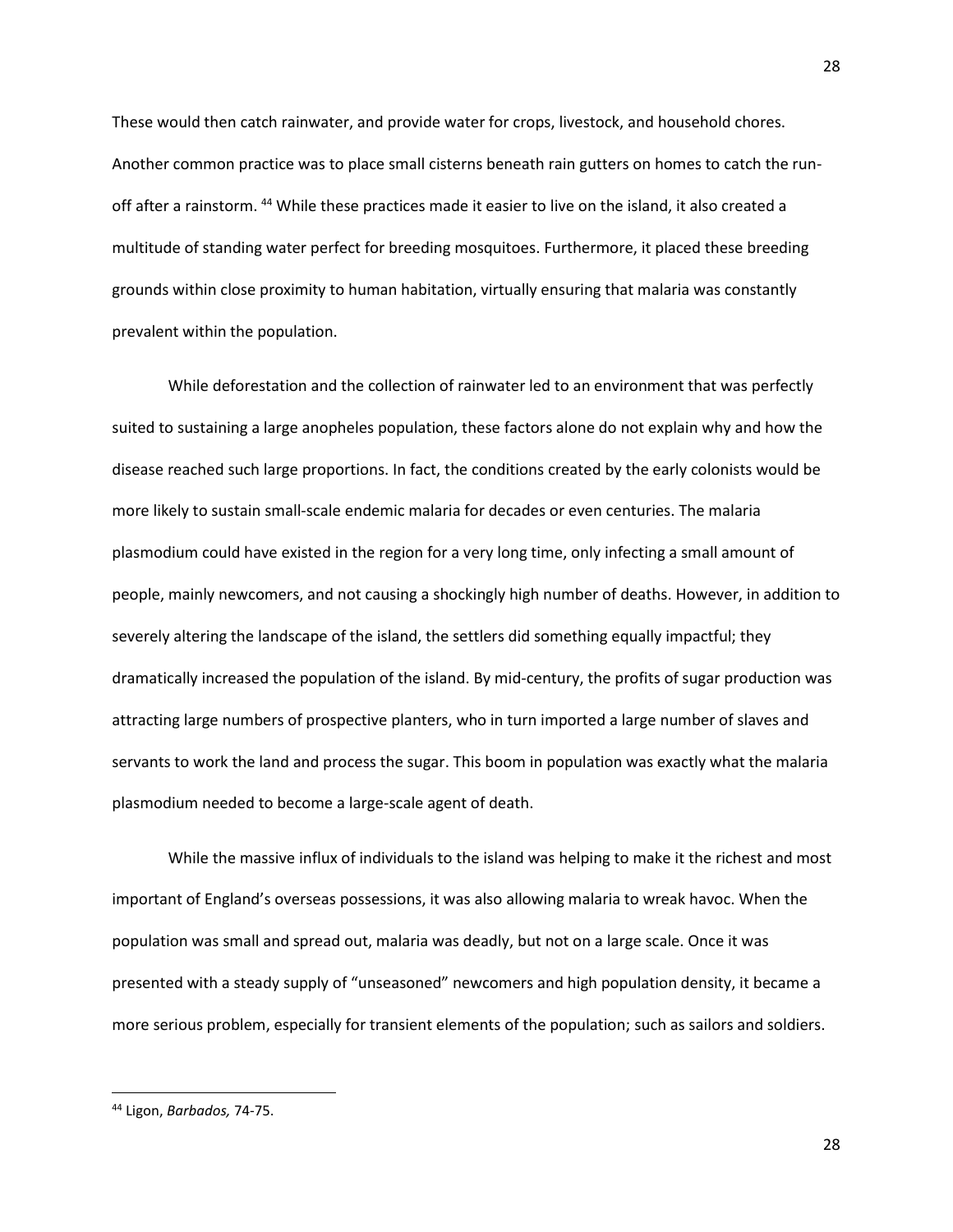While the sickness never reached epidemic proportions in the way several other diseases would, it consistently infected a large enough number of people to make it a serious health concern. For much of the 17<sup>th</sup> century and beyond, malaria maintained a strong endemic presence on the island, never reaching full-blown epidemic proportions, but continually infecting a significant number of people. Unlike yellow fever, which became epidemic, malaria maintained a smaller and more continual rate of infection. It infected and weakened a portion of the population each year, while never reaching the impressive death rates of other diseases. The establishment of large urban centers like Bridgetown and Speightstown allowed the disease to easily make its way through the population. Whereas in a rural setting an infected mosquito may die before it has a chance to infect a human, in a dense urban center it would not have to travel far to ensure the survival of the illness. In addition, the establishment of these cities as centers of commerce and shipping meant a constant influx of new arrivals in the form of sailors, merchants, slaves, and even pirates, which could potentially spread an epidemic from colony to colony, infecting a large area of the empire. These new arrivals could also introduce new viruses and bacteria from abroad, making port cities among the unhealthiest places in the world.

The second, and possibly even more terrifying, disease in the Caribbean was yellow fever. Like malaria, yellow fever, or yellow jack as it was called at the time, is a mosquito borne illness originating in Africa. Unlike malaria, it probably did not arrive in the West Indies until the middle of the  $17<sup>th</sup>$  century. The first account of its deadly presence comes from Barbados in 1647, around the same time that Richard Ligon arrived on the island. He describes the illness as so decimating that "the living could hardly bury the dead." <sup>45</sup> Although this may be hyperbole on Ligon's part, it does aptly depict the level of destruction wrought on the islanders. Modern accounts place the death toll from the fever at approximately 6000 individuals between 1647 and 1650. <sup>46</sup> The actual number may be even higher, as

<sup>45</sup> Ligon, *Barbados,* 71.

<sup>46</sup> J.R. McNeill, *Mosquito Empires*, 89.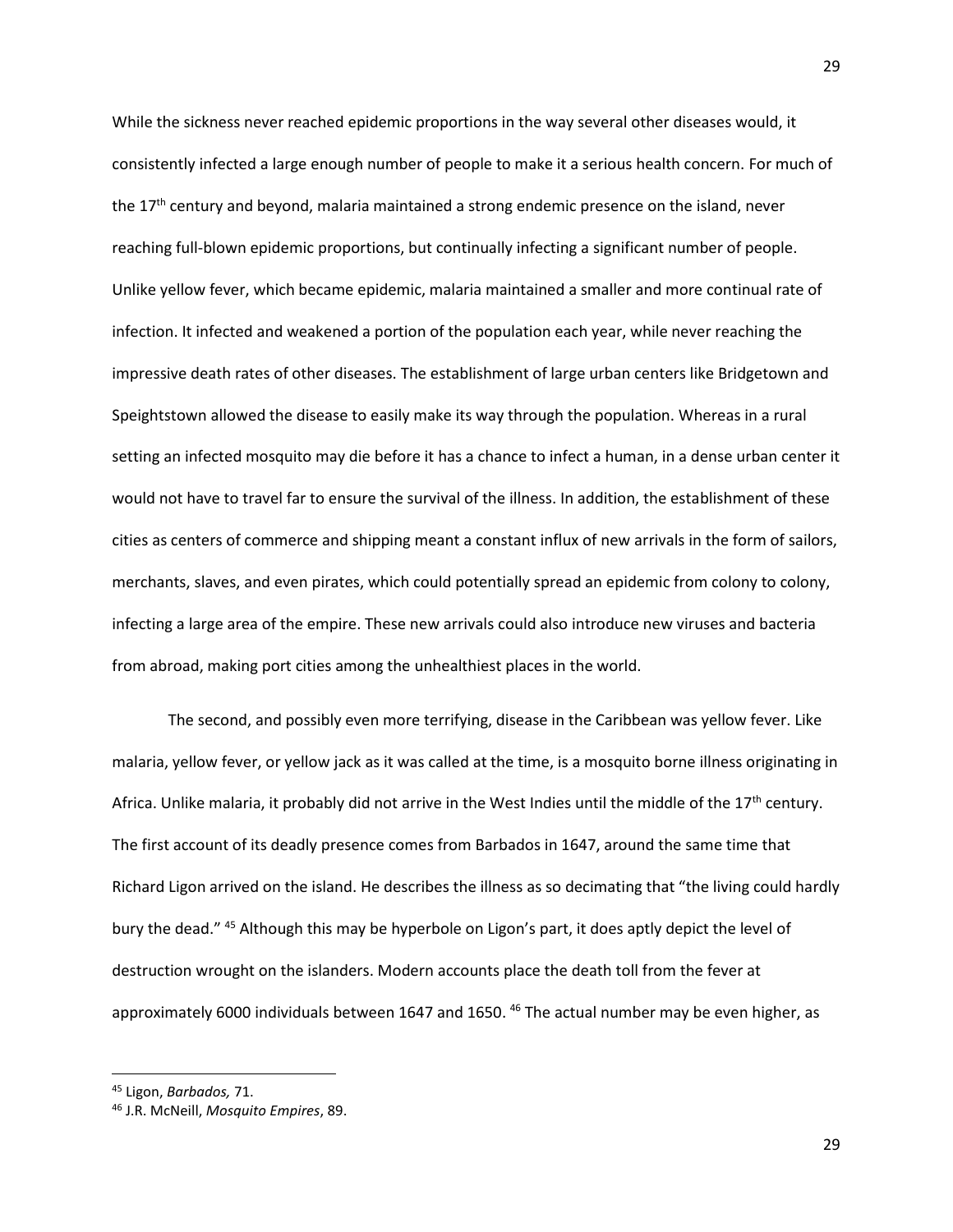accurate figures for slave deaths do not exist, and surely many Africans also succumbed to the illness. Sheldon Watts has placed the initial death toll at around fifteen percent of the population. <sup>47</sup> The epidemic lasted for three years, and spread throughout the Caribbean, most likely carried by slave and merchant vessels from port to port. The newly established British colony on Jamaica was particularly hard hit, losing a significant amount of its population. After the first three years, the epidemic died out, due in part to the acquired immunity of survivors. For several decades yellow fever remained a terrifying illness, but did not continue to infect and kill at the same rate it had during the initial outbreak. Yellow fever did not reach the same terrifying rates of infection again until the aftermath of the Port Royal earthquake in 1692, when the displacement of large numbers of people initiated widespread contagion.

Much like malaria, the emergence of yellow fever is directly related to the change in ecology that took place in Barbados over the early decades of the 17<sup>th</sup> century. Unlike malaria, yellow fever took longer to be introduced in the region. The main reason for this lies in the type of mosquito that harbors yellow fever. The main vector of the disease is the aedes aegypti mosquito, whose native habitat is western Africa. Unlike anopheles, aedes aegypti was not native to the Americas, and therefore needed to be transplanted from Africa to the region. This was most likely undertaken by slave ships, where the mosquito could breed in water casks on board and survive the journey by infecting the passengers and human cargo. Aedes aegypti mosquitoes are also fussier eaters than most, biting humans roughly 90 percent of the time. <sup>48</sup> Therefore, a significant human population was needed for yellow fever to establish itself.

The emergence of yellow fever as a powerful killer in Barbados can be linked directly to the rise in sugar production on the island. In the early years of the colony, tobacco and cotton were the main cash crops grown, these required far less deforestation and environmental alteration than sugar did.

<sup>47</sup> Sheldon Watts, *Epidemics and History: Disease, Power and Imperialism* (Wiltshire: Redwood Books, 1997), 228. <sup>48</sup> J.R. McNeill, *Mosquito Empires,* 55.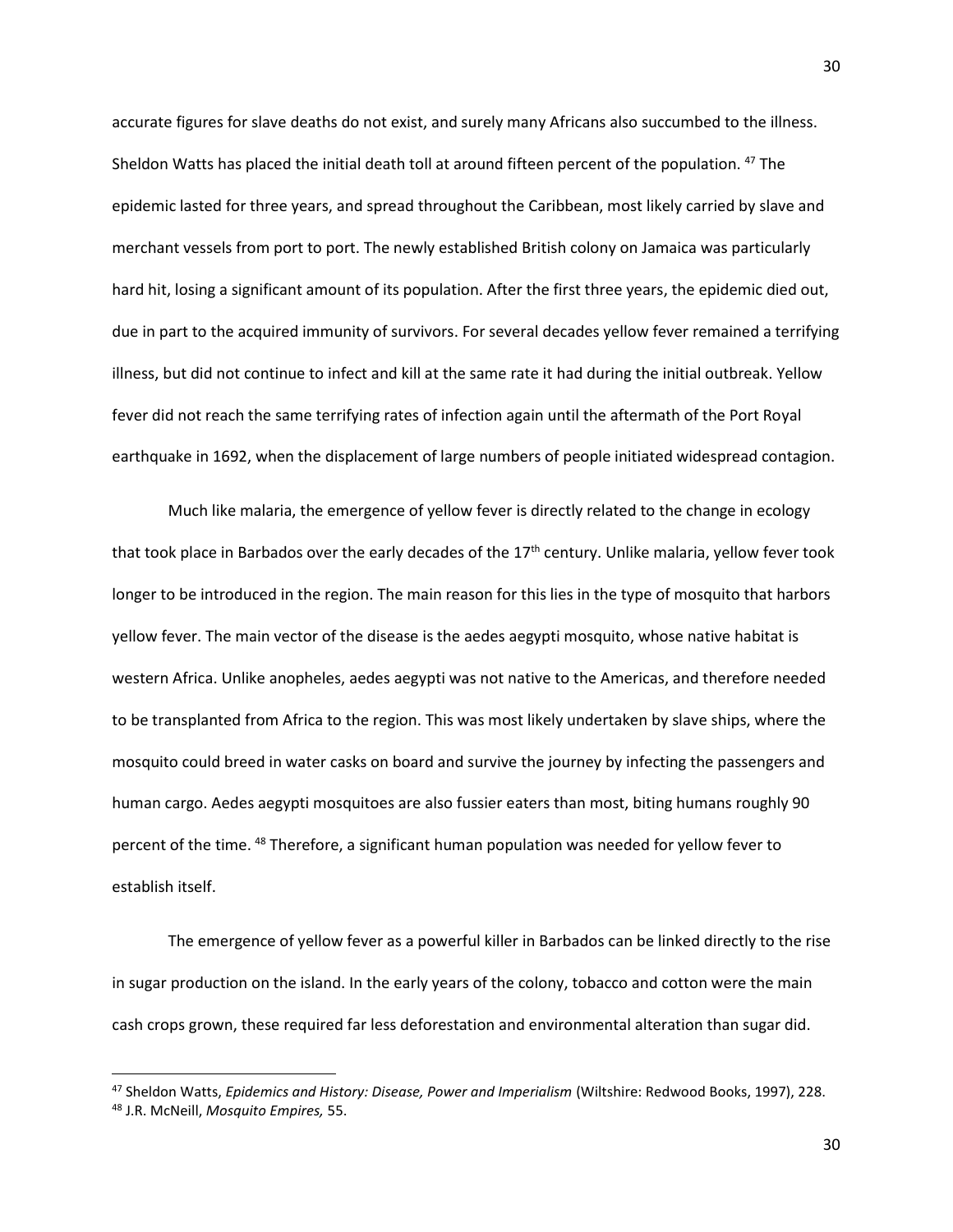The switch to large scale sugar cultivation began in the 1640s and created conditions ideal for an epidemic yellow fever outbreak. First, the cultivation of sugar required both a great deal of land, and a steady supply of fuel, which was used to boil cane juice down into raw sugar. <sup>49</sup> Thus the deforestation of the island served two purposes: it cleared land that could be used to plant sugar cane, and it provided an abundant fuel source. Unbeknownst to the planters, this rapid deforestation also eliminated many bird species from the island, which had previously kept the mosquito population in check. It also spread the human population throughout the island, ensuring an infected mosquito was never far from a potential meal.

While the initial switch to sugar production allowed for the possibility of an epidemic by clearing the forest and making mosquitoes more prevalent, the act of sugar refining had an equally great impact on the rise of yellow fever. Unlike malarial mosquitoes, aedes aegypti prefer to breed in small vessels of relatively clean water, rather than brackish swamps or lowland marshes. Sugar cultivation provided a great amount of just such vessels. The process of sugar production is complicated and time intensive. Once the juice is drained from the cane, it is put through a boiling process wherein the liquid is transferred into increasingly smaller pots until virtually all the liquid is burned off, and only raw sugar remains. The most common tool for this process was a clay pot, which would have been omnipresent in and around a sugar works. Empty and discarded pots, as well as shards of broken ones, collected rainwater and thus became ideal breeding areas for mosquitoes carrying yellow fever. In addition, these water vessels were often in close proximity to a great number of humans, both free and slaves, and therefore the mosquitoes had a readily available supply of humans to bite and infect. It is no coincidence that the first epidemic began in 1647, when the switch to sugar cultivation was happening in virtually all regions of the island, creating the perfect environment for the virus to thrive.

 $\overline{\phantom{a}}$ 

<sup>49</sup>J. R. McNeill, *Mosquito Empires,* 41.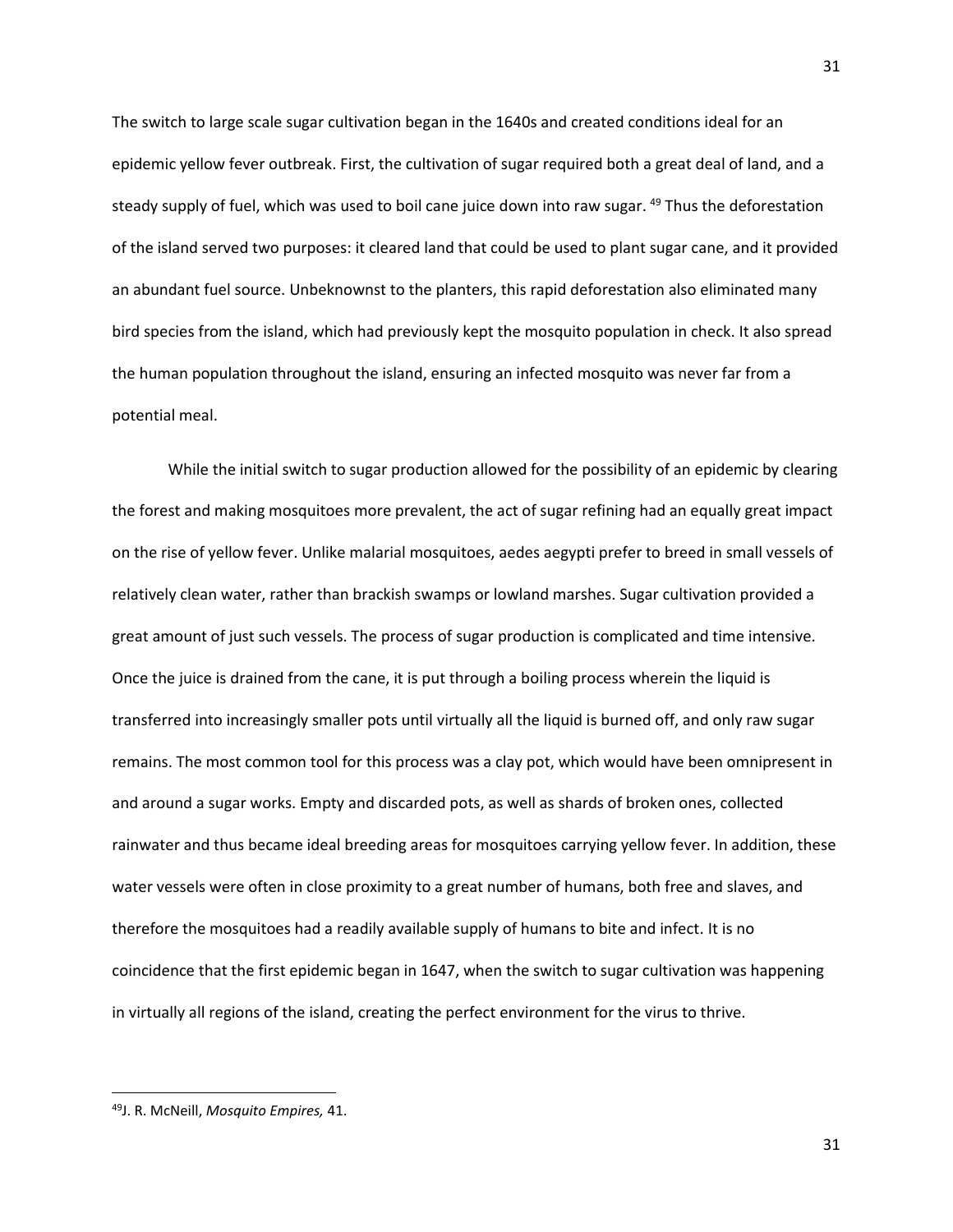The switch to sugar production also introduced another significant requirement for a yellow fever outbreak: a large human population. Widespread yellow fever requires a sizeable amount of people to ensure the survival of the virus. There are two main reasons for this. One, the mosquito vectors prefer human to animal blood. And two, without a considerable numbers of victims, the virus would burn itself out very quickly. Conventional medical wisdom states that viruses which kill too quickly do themselves a disservice by eliminating the host bodies they need to ensure their own survival. Because yellow fever has such a high rate of mortality, sometimes as high as 85 percent, the virus needs a constant supply of new bodies to infect to secure its continuation. <sup>50</sup> This can help to explain why yellow fever was not present in the earliest years of occupation on Barbados, even though infective mosquitoes surely would have made the ocean crossing by then. The population was too small, and too spread out for the virus to gain a substantial foothold. The wave of migration to the island in the 1630s and 1640s, both voluntary and forced, provided the mass of human bodies necessary for an outbreak.

The amount of migration to the West Indies in the early decades of the  $17<sup>th</sup>$  century was so great that by 1646, Barbados was the most densely populated territory in the English empire.  $51$  In cities like Bridgetown, residents lived in close quarters to one another, and frequented places of high human traffic, like wharves, taverns, and markets. Furthermore, their cleverly devised devices for catching rainwater made a perfect a. aegypti environment in the heart of the city. Even in the countryside, humans dominated the landscape. Large plantations, like those owned by James Drax, could house several hundred slaves and servants. Contrary to the beliefs of the time, Africans were capable of contracting and transmitting yellow fever, although many had acquired an immunity during their childhood in West Africa. However, this in no way means that an African slave population in the West Indies was immune to the disease. In fact, the slaves on plantations were at a very high risk of exposure

l

<sup>50</sup> J. R. McNeill, *Mosquito Empires,* 51.

<sup>51</sup> Sheldon Watts, *Epidemics,* 228.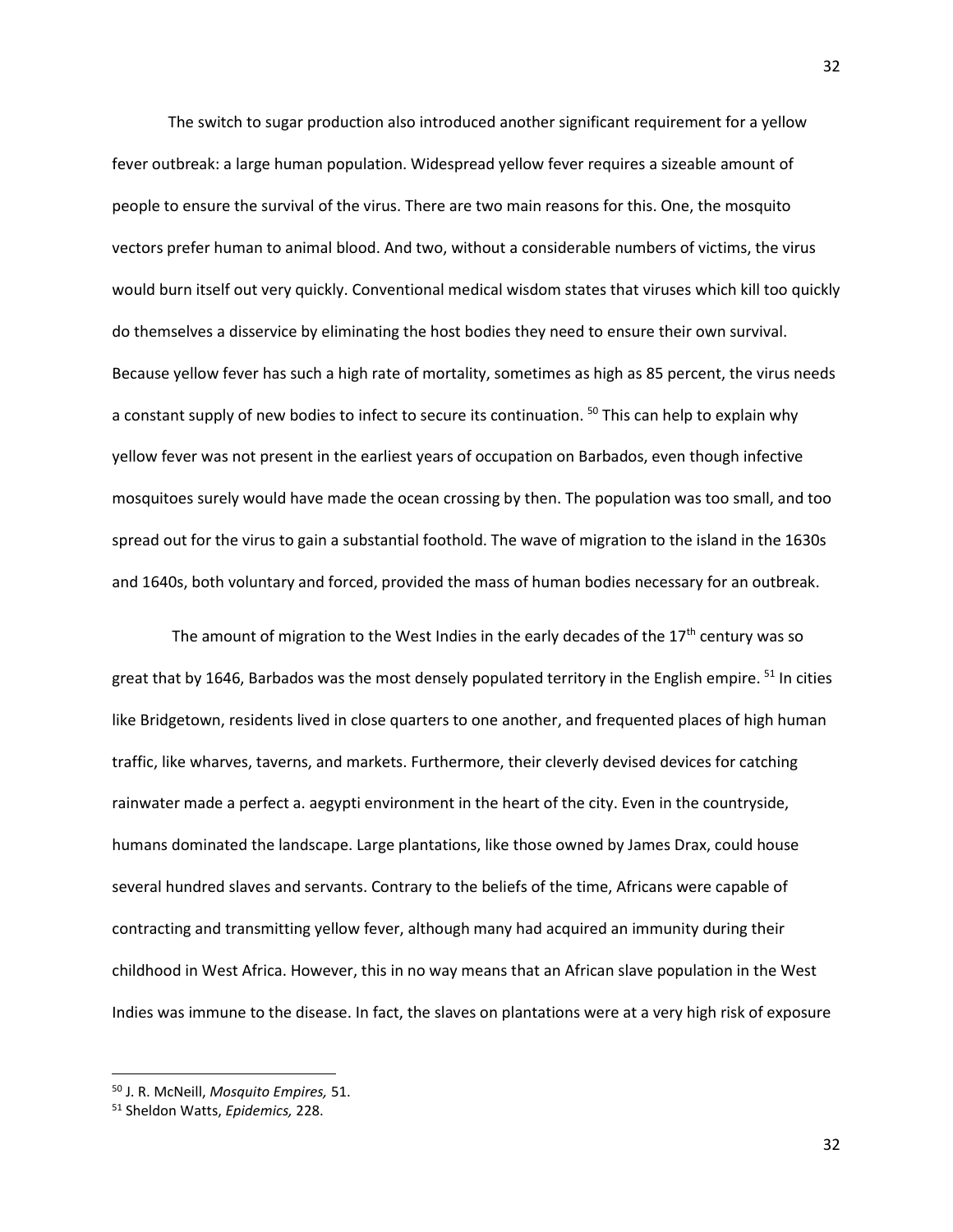to the virus, and they were more often outside, laboring alongside infected mosquitoes. Additionally, their harsh work conditions and poor diet made them more likely to succumb to illness than their wellfed and cared for masters. Unfortunately, sugar planters did not value the lives of their slaves highly, and did not keep accurate records of their illnesses and death, rendering it almost impossible to estimate rates of infection and mortality among the West Indian slave population. Without question, many slaves died during the peak years of yellow fever epidemic, however, whether they died from the virus, or from starvation, ill treatment, malaria, or any other factor may never be known for sure.

While we may never know the extent of damage yellow fever inflicted on Barbadian slaves, we do know the destruction it caused among the white population. The initial outbreak of 1647 described by Ligon had a devastating effect on the inhabitants of the island. Yellow fever did not just arrive on the island, it arrived in epidemic proportions. The virus infected a large number of individuals living on the island, causing very high rates of illness and death, and spread quickly through the population. In the early phase of the epidemic, the death toll was staggeringly high. One parish official reporting burying approximately 20 residents each week. <sup>52</sup> Ligon observed that in Bridgetown, the casualties were so great that dead bodies were simply thrown into the bog behind the city. <sup>53</sup> The most terrifying aspect of the epidemic was that no one was safe. Other diseases tend to disproportionately infect the very young, very old, and very weak. Yellow fever was different. Young, strong men were struck down in alarmingly high numbers, leading some to theorize that men were susceptible to the illness because of their intemperate nature, whereas women, seemingly more virtuous, suffered lower mortality rates.

The epidemic raged for three years, leaving a very large portion of the white population either dead or extremely ill. After the outbreak abated in 1650, the virus became endemic throughout the island, infecting children and new arrivals, while leaving the "seasoned" residents more or less

<sup>52</sup> Parker, *Sugar Barons,* 45.

<sup>53</sup> Ligon, *Barbados,* 71.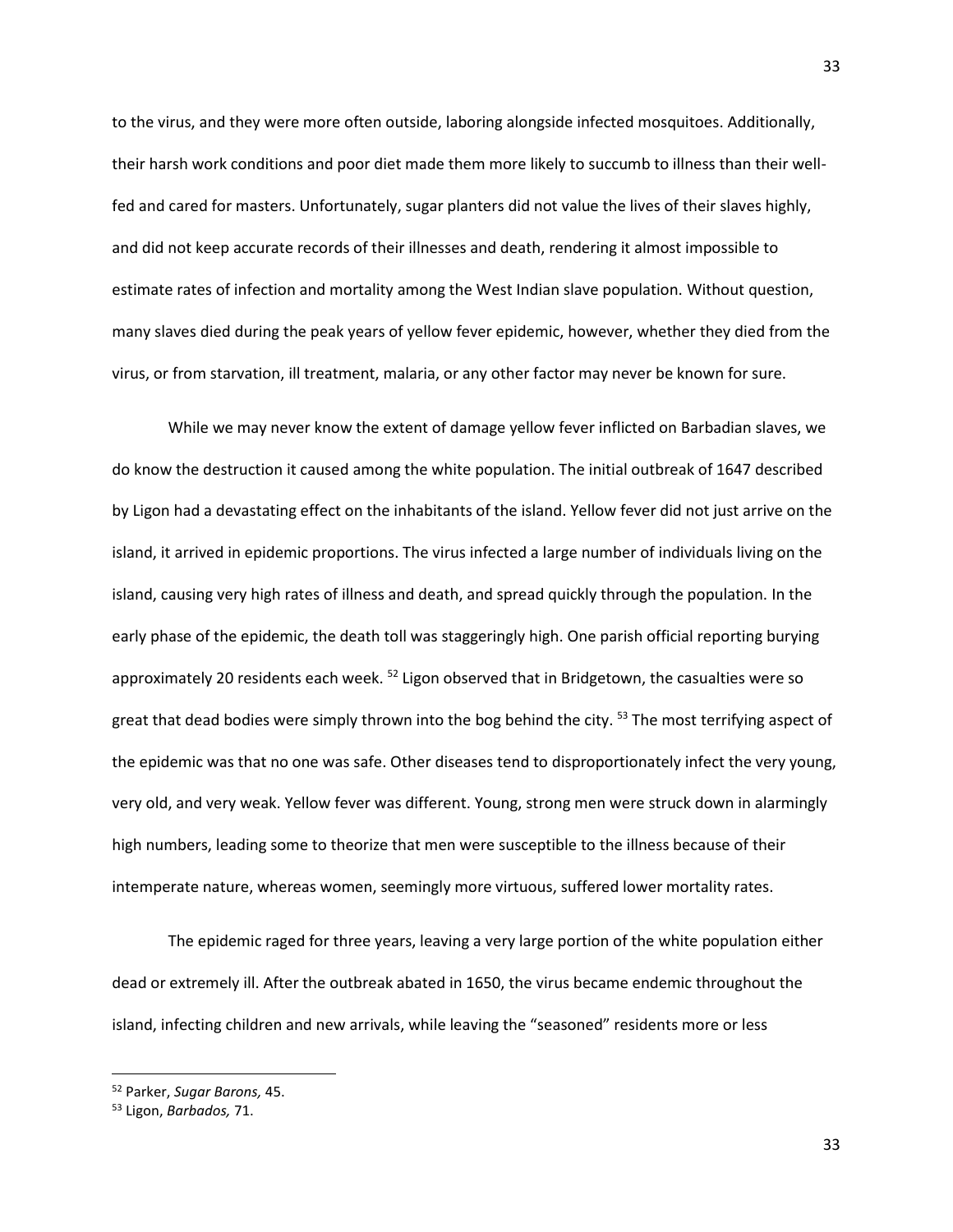unscathed. Newcomers to the island were particularly at risk. Matthew Parker estimates that a third of white immigrants to the island died within three years of their arrival. <sup>54</sup> Felix Spoeri, a visitor to the island, described how new arrivals from Europe often become sick with "country disease," wherein they turn yellow, experience swelling of the stomach and legs, and may have their legs burst open. <sup>55</sup> (Country disease is a term used by many visitors to the Caribbean during the  $17<sup>th</sup>$  century, and may apply to a litany of diseases, including: malaria, yellow fever, dropsy, and dysentery. However, some of the symptoms described by Spoeri indicate yellow fever, and for the purposes of this argument will be considered as such.) The contraction of "country disease" or any other virus generally had two possible outcomes. Either the individual succumbed to the illness and died, or they survived with an acquired immunity against future attacks. Eventually, word of the sickliness of the island spread, lessening migration and giving Barbados the reputation as a death trap.

While malaria and yellow fever were among the most terrifying and brutal diseases suffered by the islanders, they were not the only deadly and debilitating illnesses present in Barbados. Many other, often less lethal diseases, made life in the tropics both painful and unpleasant. Among the most common disorders of the time were: dropsy (modern day edema), dysentery, yaws, hookworm, and various unidentifiable fevers. Several of these, such as yaws and hookworm, were likely imported from Africa along with the large number on enslaved individuals. Others, like dysentery, were largely the product of unhealthy lifestyles which included poor diet and frequent binge drinking.

Overall, the prevalence of disease on the island contributed heavily to the development of the specific type of society and culture that emerged on Barbados. Disease made the island a dangerous and unpleasant place to live. For many settlers, the risk was worth the reward, and illness was braved in

 $\overline{a}$ 

<sup>54</sup> Trevor Burnard. *Jamaica in Slavery and Freedom: History, Heritage, and Culture* (Kingston: University of the West Indies Press, 2002.) 80.

<sup>&</sup>lt;sup>55</sup> Jerome Handler, "A Swiss Medical Doctor's Description of Barbados in 1661: The Account of Felix Christian Spoeri" *Journal of the Barbados Museum and Historical Society* (1969): 6.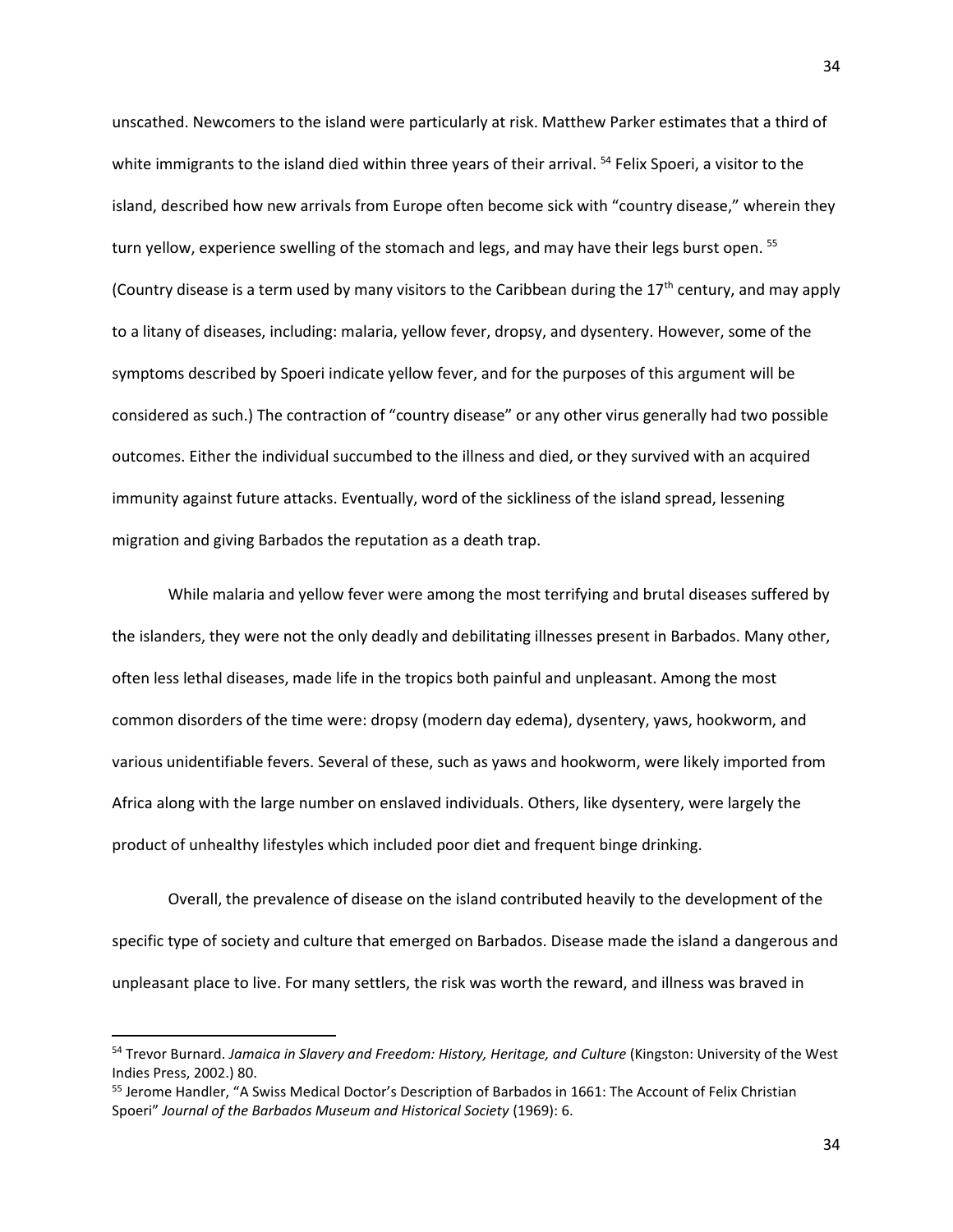order to make money from sugar production. However, this resulted in a trend of individuals leaving the island once they had established successful plantations and turned a profit. This added to the growth of a society that was highly stratified. Those who could afford to leave did, leaving behind the poor and enslaved, to be ruled over by a small group of elite individuals. Disease also helped to give rise to the image of Barbados as a place of debauchery and sin. Many individuals who faced the constant threat of illness and death developed a "live in the moment" mentality, which often manifested itself in binge drinking, over eating, and a loosening of sexual inhibitions. In addition, those people who were unsuccessful in their endeavors to become rich by planting, often turned to other, less legal ways to make a living. In Barbados, as in many other Caribbean colonies, poor and desperate men often turned to piracy or privateering, while impoverished women could make a living as prostitutes in port cities.

The prevalence of tropical illness on the island also helped to foster in the widespread dependence on enslaved labor. Modern scientists and doctors tend to agree that immunity to diseases like malaria and tropical fever is not inherent in all African peoples. West African people with sickle cell trait may have a level of immunity to malaria, although this trait was certainly not universal among Africans captured and enslaved for service on the island. <sup>56</sup> Additionally, individuals who have suffered malaria or yellow fever and survived can develop a degree of acquired immunity, making them better able to fight future infections. However, by no means were all Africans imported to Barbados immune or resistant to these deadly illnesses. Whatever the medical realities were, the important thing to the Barbadian planter class was not fact, but perception. White plantation owners, whether they believed it or not, espoused the idea that African slaves were genetically suited to deal with the tropical diseases that were crippling the island's population. The white Barbadians of the  $17<sup>th</sup>$  century also believed that the constitutions of West Africans were better able to deal with the climate of the island, without

<sup>56</sup> J.R. McNeill, *Mosquito Empires,* 66.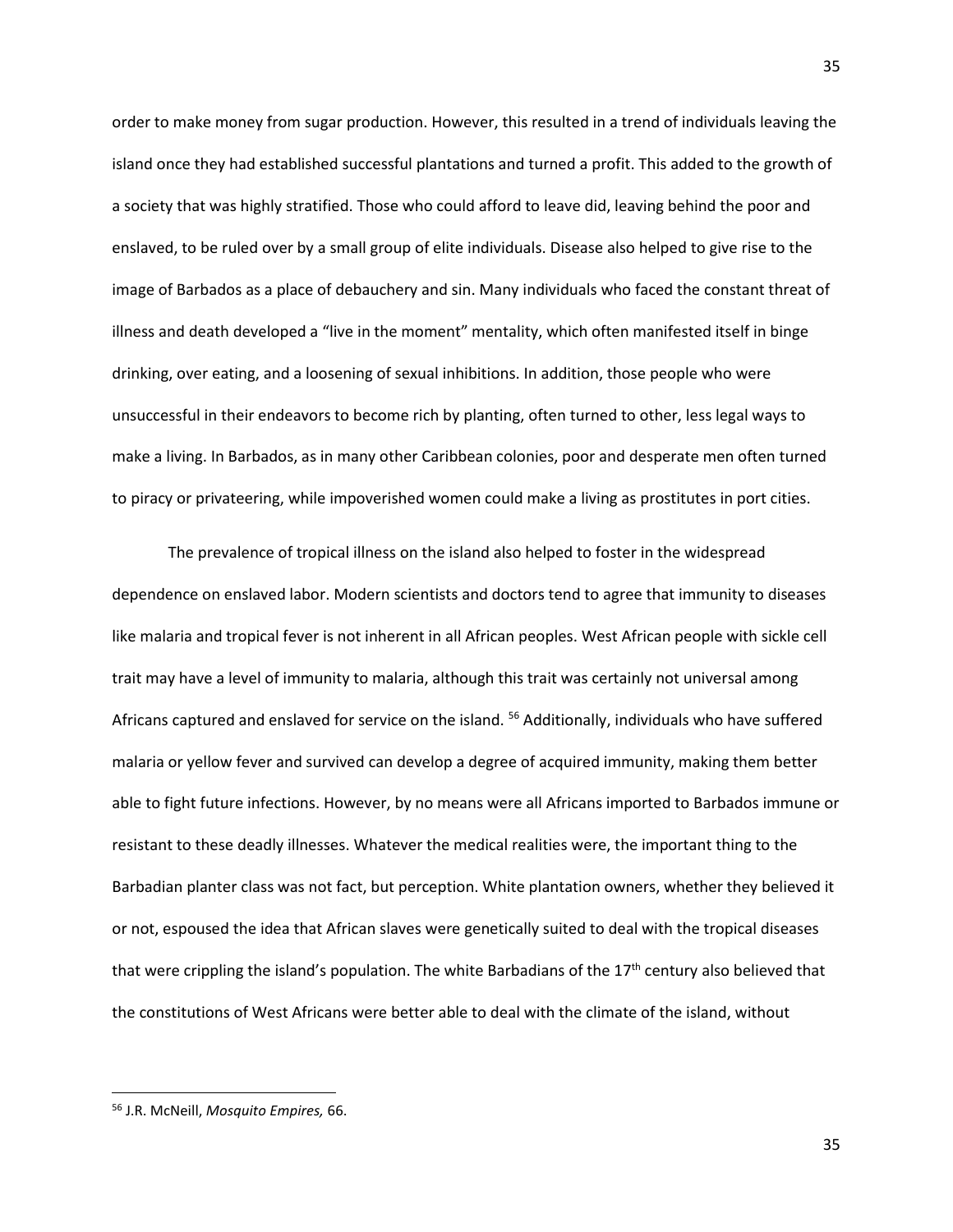weakening or dying the way white indentured servants did. These perceptions provided the planter class with a powerful tool for justifying increased enslavement on sugar plantations. This line of reasoning would be utilized for years to come to provide an explanation for why African slavery was needed in the Caribbean. In addition, impoverished white Europeans became disinclined to enter into servitude on the island once its shockingly high mortality rates became known. These factors combined to make slavery an attractive option for the planter class. It would be a vast oversimplification to say that disease directly led to the emergence of Caribbean slavery, but it certainly played a role.

### **Hunger in a Colonized Environment**

Disease was not the only problem that early residents of Barbados faced. They also frequently faced food shortages which threatened the collective health of the island. It may seem strange that famine and starvation could be prevalent in an area where diverse plants grew quickly and abundantly. In the early years of the colony, many visitors and residents wrote about the richness of the soil, and the healthful and delicious fruit that grew naturally on the island. However, the impulse of the colonists to transform the landscape into something recognizable and profitable created an environment in which little or no food could be produced to feed the growing population. The consequences of this transformation would reverberate throughout the rest of the century.

The first Englishmen to arrive on Barbados could have been able to adequately feed themselves by using the island's natural resources if they had so desired and had the knowledge to do so. The island provided the settlers with great quantities of wild fruit, vegetables, and animals to consume. Early visitors were often struck by the bounty of previously unheard of fruits, as well as the quality of the wild hog, turtle, fish, and fowl that was consumed. While the food available on the island was certainly enough to sustain the small number of early inhabitants, much of it was foreign and unusual, not at all like what they were used to eating. This made the creation of farmland a top priority of many of the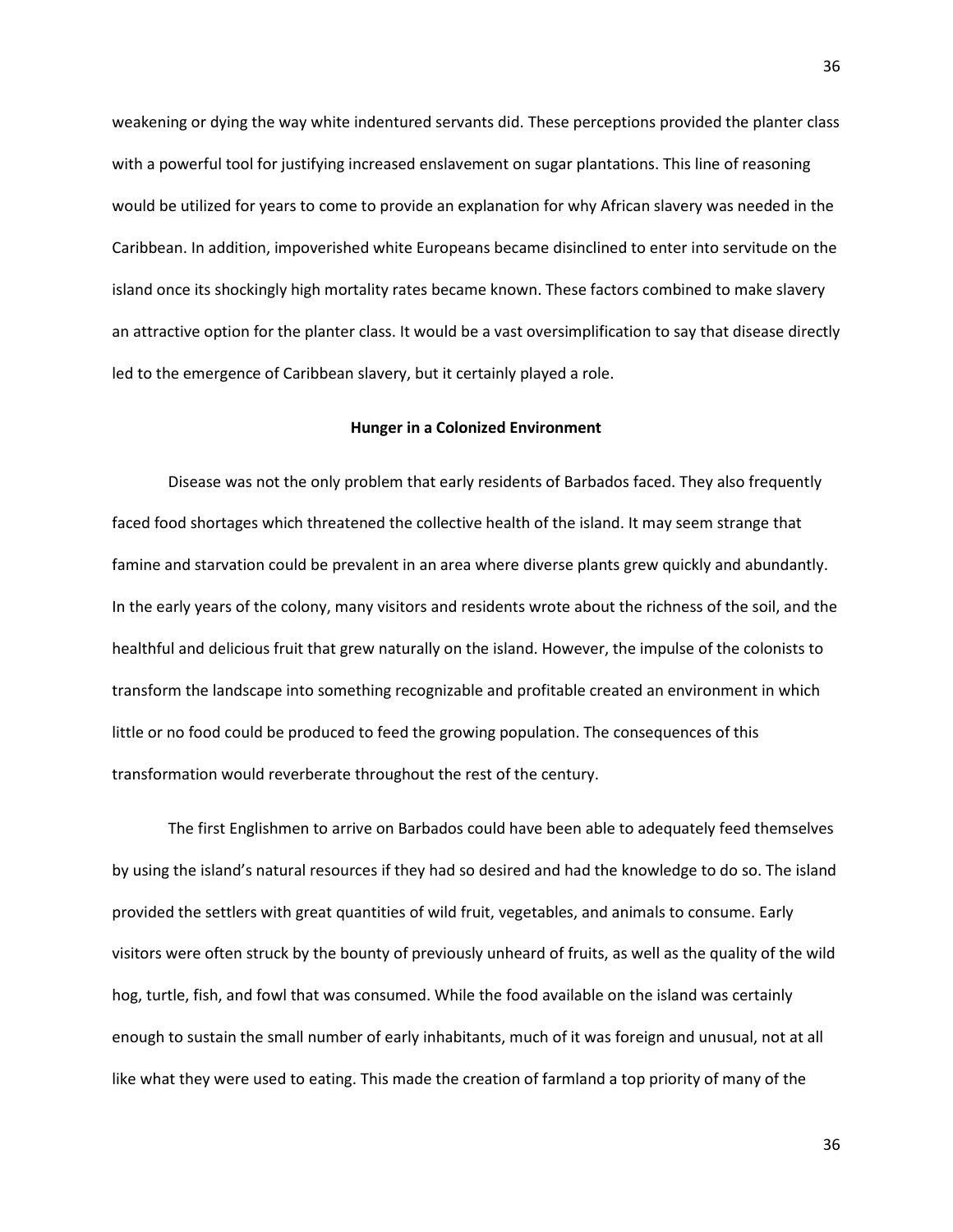early arrivals. One of the first endeavors of the colonists was to cultivate crops that they were used to, primarily wheat. While growing tobacco was the first goal of the new colony, growing wheat to make staples like bread and ale was also a priority. What the planters failed to recognize was that wheat does not grow well in the climate of Barbados. They would have been better suited growing tropical foods. This reliance on traditional English staple crops was troubling for the colonists almost from the beginning. A drought, such as the one that occurred in 1634, could destroy the wheat crop, leaving many of the first settlers unable to provide adequate food for themselves and their families. <sup>57</sup> The introduction of other crops, like maize, yams, and cassava, many of which had been introduced by the Arawak Indians recruited from Guyana, helped to feed to ever growing population of the island. Other food items were brought by African slaves, and used to supplement their meagre diet. These products grew much better in the tropical climate of the island, and had many uses. Unfortunately for the palate of the islanders, this meant they needed to modify their diet from typical English fare and embrace less traditional sources of calories. The reluctance to fully adapt from Old World eating habits continued throughout the century, and fueled the demand for imported food items, which the majority of the colony's population ultimately became wholly dependent upon.

While the first English islanders were preoccupied with planting European staple crops that were unsuited to the climate, at least they were attempting to provide food for themselves. Even when tobacco and cotton were being cultivated in large quantities, most planters maintained an amount of land for the singular purpose of providing food for their own family and work force. Many also allowed their slaves and servants to cultivate small parcels of land to supplement their diet. This practice changed almost overnight with the introduction of sugar as a cash crop on the island. Once planters realized that sugar was yielding immense profits and making men like James Drax and James Holdip

 $\overline{\phantom{a}}$ 

<sup>57</sup> Parker, *Sugar Barons,* 17.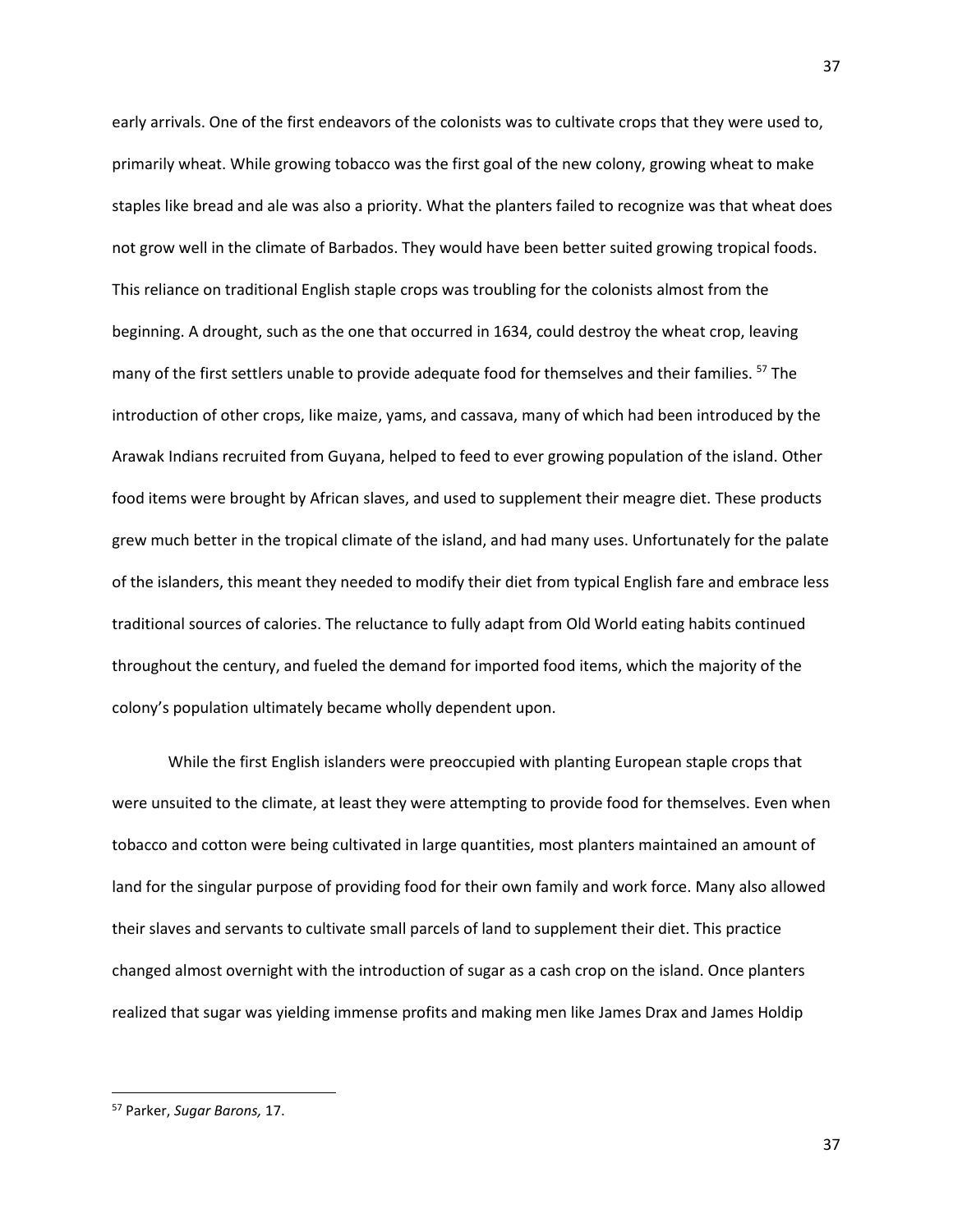wealthy men instantaneously, all arable land was quickly converted into cane fields and sugar refineries. This drastically reduced the acreage that was used to grow food for the islanders. Plantation owners all but did away with any land dedicated to growing wheat, yams, cassava, or any other staple of their diet. By mid-century, the island was only producing enough food to feed a fraction of its population. <sup>58</sup> They instead began to rely on the importation of food to feed themselves and their workers.

In addition, the destruction of the forests meant a drastically reduced habitat for previously abundant wild animals. Wasteful hunting practices also took their toll. The hog population, which had flourished for over 100 years had been hunted to the brink of extinction as early as 1634. <sup>59</sup> Other animals that had previously provided food for the colony also disappeared. On his 1654 visit to the island, Antoine Biet remarked that the only game available was wood pigeon.  $^{60}$  Fish was available in the waters off the island, however, fresh fish spoiled so quickly in the tropical heat that few planters bothered investing in fishing. Only residents of cities like Bridgetown could rely on getting fresh fish and seafood on a daily basis. The inhabitants of the island had virtually stopped all production and acquisition of food during the early years of the sugar revolution.

The decision to switch to large scale sugar planting instead of subsistence farming had calamitous consequences for much of the island's population. With sugar selling at record prices in Europe, land became an ever greater commodity in Barbados. Due to the small size of the island, only 166 square miles, almost the entire land mass needed to be planted in sugar in order to ensure maximum profits. A description of a 500 acre plantation in 1647 notes that only 70 acres were used for growing provisions, the rest was planted in sugar, cotton, and ginger. <sup>61</sup> Clearly, producing food was not

<sup>58</sup> Harlow, *History,* 45.

<sup>59</sup> Parker, *Sugar Barons,* 28.

<sup>60</sup> Jerome Handler, "Father Antione Biet's Visit to Barbados in 1654" *Journal of the Barbados Museum and Historical* Society (1967): 290.

<sup>61</sup> Ligon, *Barbados,* 67.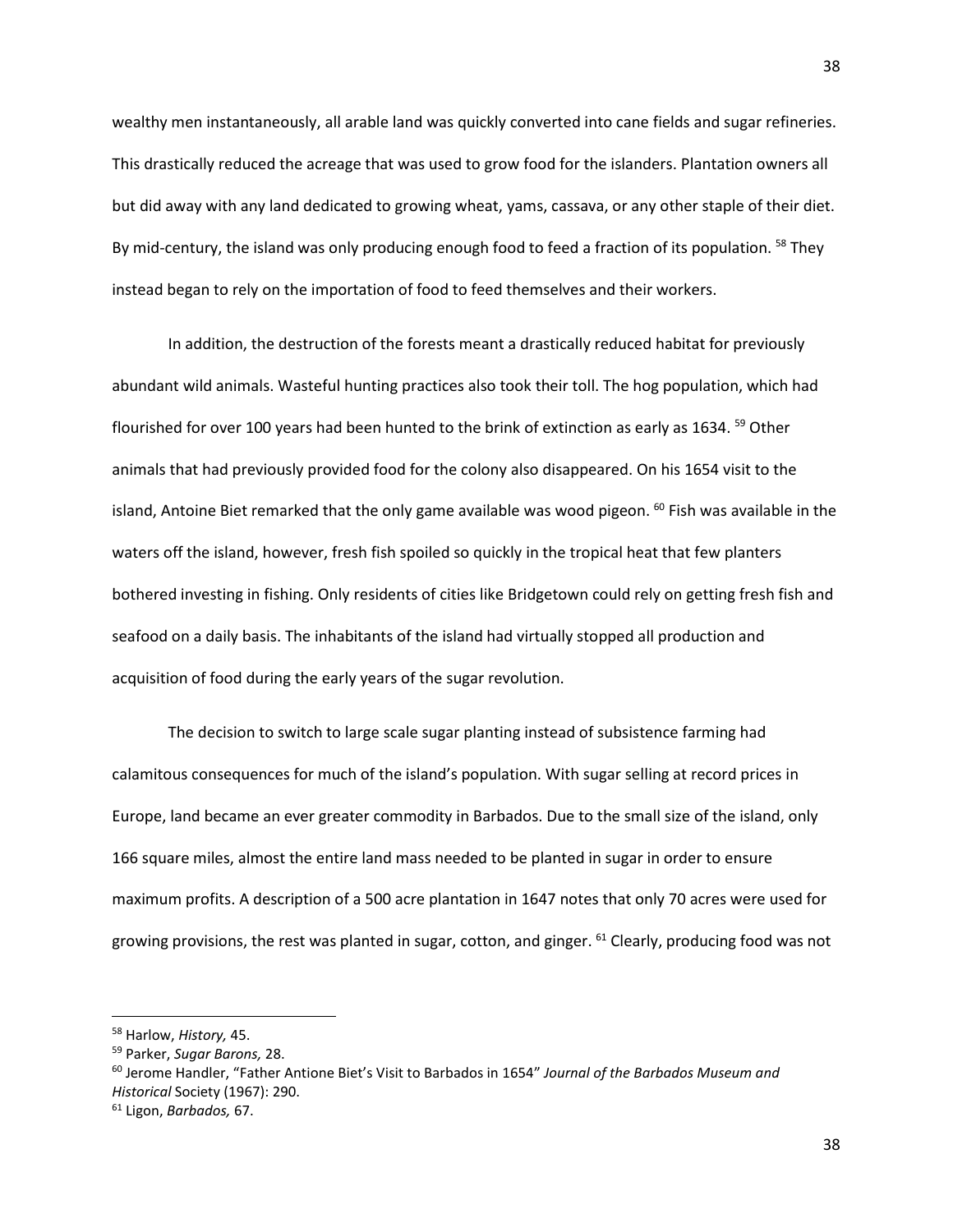a priority of the planter class. This was not a temporary situation. By the mid-1650s, over 80 percent of the island's arable land was covered in cane, a proportion which would endure even into modern times.  $62$  Within only a few years of large-scale conversion to cane there was a food shortage on the island. When Ligon arrived in 1647, he reported that a famine was sweeping through the population, "there being a general scarcity of victuals throughout the whole island." <sup>63</sup> He even pondered the question of whether hunger was taking a greater toll than the simultaneous yellow fever outbreak. Certainly the two forces fed into one another. Immune systems which were already compromised by hunger would be more susceptible to disease, and high rates of illness and death adversely impacted the labor forces which was needed to grow food. While it is unclear just how many victims were claimed by the famine, or how long it lasted, Ligon's observations do illustrate a troubling trend on the island: the inability of the inhabitants to feed themselves.

From the beginning of the settlement, a good deal of food was imported to supplement what both the European and African inhabitants were able to provide for themselves. Items that could not be produced in the climate were supplied by family members and financial backers in Europe and North America. The rapid shift the sugar production escalated this practice to the point that almost all food consumed on the island came from elsewhere. In Ligon's description of lavish feasts on the island, he enumerates the amount of imported wines, meats, and other decadent and exotic fare. For the wealthy company that Ligon kept, this was not so much out of necessity as it was a means of displaying riches and impressing one's peers. But for the majority of the population, far more mundane essentials than Madeira wine and French brandy were being sent to the island. Beef, pork and butter were imported from Europe and America. Cod, herring, mackerel, and sturgeon, generally dried or salted, were sent from the New England colonies. And of course a steady supply of wine and beer was sent from Europe.

<sup>62</sup> Watts, *Vegetation of Barbados*, 46.

<sup>63</sup> Ligon, *Barbados,* 66.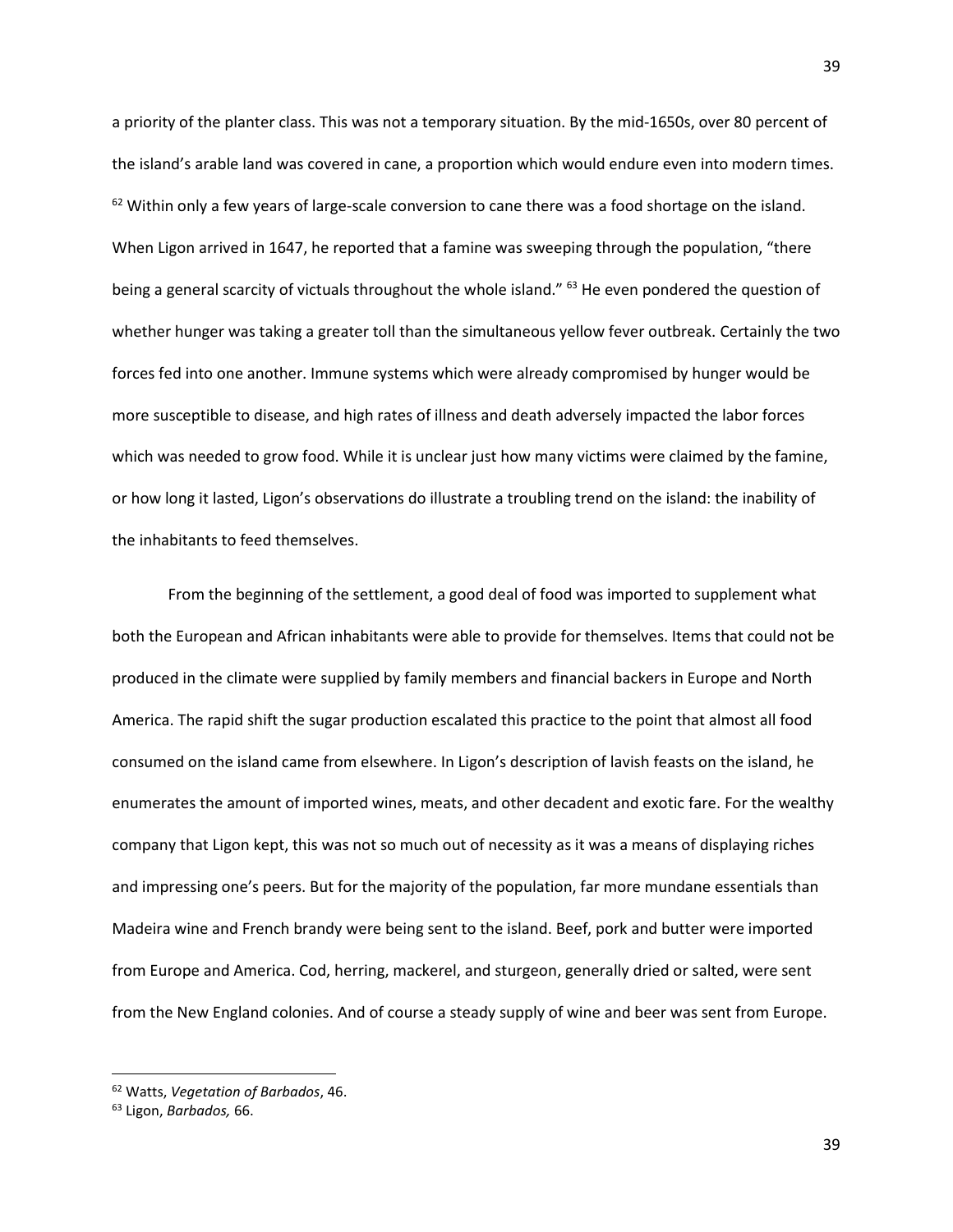$64$  This was not to be a temporary situation. By 1660, the island was importing the majority of its food from England, Ireland, and North America. <sup>65</sup>

For the upper classes on the island, the importation of food from overseas was not of great concern, they had the money to spend on a wide variety of items and were expected to keep up appearances. However, for the poorer classes of Barbadians, the impact of this phenomenon could be devastating. In the earlier part of the century, there were still many small-scale farmers and merchants, who had not achieved the wealth and prominence of the large plantation owners. In addition, there was a sizeable class of servants and slaves. For the lower English class of the colony, the only affordable goods may be salted cod from New England. For servants and slaves, only the cheapest and lowest quality imported items were provided to them by their owners and masters. Additionally, the availability of food from abroad was often subject to interference from the environment of the region. Weather patterns could easily complicate the importation of goods, making hurricane season a "hungry time" for the island's lower classes. <sup>66</sup>

For the most part the lower classes, particularly the servants and slaves, had to rely heavily on the small amounts of food still being produced locally. Slaves were often provided with small plots on the plantation in order to grow cassava, potatoes, and plantains. This was intended to supplement the small amount of food provided by the owners and overseers. Unfortunately for these individuals, the plots of land provided were often located in areas of poor soil quality where cane could not be grown. In addition, they were far too small to provide enough food for the large slave population each plantation supported. Therefore, this was not a viable option for feeding many people. Heinrich von Uchteritz, a prisoner of war who was shipped to Barbados as an indentured servant in 1652, remarked upon both

 $\overline{\phantom{a}}$ 

<sup>64</sup> Ligon, *Barbados,* 85.

<sup>65</sup> Dunn, *Sugar,* 272.

<sup>66</sup> Richardson, *Caribbean in Wider World*, 63.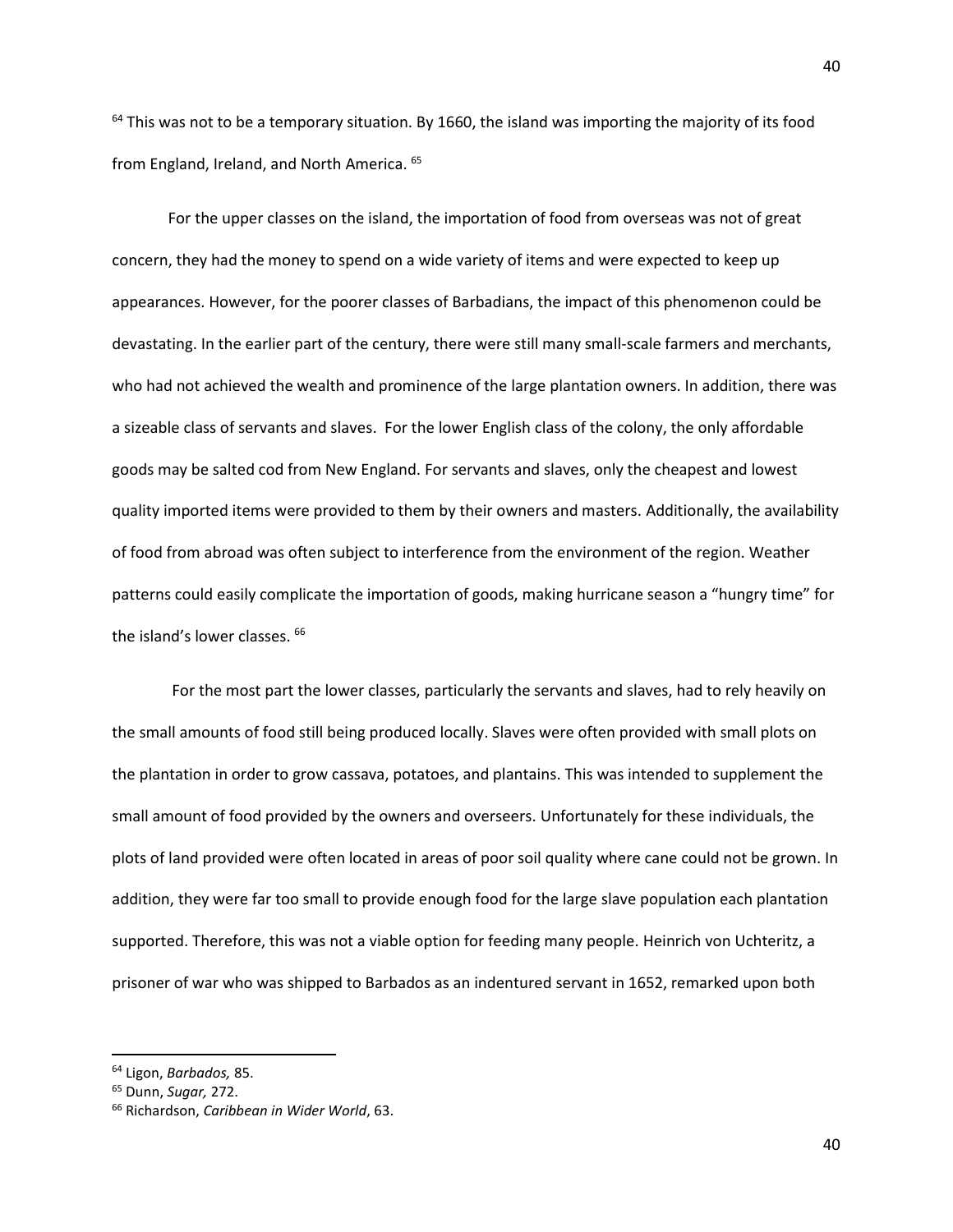the meagerness and the poor quality of the food that was given to slaves and servants. <sup>67</sup> Ligon enumerates on the typical fare given to slaves and indentured servants. He describes a food called loblolly, a kind of gruel made of maize, which could feed large quantities of people, but was bland and tasteless. <sup>68</sup> In addition, the diet of slaves had very little variety. Meat was often only available several times a year, notably Christmas, when often the plantation owner slaughtered an ox, and provided the slaves with the skin and other parts of poor quality.

Since the slaves could not provide enough food to feed themselves, given the size and infertility of their garden plots, they too became reliant upon imported items. Unlike their wealthy overlords, slaves relied on the cheapest and lowest quality imports to meet their nutritional needs. Cheap, salted fish, often from New England, was a mainstay of the slaves' diet. In times of bad weather or hostilities at sea, imports of this item could be delayed. This, combined with frequent droughts which rendered garden plots inconsequential, ensured that the slave population of Barbados was perpetually hungry at best, and often starving. This would only continue to worsen as the population of enslaved Africans on the island was growing at a rapid rate. More and more individuals were straining the already weak supply of food. Bonham Richardson eloquently points out the irony of Barbadian slaves suffering starvation, malnourishment, and death, on the same island whose agricultural output supported the vast English Empire. 69

#### **Dependency on Imported Items**

Food was not the only imported good that Barbadians became reliant upon throughout the course of the 17th century. Although the inability to feed themselves may have had the most immediate

 $\overline{a}$ 

<sup>&</sup>lt;sup>67</sup> Jerome Handler and Alexander Gunkel, "A German Indentured Servant in Barbados in 1652: The Account of Heinrich von Uchterwitz" *Journal of the Barbados Museum and Historical Society* (1970): 93.

<sup>69</sup> Richardson, *Economy and Environment*, 4.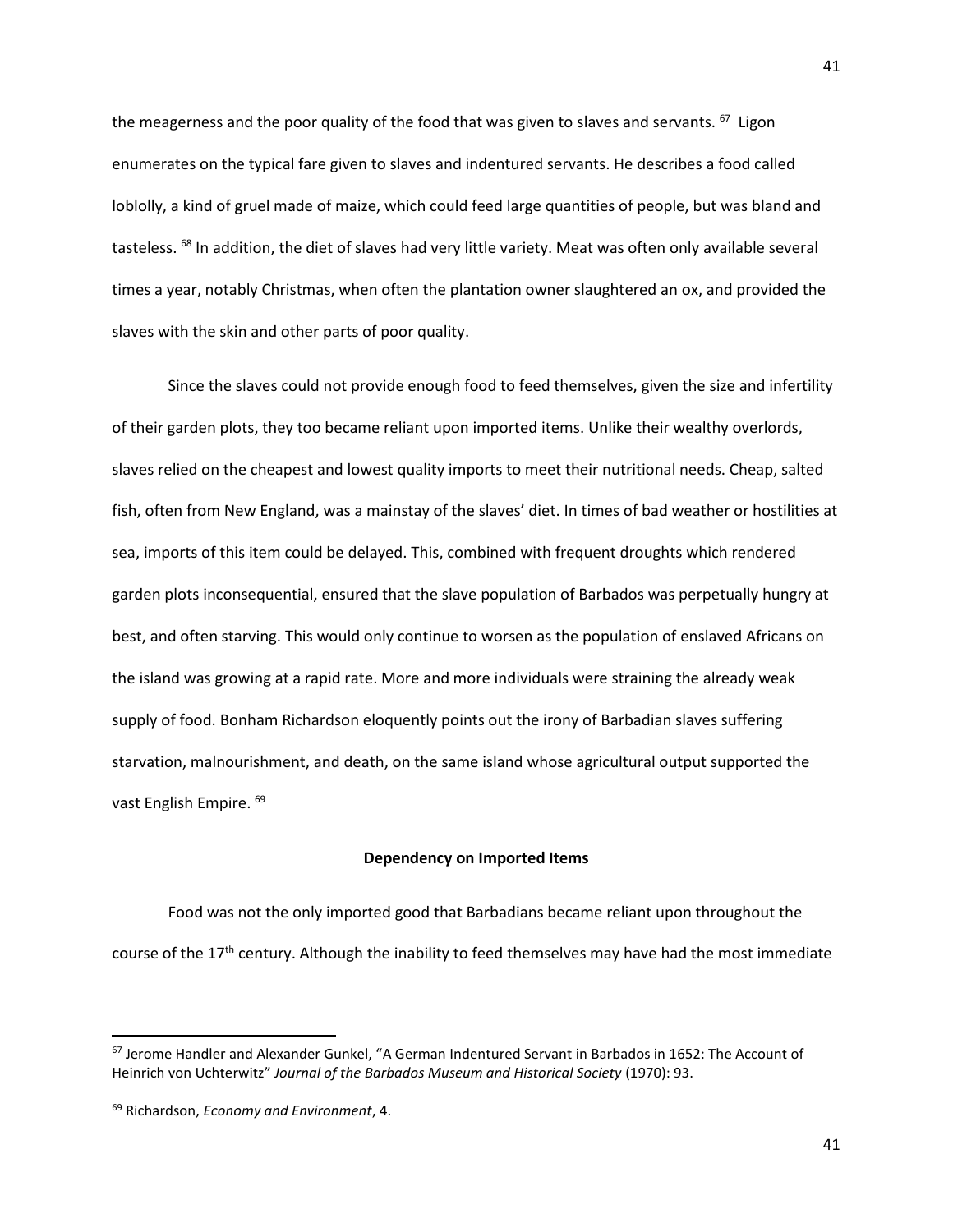impact on the health and well-being of many of the island's residents, especially the poor and enslaved, their reliance on other imported goods was becoming troublesome as well. The singular focus of the islanders on the cultivation and production of sugar did not just consume the land that could have otherwise been used to produce food, it also eliminated the possibility of establishing any other industry on the island, leaving the residents almost completely dependent on outside help to keep the colony alive. In many ways, the inability of Barbadians to provide for themselves helped greatly to create and strengthen the so-called triangle trade that emerged in the 17<sup>th</sup> century. The dependency of the island helped other colonies, like New England, become economically important, while undermining its own political and economic relevance to the growing British Empire.

The nature of economic dependency in Barbados goes back to the very establishment of a British colony on the island. The intent of the colony was never to found a thriving, vibrant community capable of supporting itself with a diversified economy and a strong middle class. Instead, it was meant to merely provide wealth to a small number of white people fortunate enough to succeed in their agricultural endeavors. In many ways, the settlement of Barbados, and other Caribbean isles, was the  $17<sup>th</sup>$  century equivalent of a get-rich-quick scheme. The early British settlers often had no intent on making Barbados their permanent home. Henry Winthrop stated in his letters his intention to only stay three years, just long enough hopefully to turn a profit.  $70$  Most of the planter class were in Winthrop's situation: young men looking to make some money before retiring in comfort back home in England. Because of this, even from the beginning, there was little effort to develop a strong, varied economic system. Instead, they relied on one or two cash crops to enrich themselves, setting the stage for Barbadians to become heavily reliant on imported items, and deeply in debt.

 $\overline{\phantom{a}}$ 

<sup>70</sup> Henry Winthrop, *Winthrop Vol. 1*, 361.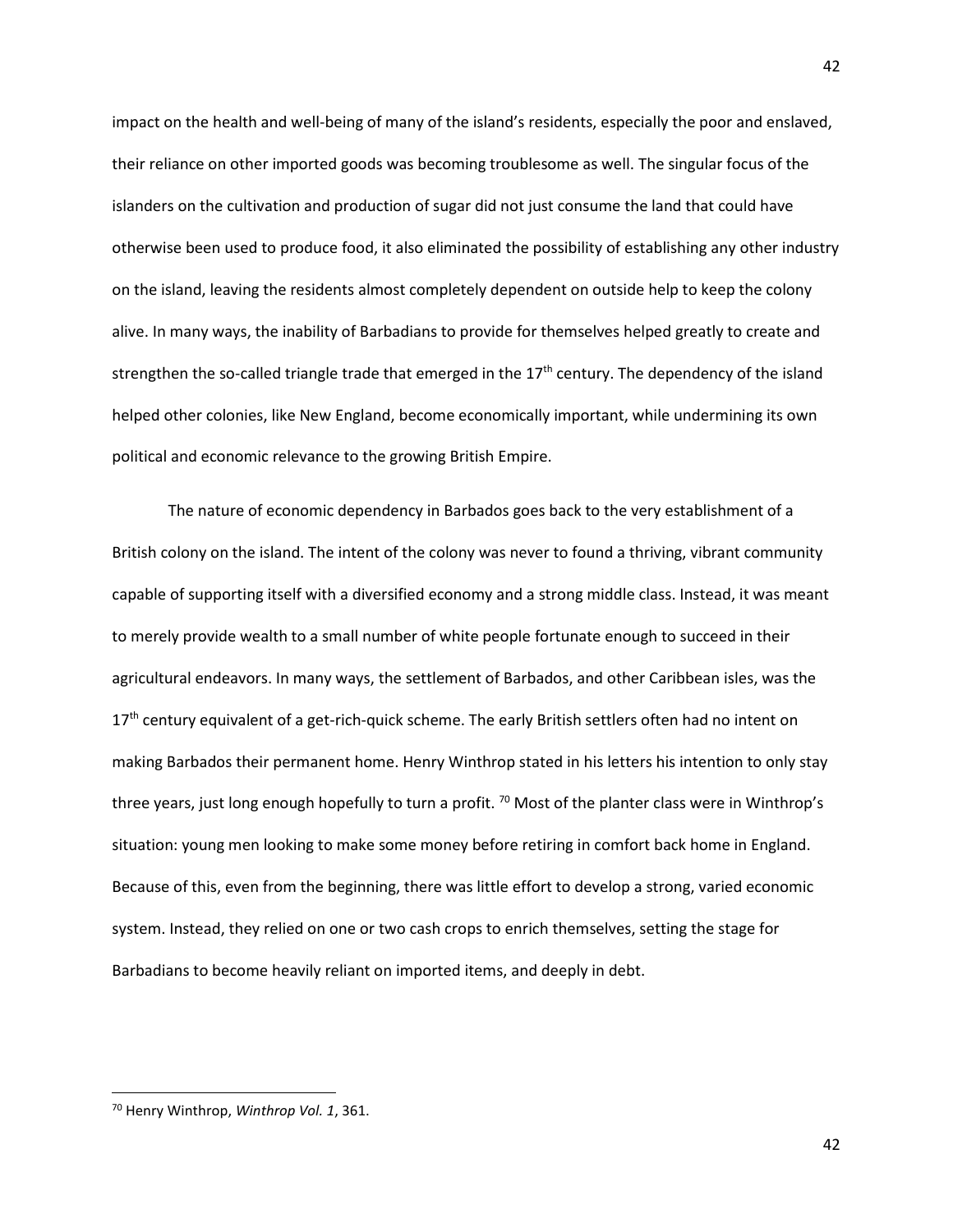Aside from provisions, one of the most crucial items utilized by the islanders was wood. This material was one of the primary building blocks of life upon the island. Settlers used wood to build their houses, sugar works, storage facilities, and shops. Slaves used it to construct the cabins they lived in. They also relied upon it to manufacture ships and barrels that would transport their goods to Europe or North America. In addition, wood was used as a fuel source for boiling cane juice down into raw sugar. In the first several decades on the island, wood was readily available for anyone that needed it. The island was covered in tropical jungle, which contained many varieties of strong wood that the settlers came to rely on. When Richard Ligon lived on the island, he noted how many type of trees provided good lumber, including: locust, mastic, cedar, yellow wood, and iron wood.  $71$  In his opinion, all were suitable building material for homes and were present in large quantity throughout the island. However, Ligon's visit took place during the first decade of sugar production on the island. Over the ensuing decades, the supply of timber on Barbados would rapidly dwindle, to the point of annihilation.

Ironically for an island that had previously been covered in lush tropical jungle, by the latter half of the century Barbados was taking in enormous quantities of wood from New England and Surinam, fueling not only the deforestation of Barbados, but of far-away places as well. The destruction of the forests on the island was swift and total. Once sugar took hold of the island, the previously numerous and vast trees were destroyed to make room for sugar cane and to provide fuel. As teams of African slaves tore down the forests at the behest of the English planters, they did nothing to replace their supply of available wood, and therefore turned to overseas colonies to meet their growing needs. By the 1650s there was a general shortage of timber throughout the island.<sup>72</sup> When Father Antione Biet visited the island in 1654, he found a radically different situation on the island than Ligon had only a few years before. Most everything was still being built with wood. However, rather than using native hardwoods

<sup>71</sup> Ligon, *Barbados,* 90-91.

<sup>72</sup> Dunn, *Sugar,* 67.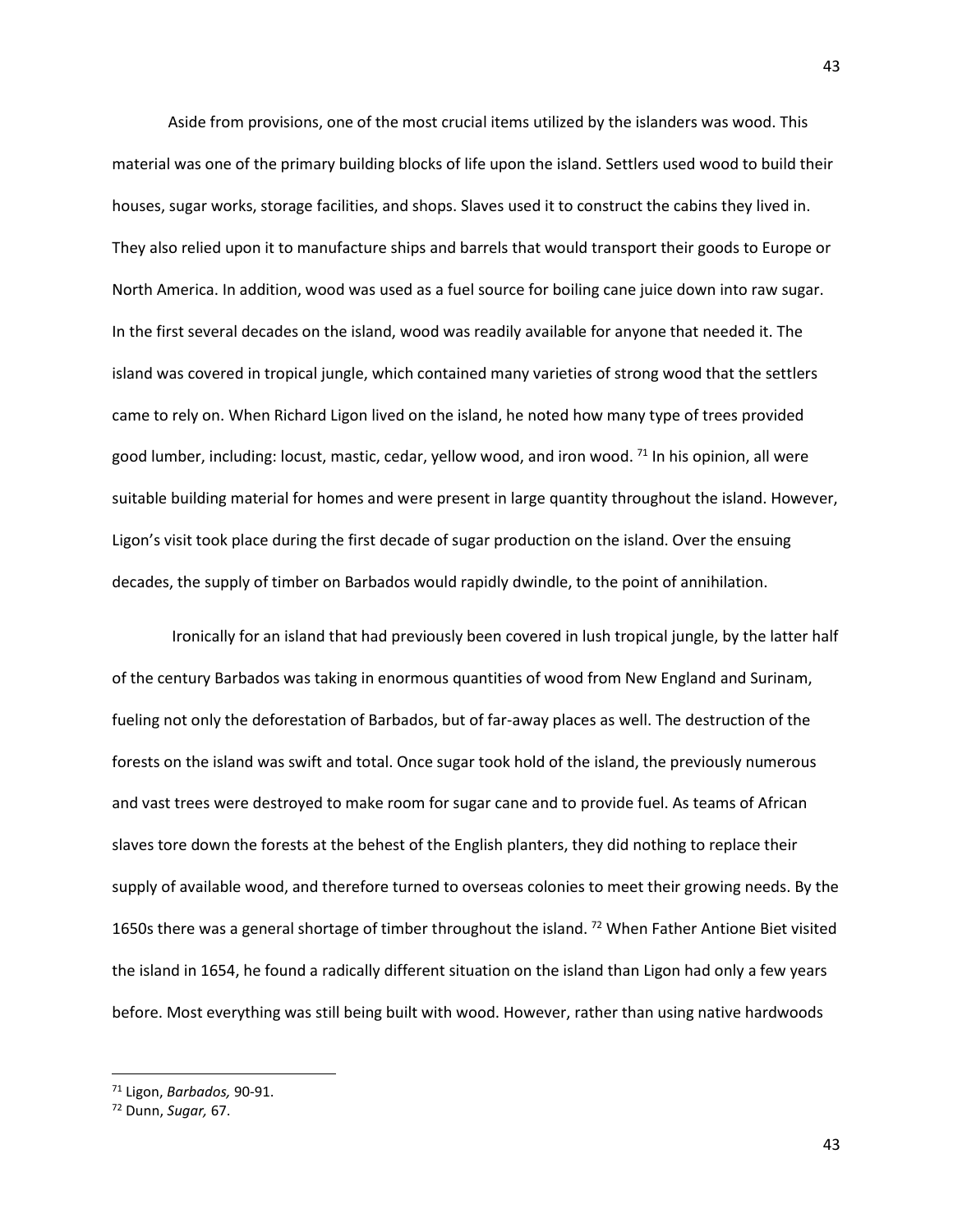to build their homes and businesses, Biet found that the islanders were primarily using wood imported from Surinam, and paying a very high price for it.  $^{73}$  In only seven years, the colony had gone from one with timber of quantity and quality, to one which had to pay top dollar for imported wood. Over the next decade the lack of wood was even more pronounced. By the 1660s, Barbados had fewer forested areas than most districts of England. <sup>74</sup> The tropical paradise of only 33 years before was all but gone.

Timber was not the only building material that residents of the island imported from overseas. Other tools and instruments were also supplied by either Europe or the North American colonies. This practice, unlike the importation of wood, dates back to the earliest years of settlement in Barbados. The first colonizers of the island frequently wrote family and friends expressing the need for items to clear the forest, cultivate the land, and aid in the construction of civilization. When Henry Winthrop wrote to his father in 1627, he did not just request servants, but also wax, thread, knives, and linens. <sup>75</sup> Metal tools were especially sought after, as they rusted rapidly in the humid climate. While this need for imported tools and materials is understandable in the initial years of colonization, it did not abate even as more people moved to the island and strove to create a culture and society with which they were familiar. The focus on sugar production meant that Barbadians were heavily reliant on overseas suppliers to meet their growing needs.

Almost everything that Barbadians possessed came from somewhere else. Richard Ligon states that the island imported linen, wool, shoes, hats, gloves, utensils, knives, locks, keys, and tools used by tradesmen. Even the most basic items, like eating utensils and copper pots, were not produced upon the island. <sup>76</sup> The planters did not want to waste their labor force and resources for any purpose other than sugar production. Therefore, planters did not attempt to provide any of the clothing or equipment

 $\overline{a}$ 

<sup>73</sup> Handler, *Father Biet's Visit*, 267

<sup>74</sup> Dunn, *Sugar,* 67.

<sup>75</sup> Henry Winthrop, *Winthrop Vol. 1*, 362.

<sup>76</sup> Ligon, *Barbados,* 89.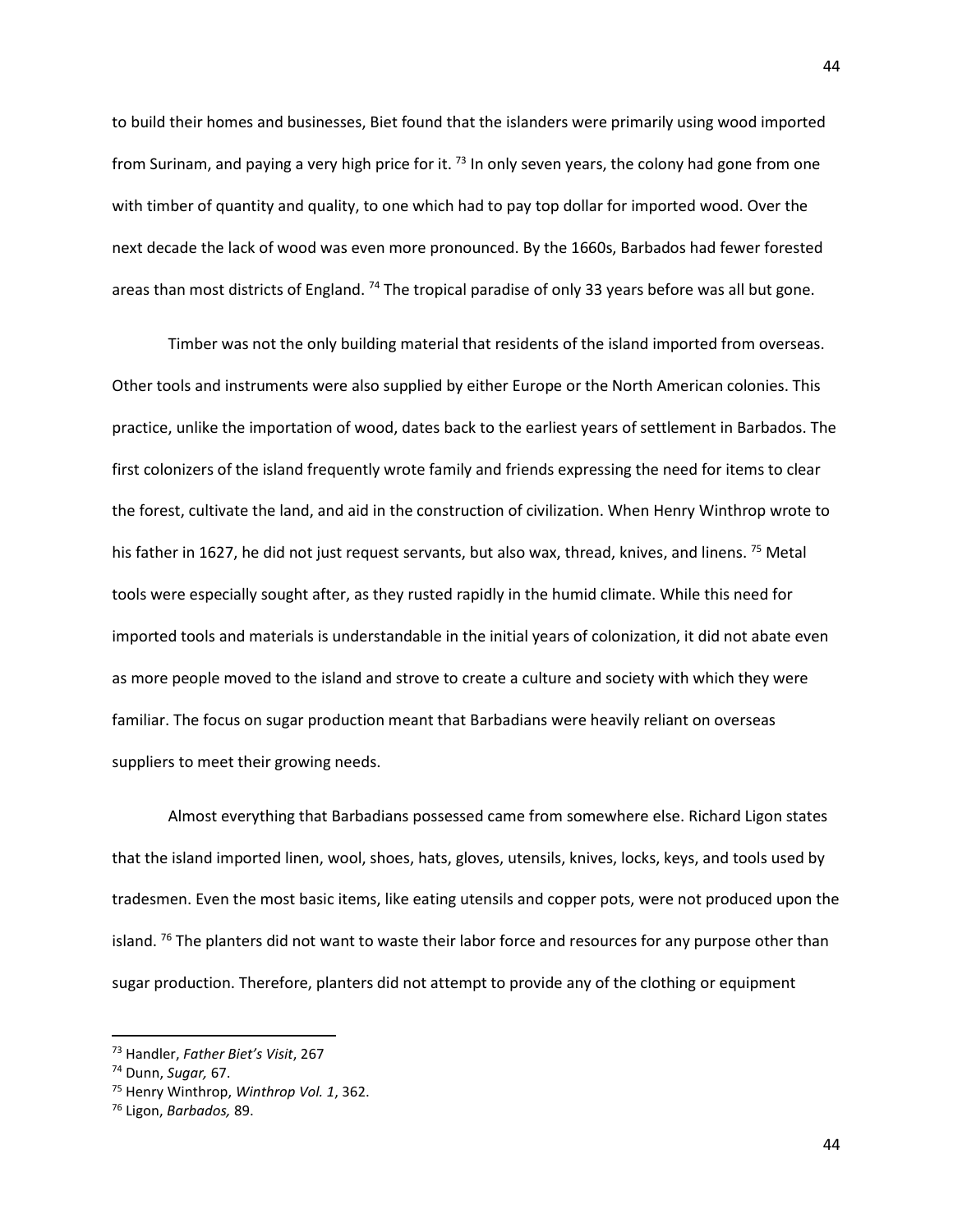utilized by the workforce.<sup>77</sup> Most of the slaves' wardrobe and tools came from England or North American colonies. In addition to not supplying any necessities for servants and slaves, the sugar planters did not produce their own items and goods. The lack of production on the island, coupled with the desire to emulate English customs and styles, they turned to Britain for almost all of their possessions. Both women and men followed the style of dress popular in London at the time, and therefore had their entire wardrobe shipped across the ocean. They also imported the furnishings for their manor homes: furniture, silverware, plates, and in some cases horse and carriages. <sup>78</sup> As more and more land and labor was taken up by sugar, an ever increasing amount of imported goods were sent to the island.

By the 1660s, Barbados was a huge center of trade for the British Empire. A large, trans-Atlantic economy had arisen, largely fueled by Barbadian sugar. A system had emerged in which sugar left the island, in exchange for food, clothes, woods, and other essentials. As is often the case, this had both positive and negative impacts on all parties involved. Many merchants and traders experienced great increases in wealth due to the rise in commerce. Slave traders also benefitted economically, as the demand for labor in Barbados continued to grow throughout the century. One of the biggest beneficiaries of the increase in commercial activity was the British Empire itself, or at least the small number of wealthy individuals who controlled it. Money gained from increased trading helped to support British expansion around the globe, and made the Empire rich and powerful. It also helped to grow the economies of other colonies. While wealthy individuals were becoming more wealthy, and colonial powers more powerful, it was often the lower classes, both in Barbados and beyond, who most felt the negative effects of this emerging economic system, becoming increasingly marginalized and unsatisfied.

<sup>77</sup> Dunn, *Sugar,* 65.

<sup>78</sup> Parker, *Sugar Barons*, 122.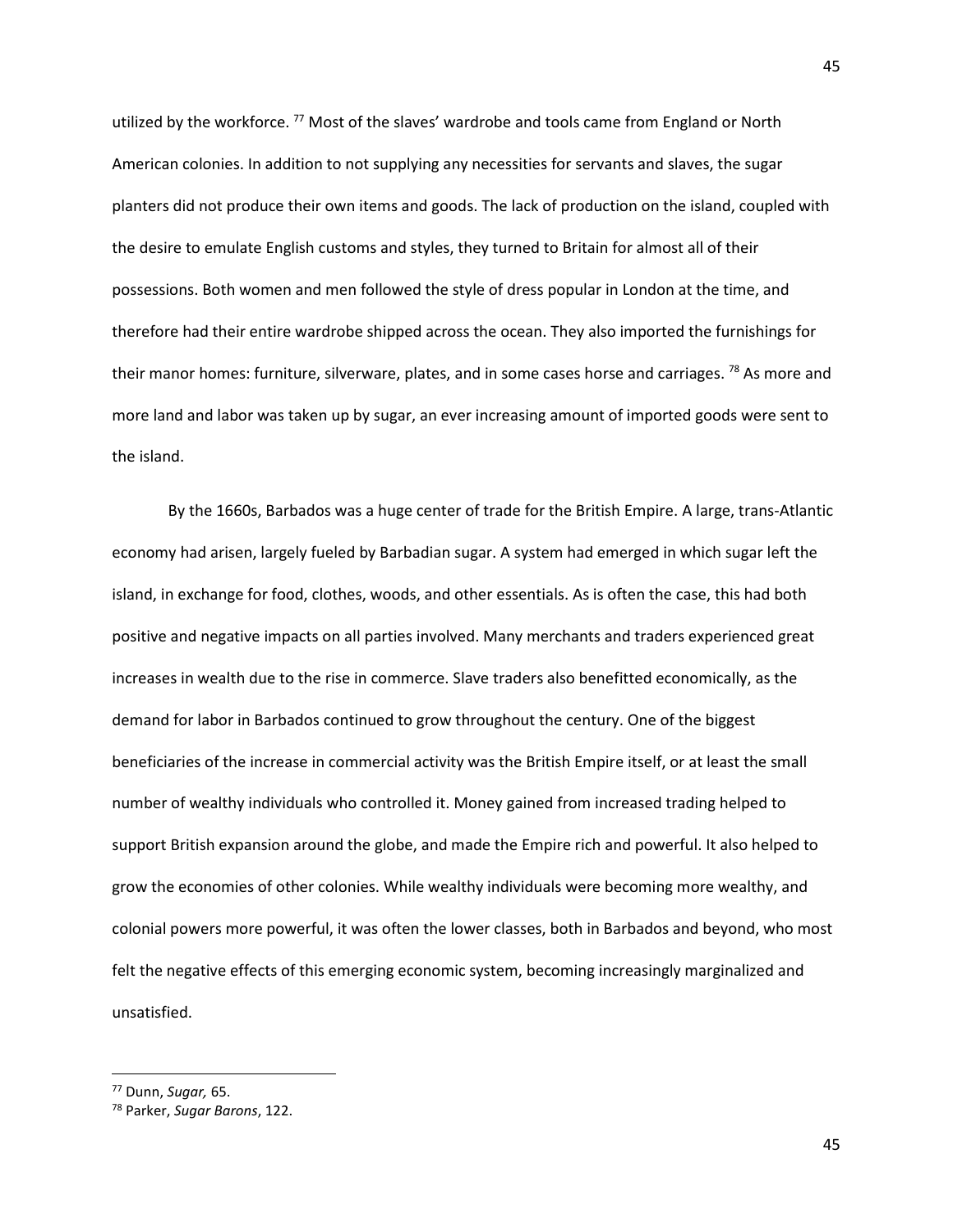One of the most important relationships that developed was between Barbados and New England. New England was especially bolstered by the inability of the islanders to provide themselves with the necessities of life. Merchants in East coast cities such as Boston, Salem, and Newport had a thriving trade with the island, supplying wood, food, livestock, and manufactured products. This trade became so pronounced that by the end of the 1660s, Bridgetown was annually receiving between 35 and 65 ships from New England each year. <sup>79</sup> The high volume of goods and products shipped the Barbados each year from New England cities like Boston and Salem, helped to turn these areas into commercial hubs, with a strong economy based in manufacturing and shipping. Many New Englanders in turn became wealthy due to their involvement with trade to Barbados. This trade and subsequent wealth assisted in turning New England locations from small farming communities to vibrant and significant cities in the British Empire. However, a startling difference began to appear over the course of the century. While Barbados depended heavily on trade with New England to support its population, the North American colonies did not need trade with Barbados in the same way. Their substantial commercial network would survive well into the 18<sup>th</sup> century, while the power and importance of Barbados would not.

The dependence on foreign goods and materials also had a noticeable effect on the social makeup of the island. Imported items were costly to begin with, due to the distance travelled and the dangers associated with shipping. As demand for imported products grew, and profits from sugar skyrocketed, prices for foreign items also rose. It quickly became nearly impossible for small farmers or merchants to continue to live on the island. This directly contributed to the wave of outmigration that occurred in the middle of the century. Many individuals who had migrated to Barbados in the hopes of building a better life for themselves, rapidly became disillusioned with life in the colony, and left for

 $\overline{\phantom{a}}$ 

<sup>79</sup> Parker, *Sugar Barons,* 127.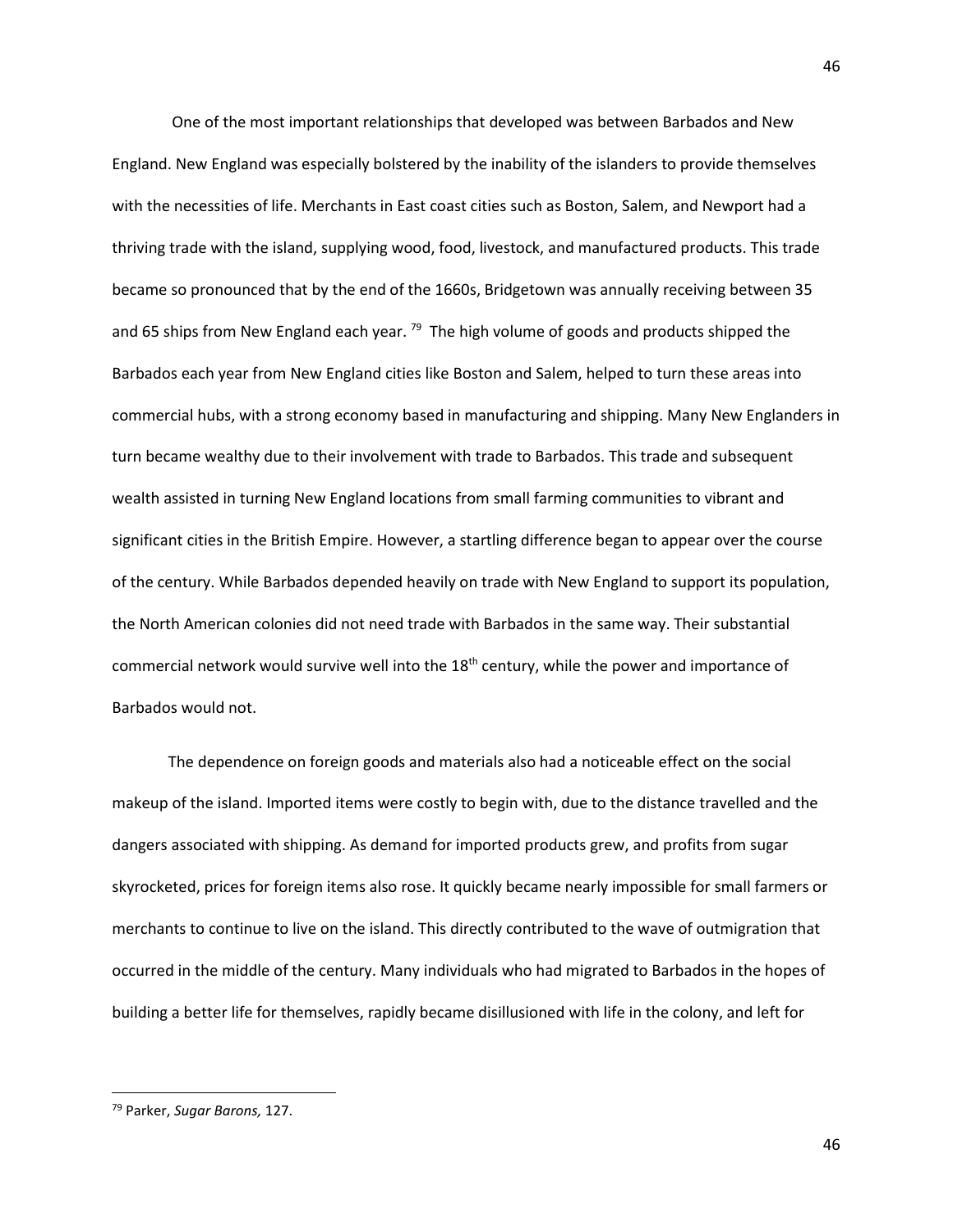better opportunities in Jamaica, Carolina, or New England. This phenomenon had two noticeable impacts. First, it served to consolidate the majority of land on the island in the hands of a small group of wealthy and powerful planters. Second, it created an even bigger disparity between the upper and lower classes. This was so dramatic that by the end of the century, Barbados was the most socially polarized colony in the empire.  $80$  It had become a society in which a small group of wealthy white planters ruled over a large majority of servants and slaves.

Over time, the issue of dependence on foreign goods would become more pronounced and important. During the peak of sugar production on Barbados, most of the planter elite was perfectly comfortable with paying high prices for imported essentials. The profits from sugar cane far outweighed the costs associated with such a practice. In addition, diversifying the economy and attempting to form any other industry on the island would have been expensive, risky, and would have taken away from the labor and land necessary to continue large-scale sugar production. However, towards the end of the century, conditions on the island deteriorated rapidly, making sugar production harder, more expensive, and far less lucrative. As this occurred, it became increasingly difficult to afford imported items, and the indebtedness of many planters escalated. Additionally, the lack of a diversified economy was beginning to hurt the island. With no other industry to fall back on, and sugar profits falling, Barbados was quickly losing its economic importance, and its residents were faced with greater economic hardship than ever before.

Many modern scholars and historians have explored the concept of extractive state. $81$  Most often this term is used when analyzing impoverished and underdeveloped areas and attempting to explain how they came to be this way. In general, an extractive state is one which produces very few, or often only one, item of economic importance. This one resource is extracted from the area, and is

l

<sup>80</sup> Taylor, *American Colonies,* 215.

<sup>81</sup> For further reading on the Extractive State model in the Caribbean, see; Alan Taylor. *American Colonies*.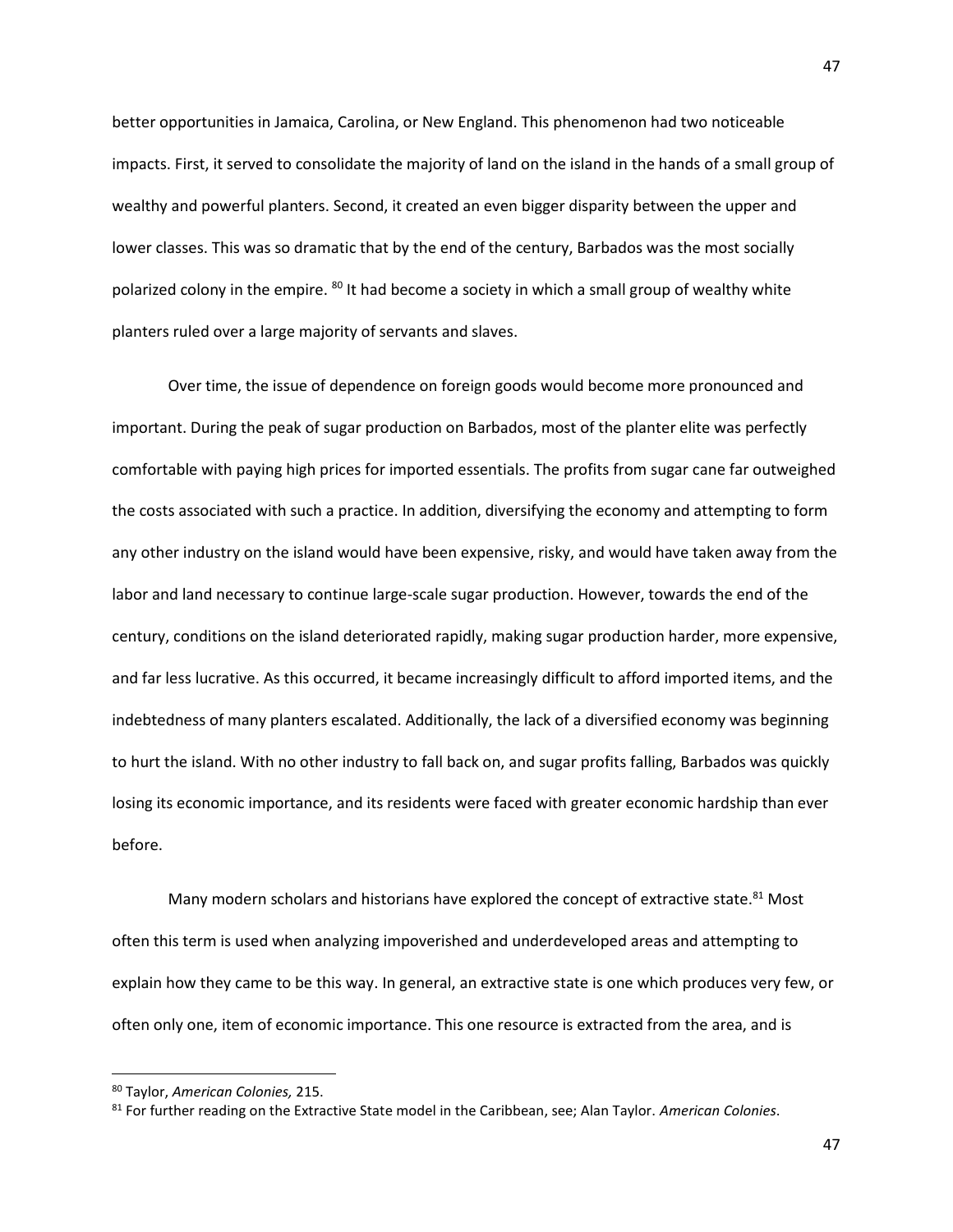controlled by a small elite, often foreign. In addition, almost nothing else is produced in these regions, making them heavily dependent upon outside assistance. Recently, the extractive state model has been used to help understand why so many colonized regions have failed to develop economically. The impact of this phenomenon can be so profound that it continues to hinder economic growth long after the period of colonization has ended. Many areas in Africa and South America have had this term applied to them. Barbados in the  $17<sup>th</sup>$  century was very much an extractive state. The island had one resource; sugar, which was controlled by a small group of English merchants and planters. The rest of the population was engaged in the production of this resource, without sharing in any of the profits. The overwhelming majority of these laborers were enslaved, and thus suffered extraordinarily negative consequences of this economic system. The ramifications of this can still be seen in Barbados today. Many authors have applied the term "extractive state" to Barbados in order to explain why the island is so economically irrelevant today. Historians like Bonham Richardson and Alan Taylor have both provided engaging accounts of the legacy left by sugar production in the Caribbean.

While the extractive state model, or other economic constructs, can help a modern reader to understand the complex issues that Barbadians have faced over the last four hundred years; the fact remains that economic issues and environmental alteration have been inextricably linked from the founding of a British colony on the island. The elimination of natural species of plants and animals, and the reliance on large-scale production of a single foreign cash crop had a profound impact on the overall economic development of the colony. The end result was an island which was heavily reliant on imports and overseas assistance, as well as consistently large sugar profits, in order to remain economically viable.

**Decline in Agricultural Output and Loss of Profits**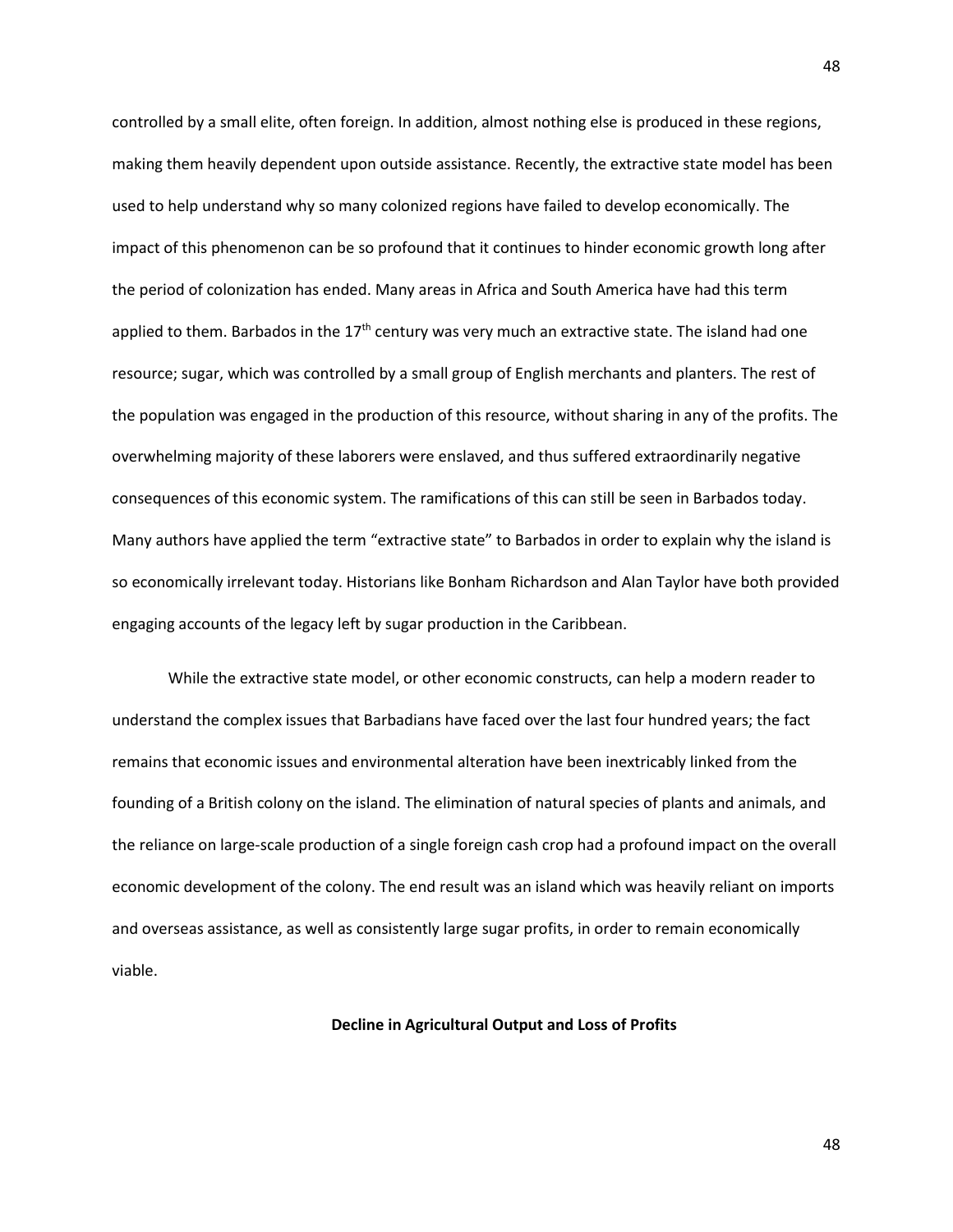For much of the  $17<sup>th</sup>$  century, the upper classes of Barbadian society were comfortable relying on heavy importation of foreign goods. Yes, they were expensive, but sugar profits were soaring and the planters felt they had plenty of money to spare. The lower classes and slaves did not share this attitude toward high cost imports, but their needs and wants would have been of little concern to the controlling elite of the island. However, by the waning years of the  $17<sup>th</sup>$  century, the astronomical prices of food, wood, clothes, and other items would begin to be felt by the upper classes, as their small area of land became increasingly unprofitable, due in large part to the severe modification they had performed on the environment.

When Barbadian planters and their laborers began the process of growing cane on the island in the 1630s, they found that it grew well and produced high quality sugar. One of the reasons for this was the fertility of the soil, which benefitted from the lush vegetation that had covered the island for centuries. Even the felling of the forest and burning of trees and other vegetation assisted in putting nutrients into the earth and increasing the agricultural output of the small island. However, this initial profitability of Barbadian soil would not last long. The elimination of forested areas, and the planting of almost all arable land exclusively in sugar cane had very severe consequences for both the quality and amount of soil that was available for sugar cane cultivation. Two of the most significant and strongly felt consequences were soil erosion, and loss of nutrients. Over the course of the 17<sup>th</sup> century, and well beyond, these two factors combined to steadily decrease the profitability of Barbadian sugar, and diminish the economic importance of Barbados in the overseas market.

Erosion was a serious issue on the island from even the early years of deforestation and cane cultivation. Previous to English domination, the large tree and underbrush of the rainforest had anchored the soil in place, preventing massive runoff even in the rainy months of the year. The rapid and widespread deforestation of the island in order to create sugar plantations eliminated all but a few tiny areas of forest, leaving the majority of the island's land with no mechanism for preventing rampant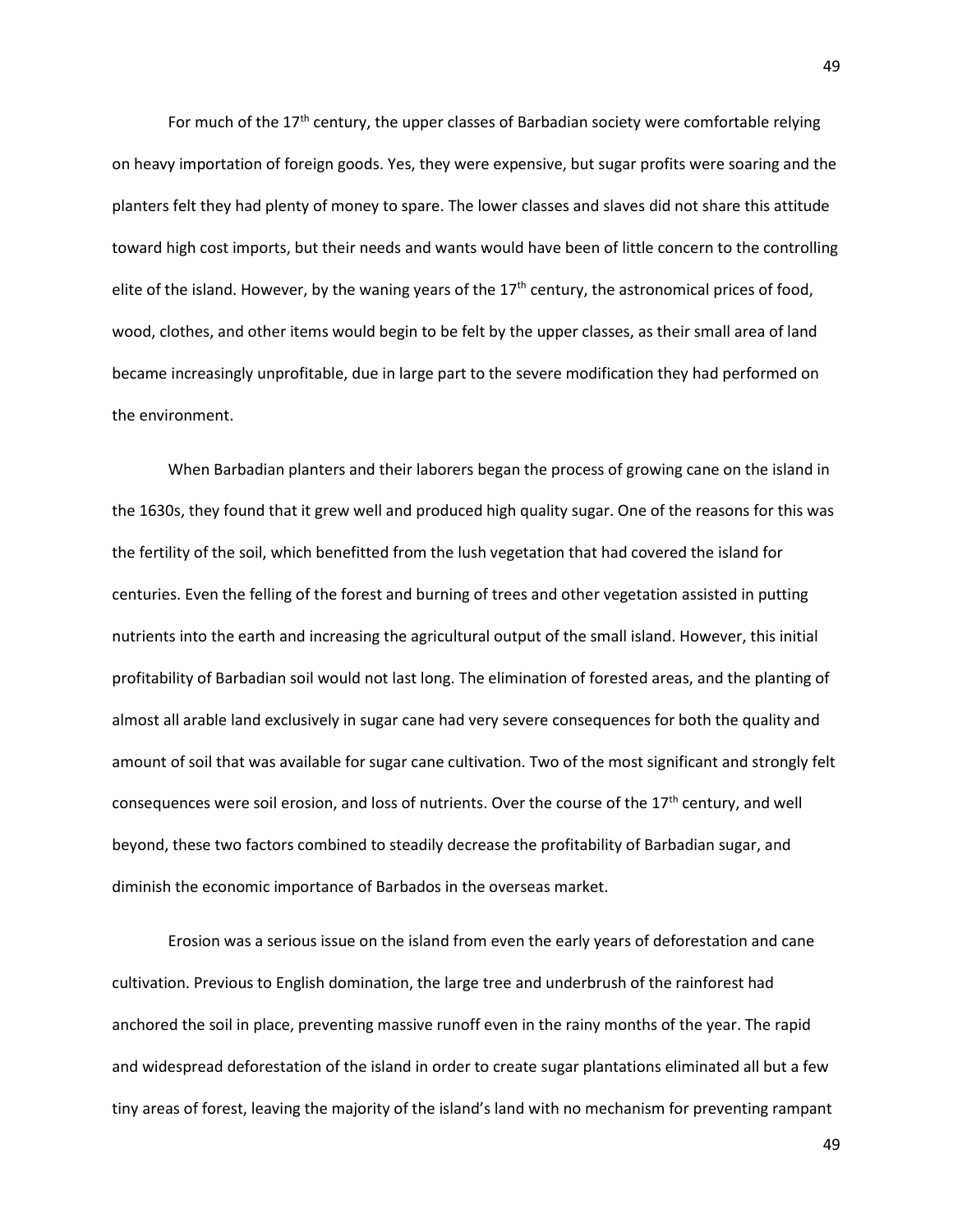erosion. It did not take long for this phenomenon to have a noticeable impact. Bonham Richardson states that reports of soil erosion appeared even while the deforestation was occurring. <sup>82</sup> The effects of this were dramatic and far- reaching. The massive runoff down the naturally hill terrain of the island created an abundance of marsh areas, which assisted in the rise of mosquitoes and mosquito borne illnesses on the island. The creation these swampy areas also meant a reduction in arable land which could have been used to grow food crops, or more likely, more sugar cane. It also helped to further the destruction of habitat, speeding up the elimination of many plant and animal species in Barbados.

While an increase and diseases and reduction in natural habitats were grave problems for the population of the island, human or otherwise, they would not have been the most pressing concern to those who controlled the wealth of the island. For the sugar planters erosion presented a new difficulty; loss of soil needed to plant cane. With no tree roots to hold the earth in place, soil rapidly disappeared from the hilly terrain of the island, leaving barely enough for sugar cane to be planted. With soil rapidly disappearing from plantations, the owners and managers of these estates were faced with the possibility of no longer being able to produce high quantities of profitable sugar. This problem was so widespread that by the end of the century, it was common practice for slaves to engage in the practice of carrying buckets full of soil up from the lowlands to replenish what had been lost from the plantations. Eventually, in the  $18<sup>th</sup>$  century, the problem became so serious that some planters attempted to import soil from Surinam to replenish their depleted land. <sup>83</sup> Both of these methods of dealing with soil loss were expensive and time consuming. More slaves were needed, not only to grow and process cane, but to engage in a constant struggle to keep dirt on the hills where sugar was grown.

The high occurrence of erosion on Barbados may also help to explain why the planters persisted in growing sugar cane long after it had fallen in profitability. Some small planters, and perhaps slaves

<sup>82</sup> Richardson, *Caribbean in Wider World*, 30.

<sup>83</sup> Parker, *Sugar Barons,* 259.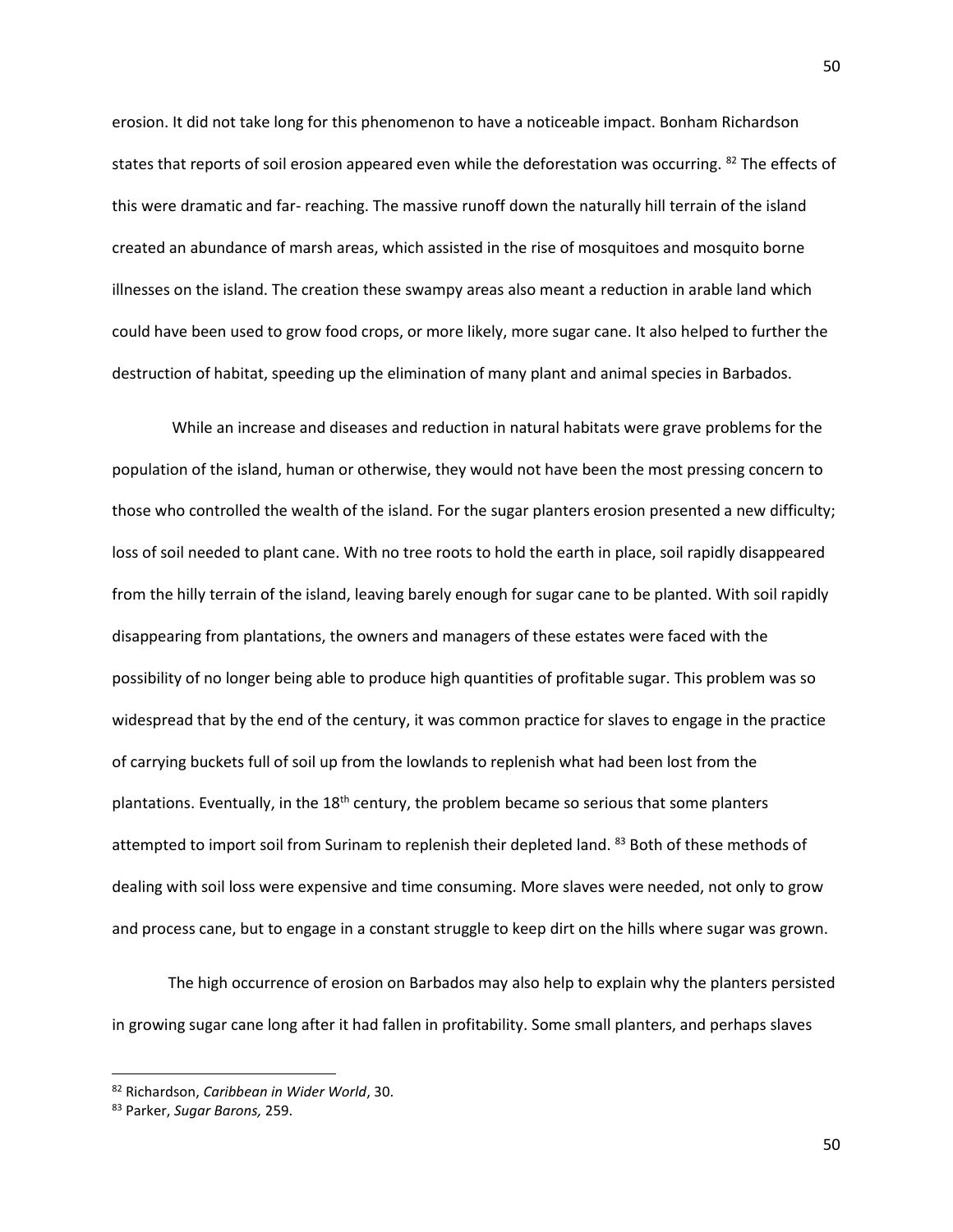freed after emancipation, may have attempted to switch to a different type of agriculture, or even subsistence farming in the 18<sup>th</sup> and 19<sup>th</sup> centuries. However, this could be problematic. As bad as erosion could be on sugar plantations, it could be even worse with other plants. Sugar at the very least has strong roots, which can anchor the soil (although much less effectively than trees or large bushes). When sugar ceased to be planted on a hillside in favor of other products, there would be nothing stopping the massive movement of soil downhill, rendering it nearly impossible to grow anything of value.

Loss of soil was not the only problem that impacted the profitability of Barbadian soil. There was also a significant decline in the quality of the soil. While in the early decades of sugar production in Barbados the soil and climate had contributed to the planters' ability to grow sugar can quickly and well, by the end of the century this was no longer the case. Heinrich von Uchterwitz was correct in his 1652 observation that the soil in some places of Barbados was "not entirely healthy." <sup>84</sup> The destruction of the natural flora of the island had depleted the soil of nutrients, and the lack of crop rotation had furthered this trend, leading to significant soil exhaustion. This strongly decreased both the quantity and quality of sugar being produced in Barbados. The planters needed a method of replenishing nutrients in the soil if they wanted to keep seeing high returns on their product. One of the solutions was to heavily manure the land, a very labor heavy and expensive enterprise. This also contributed to the planter's reliance on imports, as manure was supplied by other Caribbean islands, and American colonies. Another common practice for replenishing the soil was known as "holing," wherein "gangs of slaves literally rebuilt the topsoil each season by digging shallow square holes, two to three feet on a side, six inches deep, spaces two to three feet from one another, and depositing cane trash and animal dung in the holes." 85

l

<sup>84</sup> Gunkel, *German Indentured Servant,* 93.

<sup>85</sup> Richardson, *Caribbean in Wider World*, 46.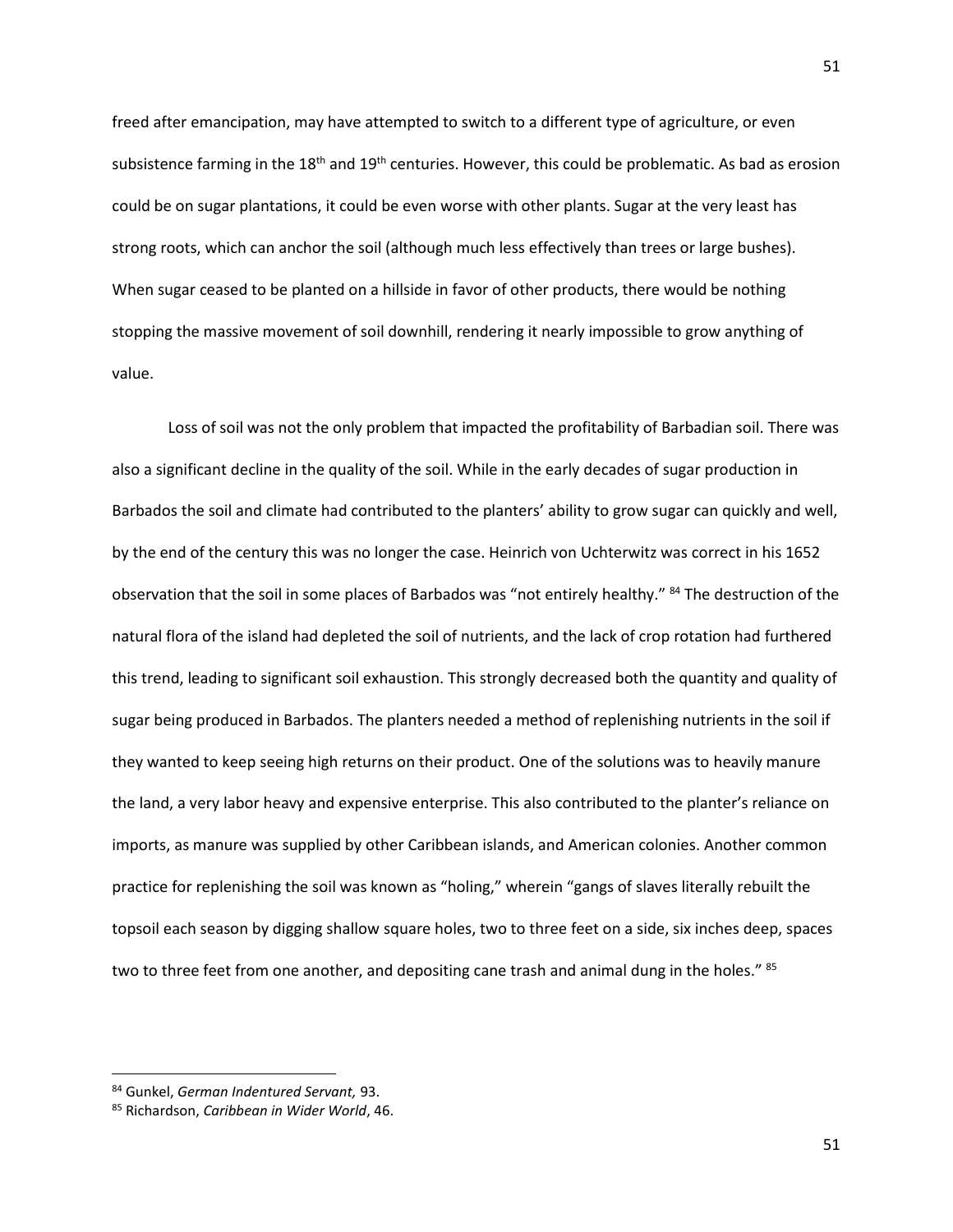Although labor intensive, time consuming, and backbreaking, this practice was common on Barbadian plantations in the early decades of the 18<sup>th</sup> century, as the soil became less and less fertile.

A third factor that negatively impacted the productiveness of the colony over time was the prevalence of drought. The planters, with their limited ecological knowledge, were not aware of the fact that massive deforestation can lead to higher incidences of droughts and water shortages. <sup>86</sup> Barbados was a fairly dry island to begin with, having very few natural springs, rivers, and streams. Because of this the inhabitants built their own small ponds and reservoirs, lined with clay, in order to collect and store rainwater. These reserves of water were not only important for serving the many needs of the island's population, but also for keeping their agricultural products sufficiently watered during the dry months of the year. In times of drought, the scarcity of water could adversely affect the sugar production, resulting in a crop of small size and poor quality.

Due to soil exhaustion, heavy erosion, and water shortages; over the course of the century sugar became increasingly expensive to produce in Barbados. Manure was not cheap, as it had to be imported, and greater numbers of slaves were needed to work to replenish the soil. The purchase of manure and additional slaves cut heavily into the profits of the sugar planters. Simultaneously, sugar production decreased due to the weakness of the soil. At the same time, the international sugar market was being flooded with product, as other colonies, namely Jamaica, had also begun growing cane. This surplus of sugar drove prices down dramatically. Altogether, these circumstances combined to create a problematic situation for the island elite. In order to keep pace with the profits they had received earlier in the century they needed to produce more sugar. However, increasing production also led to greater expense on the part of the planters. Thus they became trapped in a broken system with no ready solution. Many planters began to rely heavily on credit, purchasing slaves and supplies with borrowed

 $\overline{\phantom{a}}$ 

<sup>86</sup> Richardson, *Caribbean in Wider World*, 30.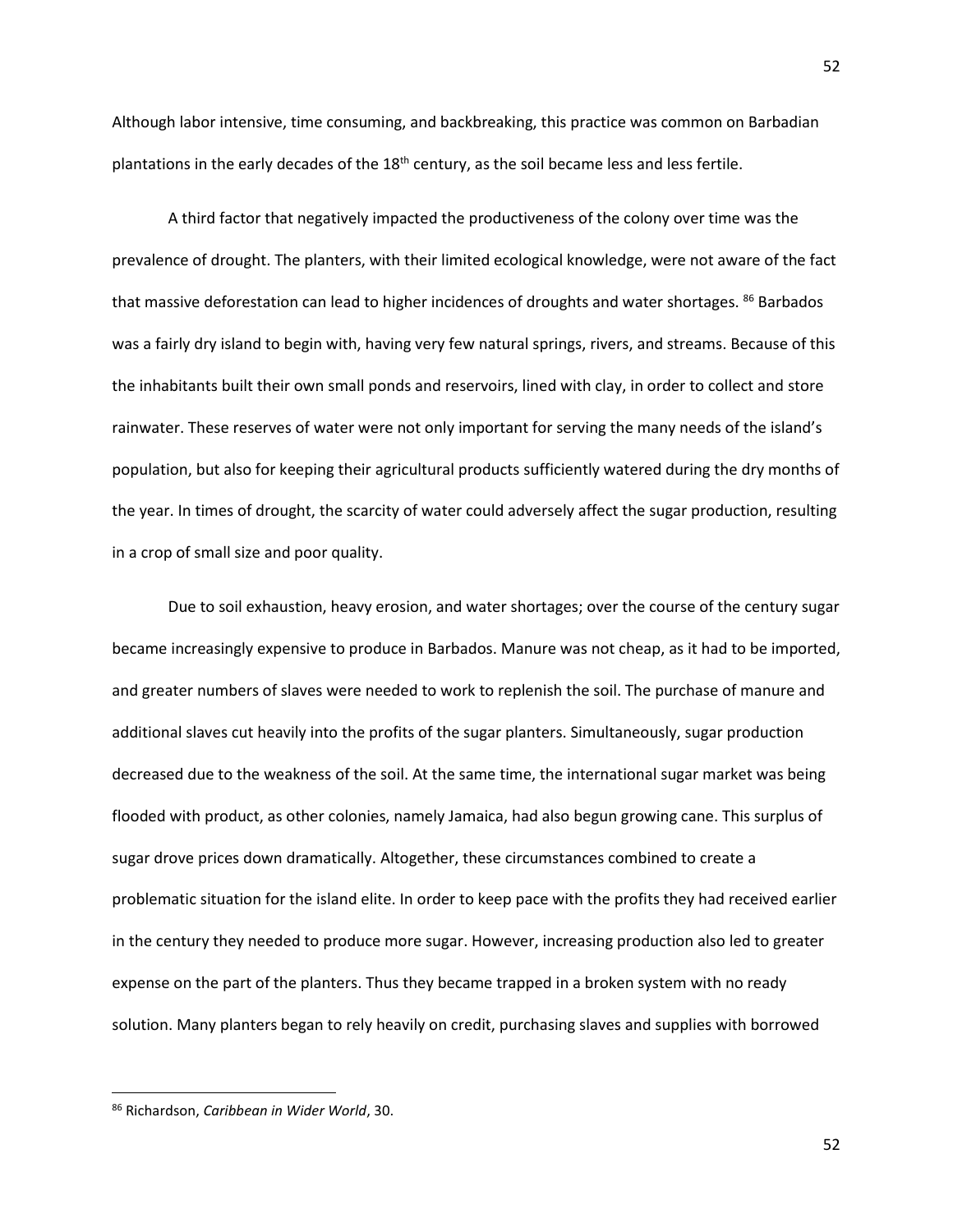money, making their sugar profits spoken for before they even had a chance to materialize. One weak sugar crop could spell disaster for the planters, as they would be unable to pay off their extensive debts.

Over the course of the  $17<sup>th</sup>$  century, as sugar cane became increasingly difficult to grow and process, the planter class became more and more reliant on a large labor force. Manuring fields, holing, and carrying soil up hillsides were strenuous and time consuming tasks, and a large population of able bodied workers were needed in order to keep up the agricultural output of the island. For this, and a myriad of other reasons, the planter class of  $17<sup>th</sup>$  century Barbados became heavily dependent upon the forced labor of thousands upon thousands of African slaves.

#### **Historical Perspectives on Barbadian Labor**

One of the least explored topics of 17<sup>th</sup> century Barbados is the relationship between ecological alteration and labor issues. During the  $17<sup>th</sup>$  century, the island underwent a profound shift in how labor needs were met. Early in the century, planters and merchants relied on indentured servants from Europe, as well as a relatively small number of enslaved Africans and Native Americans. However, by the end of the century, almost all labor was performed by African slaves, who by then greatly outnumbered the white residents who owned them and profited by their labor. The sheer magnitude of the slave class on the island is startling on its own, as is the rapidity with which the adoption of large scale slavery took place.

Historians and authors have offered many explanations and rationalizations for the widespread implementation of slavery as a labor source in  $17<sup>th</sup>$  century Barbados. The earliest written accounts of the island seem to accept slavery as a suitable practice, and attempt very little justification of the institution itself. Richard Ligon, in his 1657 book, goes into great detail about the use of slaves on sugar plantations. He addresses the work they perform, the clothes they wear, the food they eat, their religious practices, their living arrangements, even their birth and death rituals. He seems to be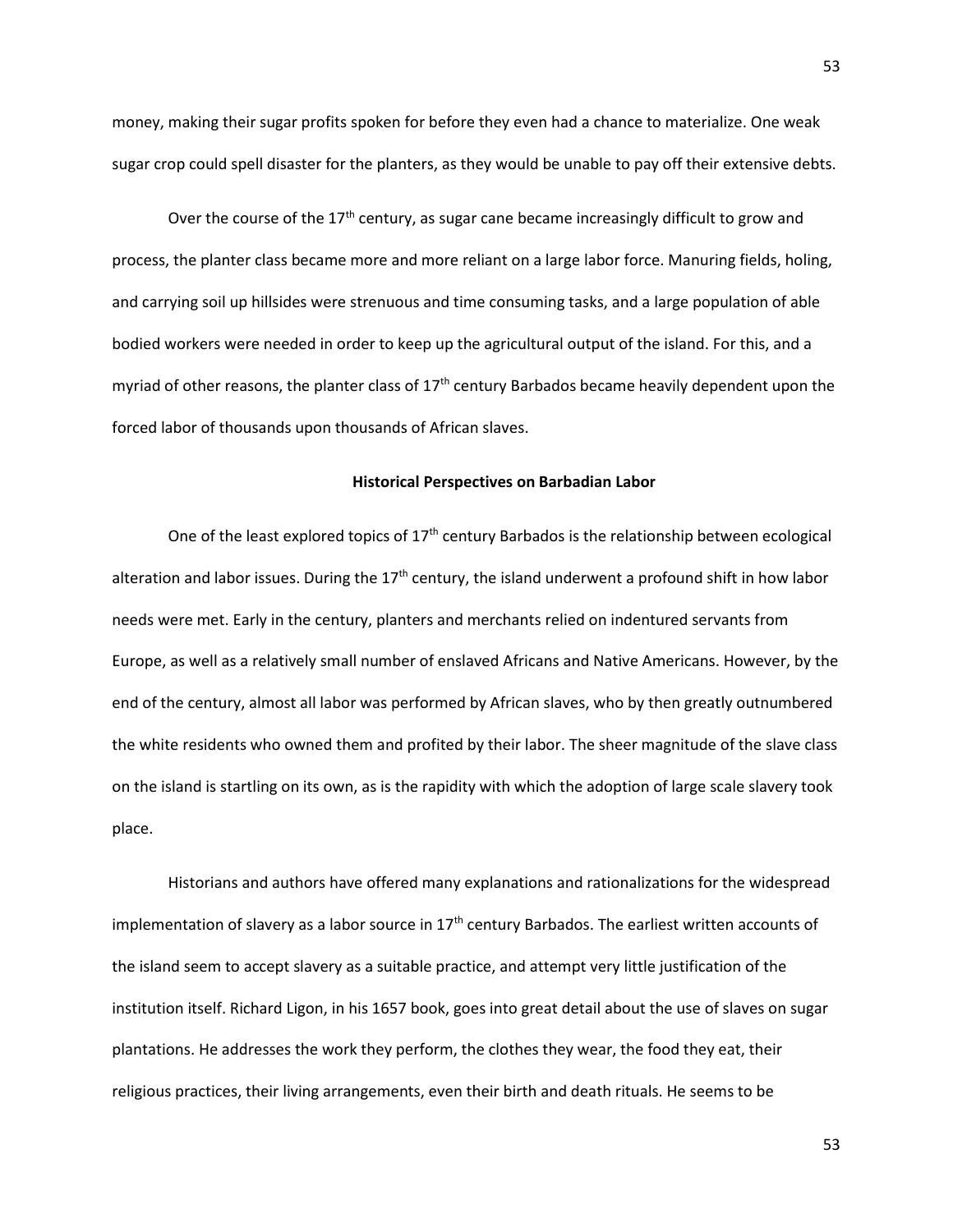fascinated by slave culture, and even befriends some of the slaves on nearby plantations and bemoans some of the more brutal practices of owners and overseers. However, like many of his contemporaries, he attempts no vindication of the use of slaves. He merely sees them as a part of plantation life, one that requires little explanation other than their perceived hardiness and docility. He primarily views the Africans he interacts with as an intellectually inferior people, who are largely content performing hard labor for the duration of their lives. Ligon's writing on slavery illustrates the seemingly paradoxical view that many Europeans had on Africans during this time period. Ligon, and his contemporaries saw Africans as mentally and spiritually inferior, while also commenting on their superior strength and hardy constitutions. This disparity, seemingly contradictory at first, helped many to see African slavery as a logical choice. Slaves were strong enough to perform the hard labor of sugar cultivation, and too incompetent to do anything else. Thus slavery suited them perfectly.

During the 18<sup>th</sup> and 19<sup>th</sup> centuries there is a noticeable shift in the way Europeans and American historians and scholars deal with the issue of West Indian slavery. Perhaps because abolition movements were gaining greater support in Europe and North America, many white authors began attempting to rationalize the use of slaves. Most subscribed to the idea that West Africans were hardier than Europeans, and less susceptible to the tropical maladies that struck down so many European migrants. Works such as John Poyer's 1808 book, *The History of Barbados*, state that "European constitutions were found by experience unequal to the laborious occupations of agriculture, in a climate continually exposed to the scorching rays of a vertical sun." <sup>87</sup> His, and many other authors, argument was that African slave labor was necessary because of the climate and environment of the island. Like earlier writers, these authors subscribe to the idea that dark skinned slaves were inferior to white settlers, and largely content with their lot in life, while also arguing for slavery as a necessity.

<sup>87</sup> John Poyer, *The History of Barbados from the First Discovery of the Island in the Year 1605 til the Ascension of Lord Seaforth, 1801* (London: Frank Cass, 1971), 41.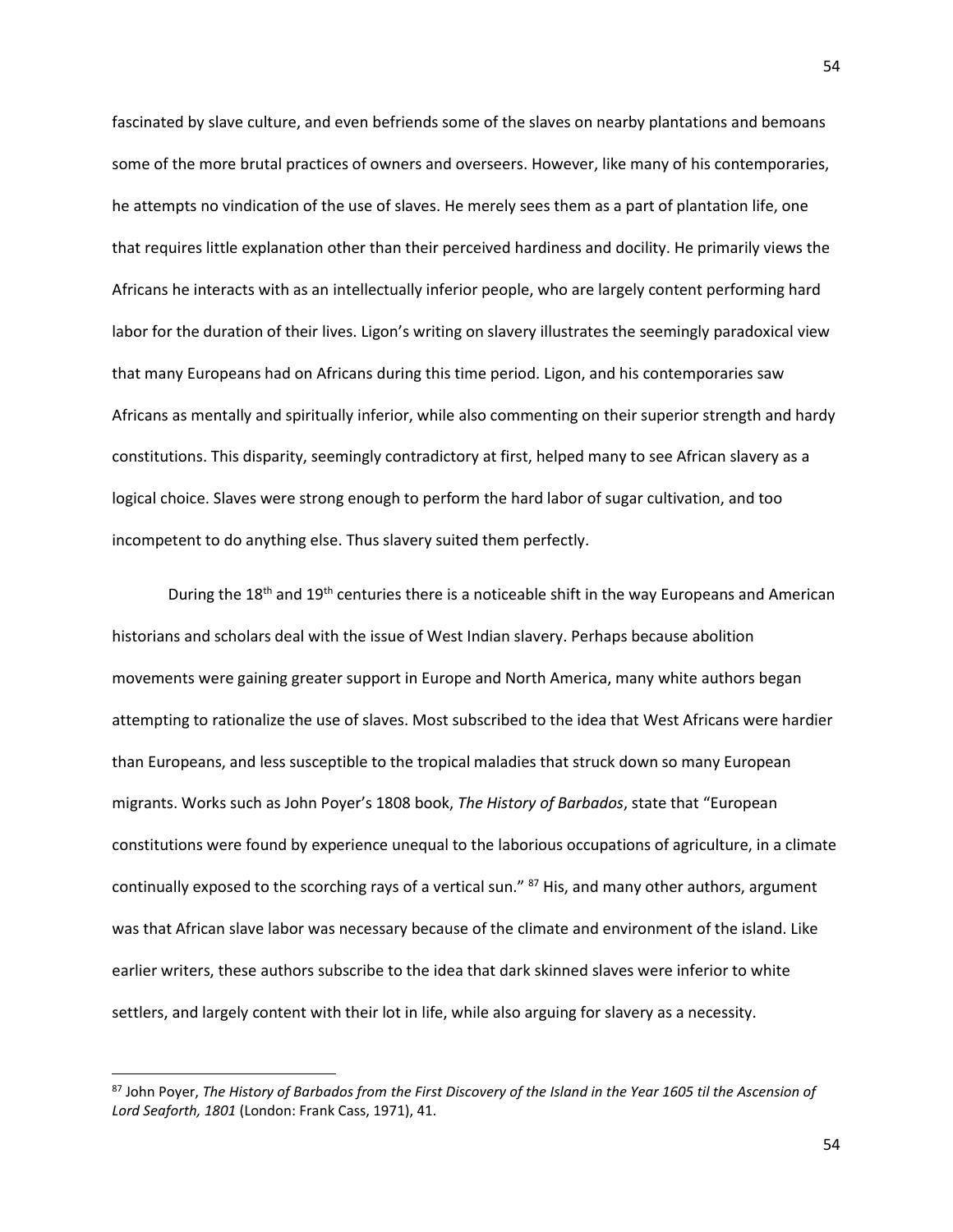Poyer's, and other  $18<sup>th</sup>$  and  $19<sup>th</sup>$  century authors' ideas about the necessity of slavery on Barbados continued into the 20<sup>th</sup> century, but took on a different form. By the mid-1900s, the idea that African peoples were less intelligent, and more suited to hard labor than Europeans, had been dismissed by all credible writers and scholars, especially as Caribbean residents, and descendants of slaves have increasingly begun to write history from their perspective, rather than from the point of view of white Europeans. The idea of large-scale enslavement as an economic advantage to advance the wealth and prestige of British colonies had gained ground.

The most noteworthy book addressing the economic aspect of Caribbean slavery was Eric Williams 1944 work *Capitalism and Slavery*. Williams examines the roots of Caribbean slavery as fiscal phenomenon, a matter of supply and demand. His argument revolves around the idea that in order to maximize profits from sugar production, Caribbean planters needed a steady and abundant supply of cheap labor. When indentured servants from Europe failed to supply the islanders with enough workers, they turned to the enslavement of West Africans to meet their labor needs.<sup>88</sup> Williams asserts that the racial component of slavery was added after the establishment of the slave trade, as a way of justifying the continued enslavement of darker skinned peoples. One of the key components of Williams' argument is the strong connection he makes between slavery and sugar production. He states that the two were heavily interdependent. Huge sugar profits would not have been possible without heavy reliance on slave labor, and enslavement would not have reached such large proportions without largescale sugar cultivation. While Williams certainly does not attempt to justify slavery, he does convincingly demonstrate the fact that it was viewed as an economic necessity by those individuals in power at the time. He also illustrates the deep connection between slavery and environment in the Caribbean.

 $\overline{\phantom{a}}$ 

<sup>88</sup> Eric Williams. *Capitalism and Slavery* (Chapel Hill: UNC Press, 1944).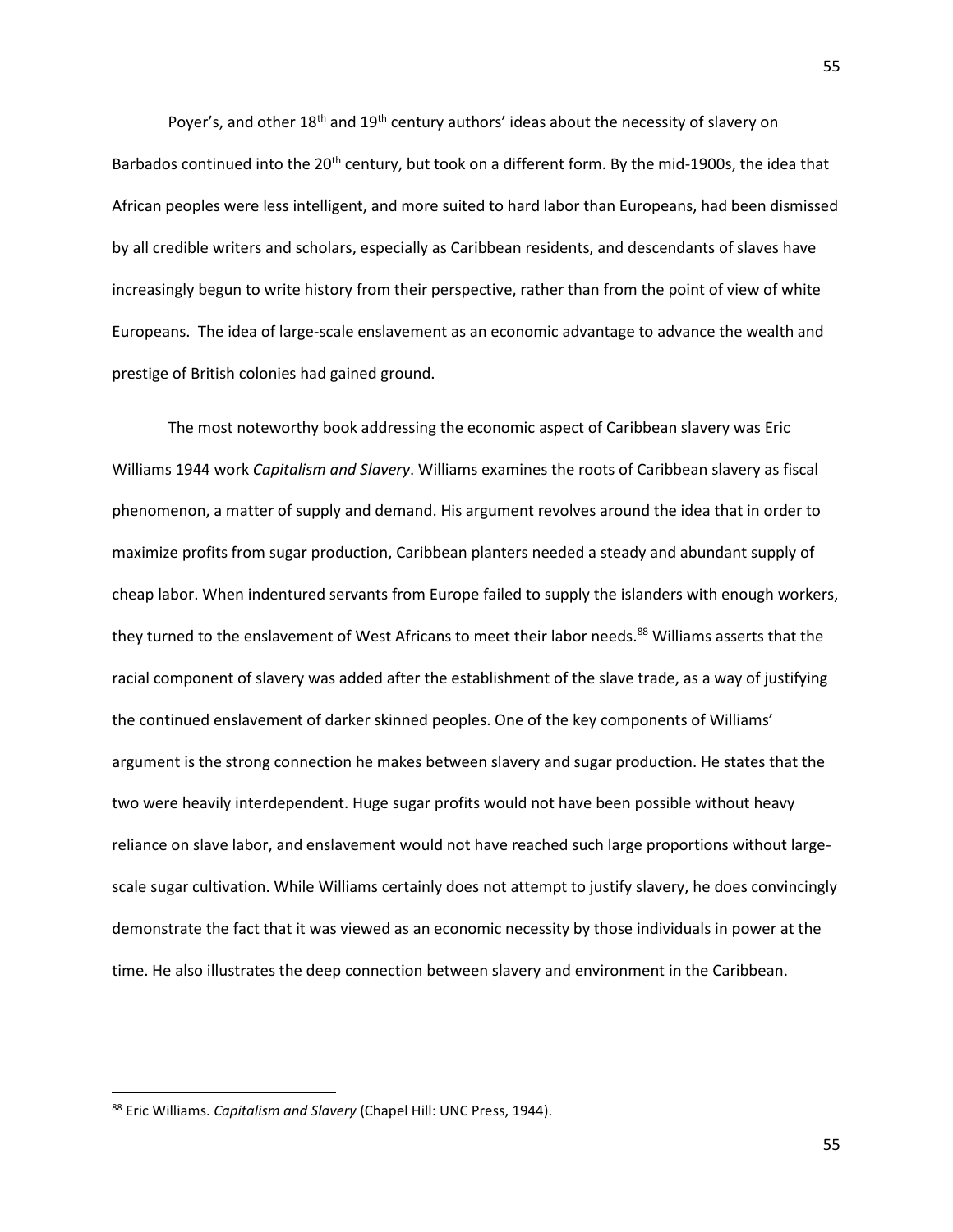The view of slavery as an important tool in the sugar economy of Barbados is still widely accepted among historians and writers today. Most modern works dealing with the sugar plantation based economy of the Caribbean islands adhere to the notion that the large profits enjoyed by white planters would not have been possible without widespread slavery. This is not a justification for the enslavement of Africans, but rather a perspective on why the use of slave labor became so prevalent so quickly on Barbados and other colonies. The argument is compelling and convincing; slave labor was an important part of the Caribbean economy. However, what many works on the rise of Barbadian slavery lack is an analyses of the environmental conditions that both necessitated and facilitated a rise in slave labor.

### **Environmental Alteration and the Slave Trade**

Many explanations and justifications for the rise in slave labor in Barbados have been offered over the last several hundred years. Some can be easily dismissed; such as the arguments that Africans were physically and mentally suited to enslavement, or that they were content performing hard labor. Others are far more credible. Certainly the notion that the planter class view enslavement as an economic advantage, and even necessity, has been ably demonstrated by many respected historians. However, with the possible exception of Eric Williams, there has been very little examination of the relationship between environmental alteration and large-scale slavery on Barbados. While Williams discusses the interdependency of sugar and slave labor, he ignores many other important aspects of ecological change on the island that helped foster in a period of mass enslavement. Almost every aspect of the modifications that were done to the island influenced the adoption of slavery as the primary labor source. The deforestation of the island, the introduction of diseases, and consolidation of large plantation all had an important and unique impact on the use of slave labor.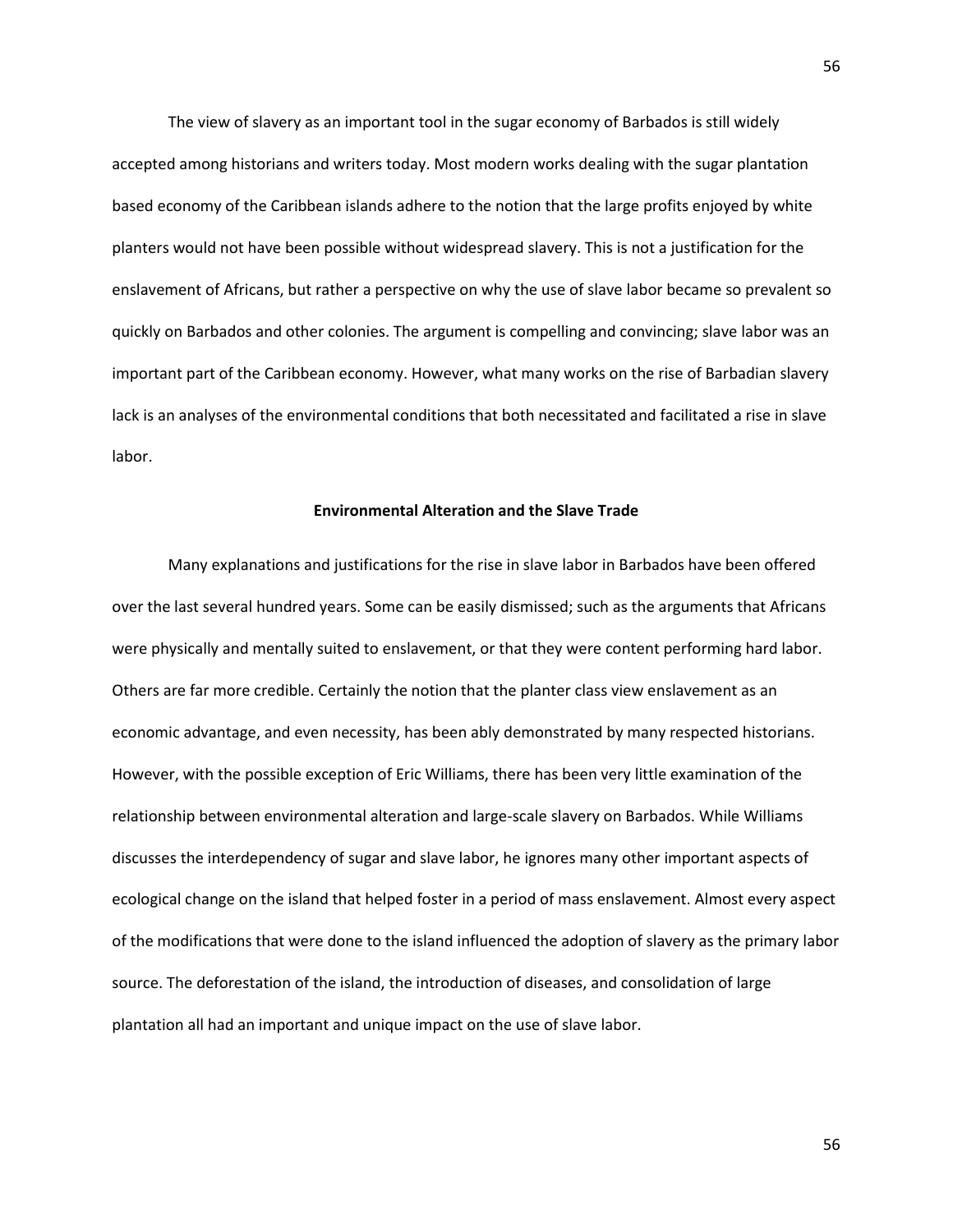When the first Englishmen arrived on Barbados, they brought with them a significant number of both slaves and indentured servants. Most of the early planters felt they needed several laborers to help them clear and cultivate small plots of land. Henry Winthrop, one of the first settlers, wrote to his father in 1627 requesting that he contract two or three indentured servants to assist with the planting and harvesting of tobacco. This was to be the trend for the first years of settlement. In general, the early planters frequently wrote to relatives or backers requesting additional help, most often in the form of indentured servants, who would be contracted for a period of several years. A small number of Arawak Indians were brought from Guyana by Henry Powell, one of the first settlers, and assisted the settlers in planting and harvesting, but in general the early planters relied on the well-established system of indenture to meet their fairly modest labor demands. Arawak Indians also came to be viewed as an unreliable labor force, mainly due to their susceptibility to European illnesses. This established system of meeting labor needs through indenture would change dramatically in the ensuing decades, as English planters modified and changed the ecosystem of the island, the demand for large numbers of cheap laborers would increase exponentially, and lead to settlers to revert to the massive importation of enslaved individuals.

The desire of the Barbadian planter class to gain a profit from sugar resulted in an extraordinarily rapid change in the island's ecology. Seemingly overnight, forests and farms were converted into cane fields, which produced high quality sugar, and made the planter class incredibly wealthy. However, the swift change from jungle and small farm to massive sugar plantation presented a new dilemma for the islanders: an enormous lack of labor. Whereas the early tobacco planters could rely on a handful of servants and slaves to grow and harvest the plant, the cultivation of sugar required far greater numbers of workers. The very process of turning the island into sugar plantations was labor intensive. Workers were used to cut down and burn the forest, to create pools of water, and to construct fields and refineries. Additionally, sugar cane was an extremely labor intensive crop to grow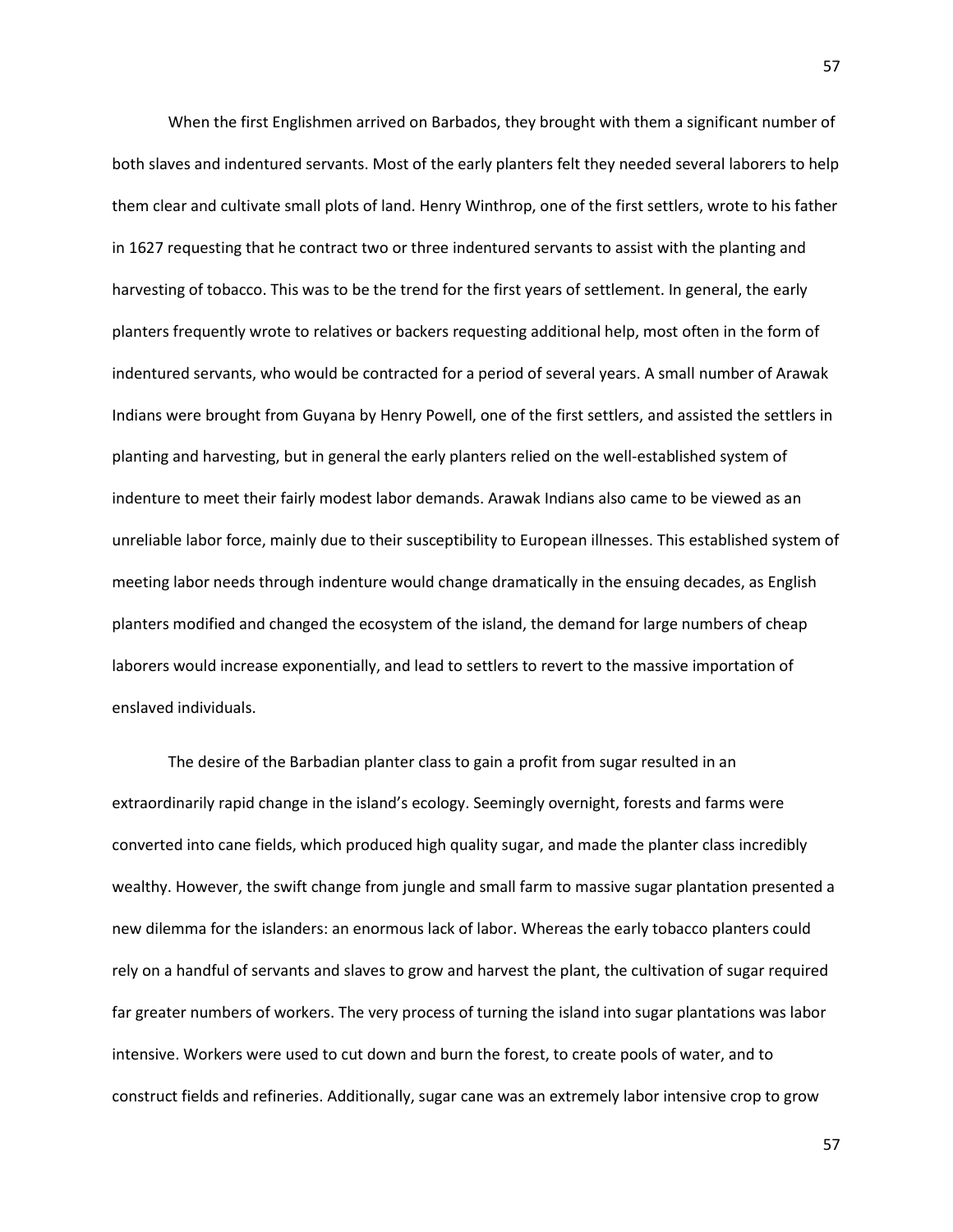and process. The standard measure of workers for growing cane was one slave or servant for every two acres of cane. 89 On a plantation of 200 acres, not an unusual size by the middle of the century, this meant at least 100 laborers were needed to work the land. But planting and harvesting were not the only tasks that needed to be performed. In sugar production, it is crucial that the cane be processes within several hours of its cutting. This meant that the sugar works which crushed the cane and boiled the juice into raw sugar needed to be fully staffed at all times. At many plantations, the sugar works operated around the clock. In short, the decision to make sugar the primary agricultural product of Barbados led to an immense demand for workers, one which the planters were having trouble meeting.

While the need for workers was increasing due to the nature of sugar production and cultivation, there was a simultaneous reduction in the number of able-bodied laborers voluntarily arriving on the island. Although the first colonizers of Barbados did arrive with servants and slaves, they were constantly in need of more servants to assist in planting. By the 1630s there was a steady influx of both servants and new settlers to the island. The early literary embellishments of the island had worked, it was seen as a hugely desirable destination for those seeking more than what Europe had to offer. Between 1640 and 1660, the West Indies was the recipient of over two-thirds of Englishmen migrating to the New World. <sup>90</sup> The climate was much warmer than New England, and great wealth could theoretically be obtained within a few planting seasons. Unfortunately for these new arrivals, Barbados was becoming an increasingly unhealthy place to live. The prevalence of malaria and yellow fever, combined with the chronic food shortages, made the life expectancy very low. This was particularly true for the laboring classes. Indentured servants died in far greater numbers than the upper classes, due to poor diet, overwork, illness, and other factors. This severally weakened the island's workforce. It also led to decreased migration to the colony. As the century progressed, and "the island's reputations for

<sup>89</sup> Gragg, *Englishmen,* 103.

<sup>90</sup> Taylor, *American Colonies,* 206.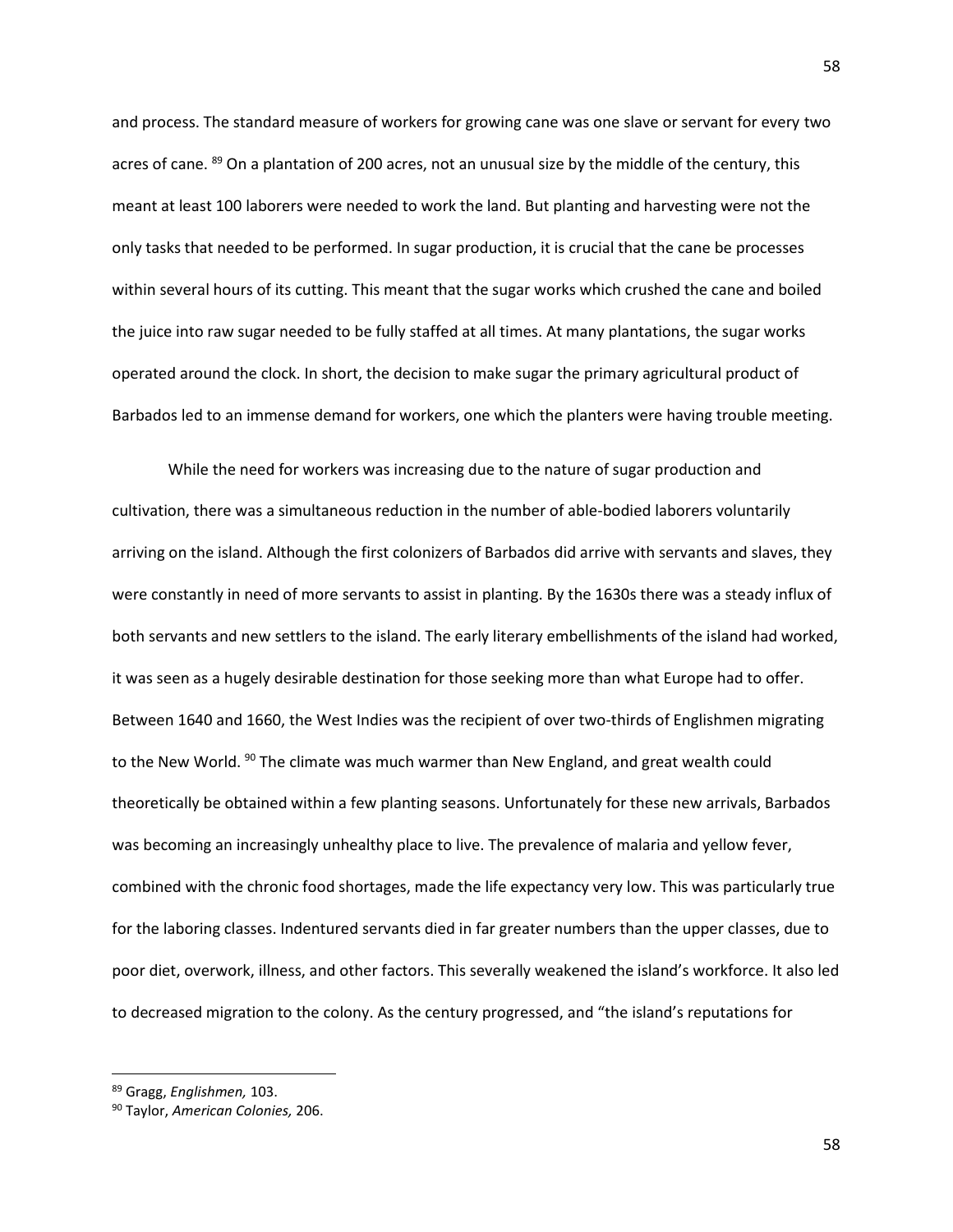sickliness spread throughout the Atlantic World," many potential colonists chose to migrate to more healthy areas. <sup>91</sup> By the end of the century, New England and other North American colonies were receiving far greater numbers of migrants than Barbados and other Caribbean colonies.

 Another of the immediate reactions to the poor health of Barbados was outmigration from the island. Many large scale plantation holders, like Henry Drax, chose to leave their estates in the hands of overseers and business managers, and live in the more comfortable and healthy climate of England. <sup>92</sup> Over the course of the century, more and more individuals chose this path. Not only had the rich decided to leave the islands. In the 1650s, roughly 10000 white settlers left Barbados, either for other colonies, or to return to England.  $93$  Many of these individuals had failed to make a fortune for themselves as planters and thus sought better opportunities elsewhere. Others were simply suffering as a result of overcrowding on the island, and its imminent threat of disease and death. Many others were freed or escaped servants, seeking their own land. The overall result of this massive wave of outmigration was to cause a large disparity between the haves and the have-nots, the free and the enslaved, and black and white. The colony was very quickly becoming a society made up almost exclusively of enslaved Africans, ruled over by an increasingly small number of powerful white individuals.

Although many wealthy individuals made the decision not to live permanently in the Caribbean, there remained a constant and steady influx of new arrivals from Europe to the British West Indies. However, the situation of the people arriving made a dramatic change over time. In the early years, individuals who had limited opportunities in England chose to go to the West Indies to make a better life for themselves. Over the century, this became increasingly hard to do, mainly because land was

 $\overline{a}$ 

 $91$ Michael R. Hill "Temperateness, Temperance, and the Tropics: Climate and Morality in the English Atlantic World, 1555-1705" (PhD. Diss. Georgetown University, 2013), 129.

<sup>92</sup> Parker, *Sugar Barons,* 77.

<sup>93</sup> Watts, *The West Indies,* 217.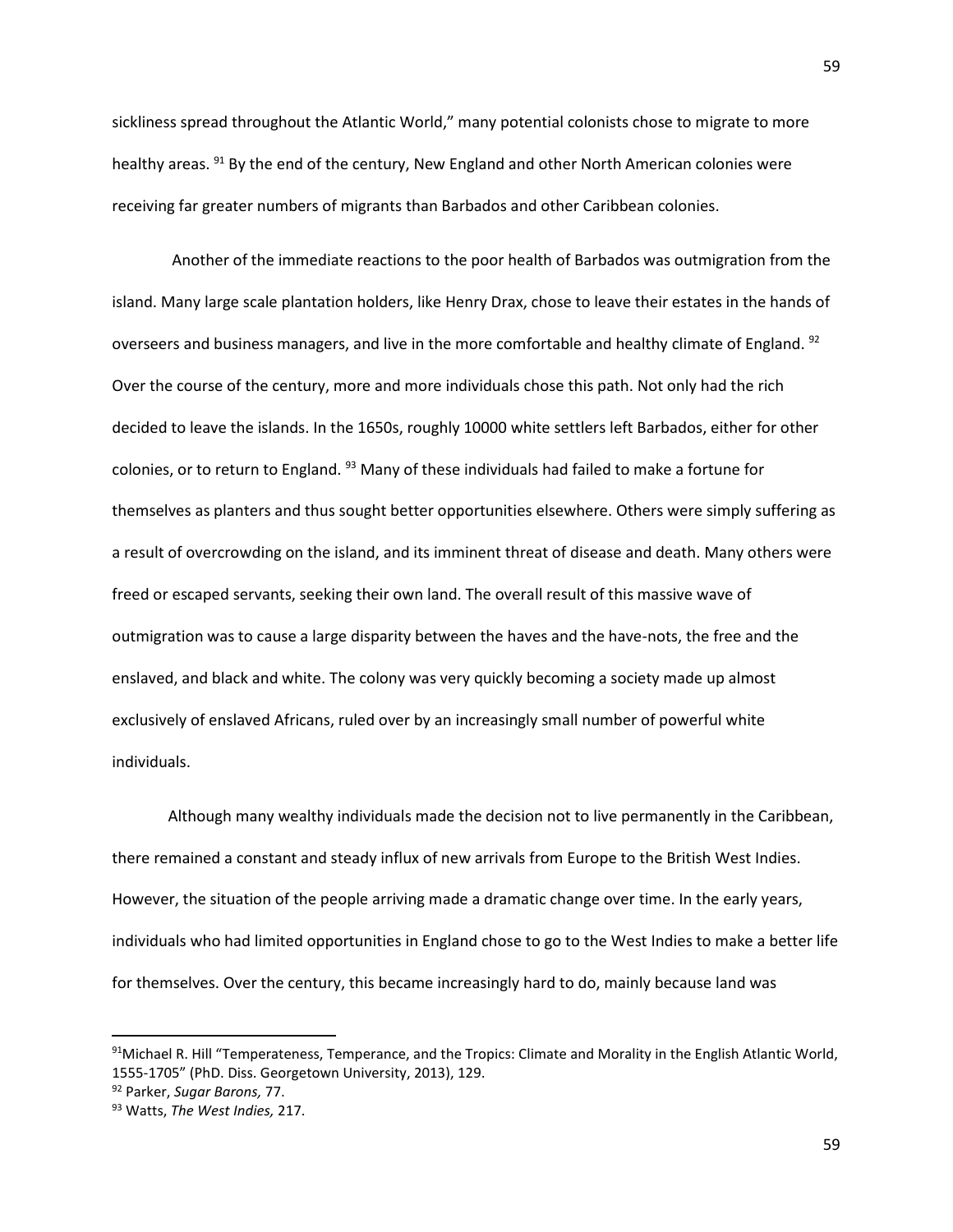becoming scarce and word was being spread about the dangers of living in the islands. By the 1670s, the reputation of the Caribbean as a place of sickness and death had greatly slackened the number of willing immigrants. <sup>94</sup> Increasingly, the population of the island became made up of people brought against their will. Since Englishmen were no longer willing to enter into indentured servitude, planters began accepting criminals from England as a source of free labor. In the ten year period of 1645-1655, approximately 12000 prisoners were sent to Barbados by the English government.  $95$  Many of these were political prisoners, citizens on the losing side of the civil war in England. Heinrich von Uchteritz was one of these. A German mercenary, he was captured after the battle of Worcester in 1651. Once he was convicted by Cromwell, he was shipped to Barbados and sold into servitude along with approximately 1300 other prisoners. <sup>96</sup> This practice would be repeated throughout the century. Following the Monmouth rebellion of 1685, wherein an uprising of dissatisfied British citizens attempted to oust King James II from the throne, approximately 1000 prisoners were sent to the island to be sold into slavery. <sup>97</sup> This process was highly beneficial to both colony and mother country. England found a way to dispose of dissidents and traitors, and Barbadian planters found a cheap labor supply.

War criminals and political detractors were not the only outcasts sent to labor on the island. Others were true criminals, ranging from petty thieves and pickpockets to prostitutes and murderers. By the 1650s, England was essentially using Barbados as a penal colony, a dumping ground for less than desirable individuals. This contributed greatly to the reputation that Barbados received as a sinful and immoral colony. Another way for planters to get free labor was by kidnapping. Throughout the century, young men were abducted in English port towns and sent to the West Indies as servants. This practice was so ubiquitous that it eventually became known as being "Barbadosed." What this resulted in was a

 $\overline{a}$ 

<sup>94</sup> Parker, *Sugar Barons,* 173.

<sup>95</sup> Taylor, *American Colonies,* 211.

<sup>96</sup> Gunkel, *German Indentured Servant,* 92.

<sup>97</sup> John Camden Hotten, ed., *Original Lists of Persons of Quality.* (Salem: Higginson Book Co. 1994).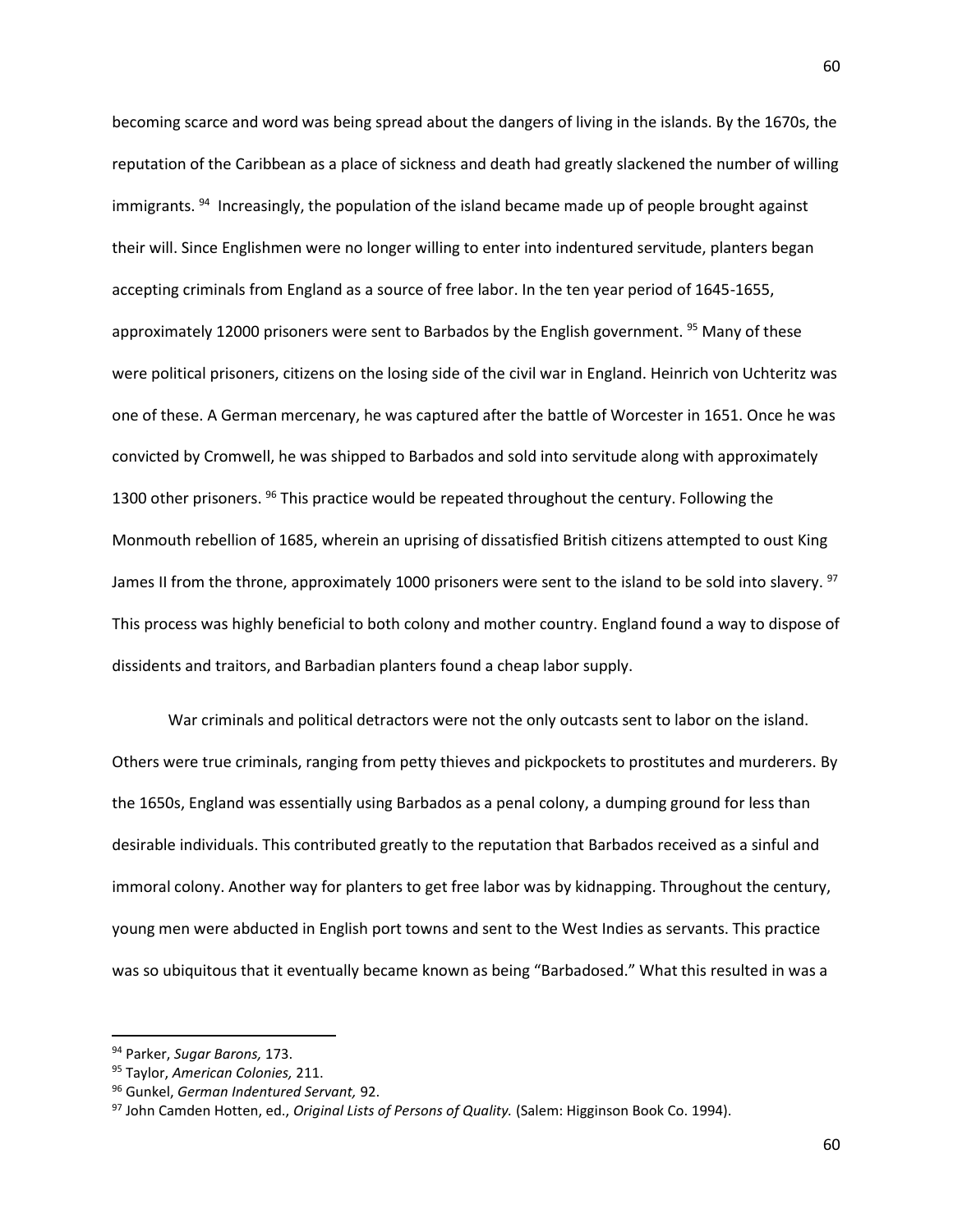white culture made up of criminals, political prisoners, kidnapping victims, runaways, and a small but powerful wealthy elite. This volatile and undesirable mixture contributed greatly to the culture of the island. Most were desperate, and "feeling they had nothing to lose, glorified in the drinking, gambling, fist-fighting, sodomizing, and other forms of violence..." that characterized the region. <sup>98</sup>

While Barbados was the recipient of a significant amount of indentured servants, political prisoners, convicted criminals, and desperate individuals, it was still not enough to meet the extraordinary labor needs of the island. Sugar was an extremely labor intensive crop to grow. In addition, slaves and servants were also utilized as household staff. Among the wealthiest planters on the island, keeping pace with the upper class in England was of the utmost importance. Therefore it became routine to employ a full staff, often dressed in the manner of English household help. All these tasks and occupations added up to a very high number of workers. On a large plantation, several hundred laborers could be required to keep up with the workload. Eventually the planters realized that their demand was far outpacing the supply of cheap labor being supplied by England, and began to rely more heavily on enslaved peoples as their most prominent labor force.

The reliance on slavery was not only the result of the labor intensive nature of sugar cane production. It was also dependent greatly on health issues. Servants on Barbados were subject to the same tropical illnesses that impacted the planter elite. They were also most frequently the victims of famine and food shortages on the island. Servants were also worked very hard, often to the point of death. If the accounts of von Uchteritz are credible, the conditions for workers were extremely brutal, and an early death was the end for most of the prisoners sent to labor on the island. Many indentured servants died before their period of indenture had expired. Others survived, but were so weakened by illness as to be nearly useless to their masters. The planter class was influenced by these factors to find a

<sup>98</sup> Don Jordan and Michael Walsh, *White Cargo: The Forgotten History of Britain's White Slaves in America*, (New York: New York University Press, 2007) 180.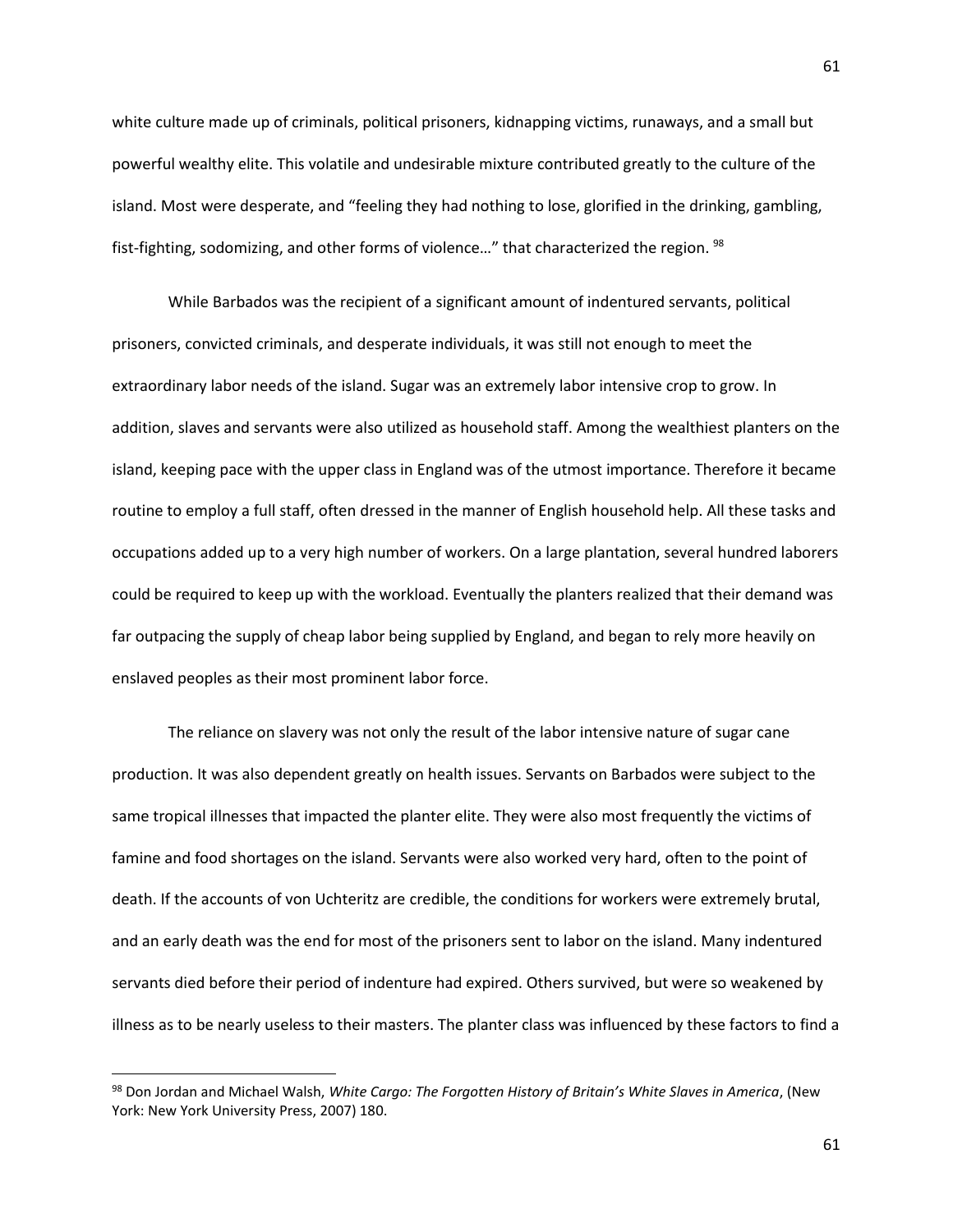more effective means of securing cheap workers. The importation of enslaved Africans was the solution that seemed the most viable. While initially more expensive than contracting an indentured servants, slaves were contracted to their owner for life, with no guarantee of freedom or land after a specified length of time.

Enslavement of Africans to work in American colonies was not a new phenomenon in Barbados. Even in the first year of the colony, Henry Winthrop noted that there were 40 slaves, both Native American and African, accompanying the first 80 English planters. <sup>99</sup> Despite the presence of African slaves in the first years, this practice took a while to become widespread. The colonists were at first much more keen on using indentures and other European laborers. Indentures were initially cheaper than the purchase price for slaves, costing only the price of the voyage, and food and shelter. Also, they were more familiar to Europeans, speaking the same language and practicing the same traditions. However, the growing labor needs due to the adoption of sugar, coupled with the lessening tide of willing workers, compelled a massive shift to the importation of slave labor.

The adoption of slavery on Barbados was rapid and widespread. The most noteworthy aspect of the slave trade to the Caribbean is the volume with which slaves were sent to this region. Between 1626 and 1650, approximately 26,000 slaves arrived in the Caribbean, dispersed between Barbados and various other colonies. Within the next 25 years, this amount more than tripled, with around 86,000 slaves sent to the region. This trend continued during the next 25 years period, with about 196,000 enslaved Africans shipped to the British West Indies between 1676 and 1700. By this time, many slaves were headed to other colonies like Jamaica and St. Kitts, but Barbados would still have been the recipient of a large proportion of these individuals. <sup>100</sup> Slave labor was heavily relied on in Barbados in

 $\overline{\phantom{a}}$ 

<sup>99</sup> Henry Winthrop, *Winthrop Vol. 1*, 361.

<sup>100</sup> "Voyages," Trans-Atlantic Slave Trade Database. Accessed July 10, 2015. http://www.slavevoyages.org/tast/assessment/estimates.faces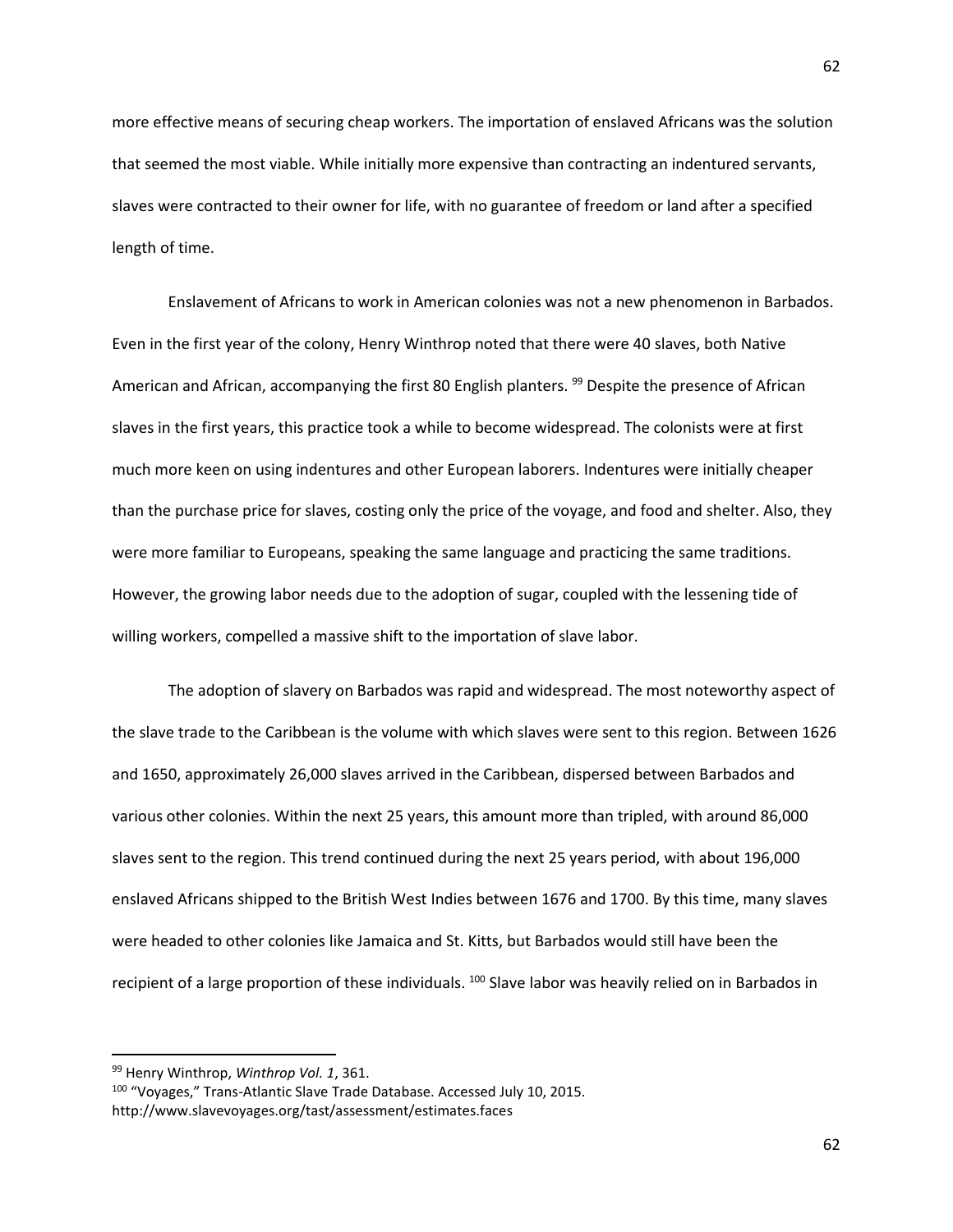the latter half of the century. By the 18<sup>th</sup> century, almost all labor performed on the island was done by slaves.

The rise in slavery as an institution had a profound impact on the island. The labor intensive ecosystem that the planters had established required a massive amount of people to work the land and process the cane. This resulted in an intense change in society on the island. In the early years, there had been relatively few slaves. Alan Taylor estimates that only 800 slaves were present on the island in 1644. By 1660, they were the majority, and by the end of the century, they vastly outnumbered the white inhabitants of the island. <sup>101</sup> What resulted was a society consisting of a large number of enslaved individuals, presided over by a tiny number of rich white planters, who found themselves living in ever increasing fear of an uprising or revolt. The repercussions of this societal shift have been numerous and far-reaching. Many historians and social scientists have examined in great detail the long term effects of slavery on Barbados and other Caribbean islands.

While the dramatic ecological change wrought by the islanders did have negative effects on their health and the establishment of society, for most of the century, these drawbacks were tolerated by the ruling class of the island. The alterations made by converting the island into more or less one large sugar plantation had certainly presented their difficulties, but they had also made many of the planters fabulously wealthy and powerful. By the 1660s Barbados was exporting more goods than any other British colony, and was seen as the crown jewel of the Empire. <sup>102</sup> The newly acquired European taste for sugar pushed the tiny island to a place of prominence. Not only did the sugar trade make Barbadians wealthy, it also made then powerful and influential. Throughout the  $17<sup>th</sup>$  century, the Barbadian lobby in London exerted a great deal of influence over the policies of the empire, shaping the acts of trade and navigation that were put into place. Many sugar planters became members of

<sup>101</sup> Taylor, *American Colonies,* 212.

<sup>102</sup> Gragg, *Englishmen,* 1.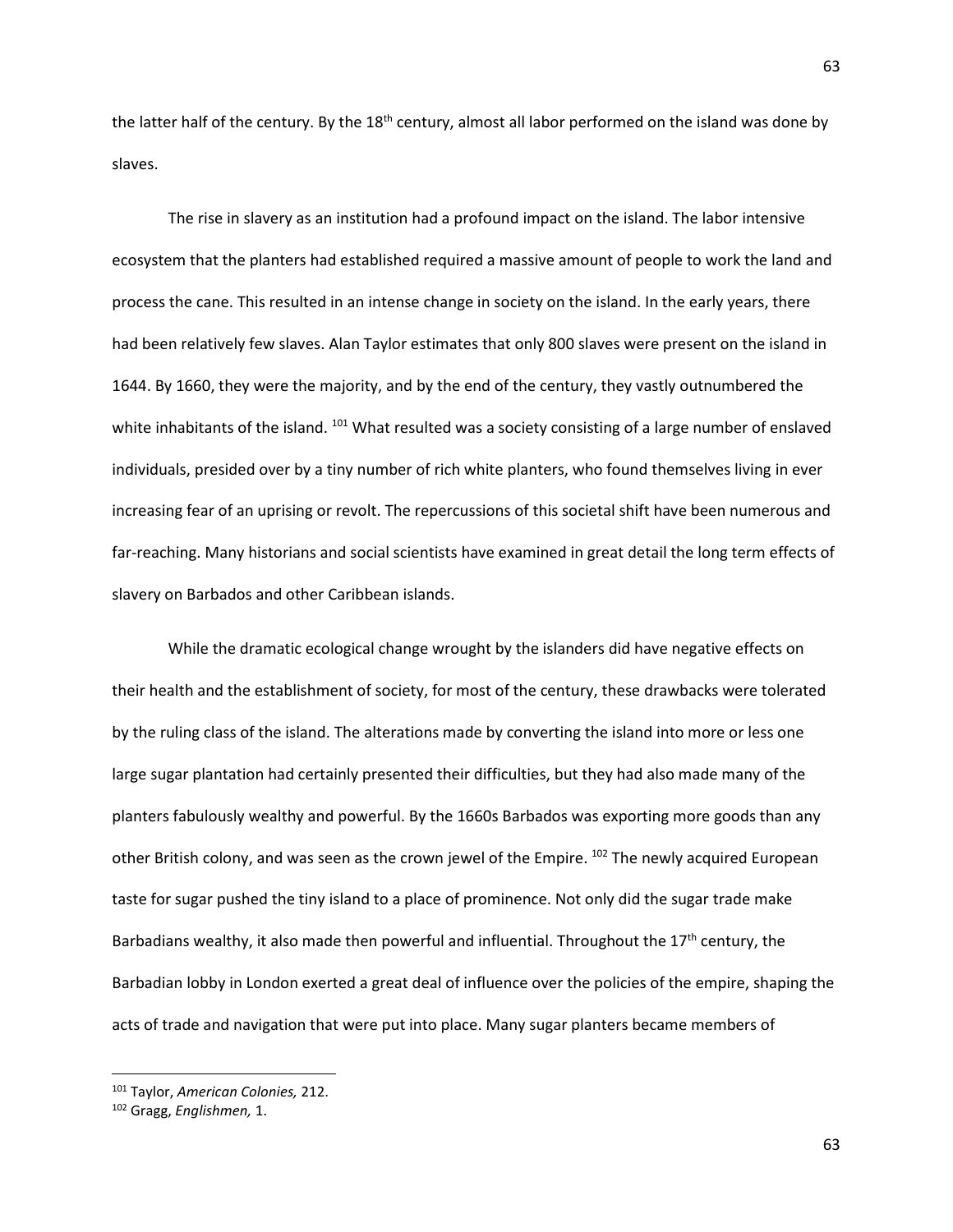Parliament, where they continued to represent West Indian interests from the comfort and familiarity of London.

While the upper classes of Barbadian society were reveling in their wealth and power, and enjoying the profits built on the backs of thousands of enslaved laborers, they probably gave little thought to the consequences of the changes they had made to the island. If they did, it was probably in a favorable way. They had taken an island that appeared to them as a pristine, untamable wilderness, and they had tamed it. They had made it profitable, comfortable, and successful. But they had also introduced deadly diseases, depleted the soil, and created a society made up primarily of enslaved individuals.

All the factors at play in Barbados towards the end of the  $17<sup>th</sup>$  century contributed to the diminished importance and wealth of the island. Other colonies, like Jamaica, were producing sugar in large quantities, and at lesser costs, than Barbados. New England had a thriving economy in trade, shipbuilding, and other various industries. The Barbadian lobby had lost its influence in London, and the island no longer received the preferential treatment it had become accustomed to. However, by this point there was little the residents of the island felt they could do to change their predicament. The environmental destruction that had begun decades before had set the stage for the virtual collapse of the colony. The destruction of the natural environment of the island had created an ecosystem where disease was rampant, famine was common, reliance on outside support was crucial, and soil exhaustion was the ultimate result.

## **The 17th Century and Beyond**

By the close of the 1600s, the environmental alteration of the island of Barbados was all but complete. In 73 years, the European colonizers, along with hundreds of thousands of African slaves, had transformed the small Caribbean island from an uninhabited jungle, to large plantation; covered almost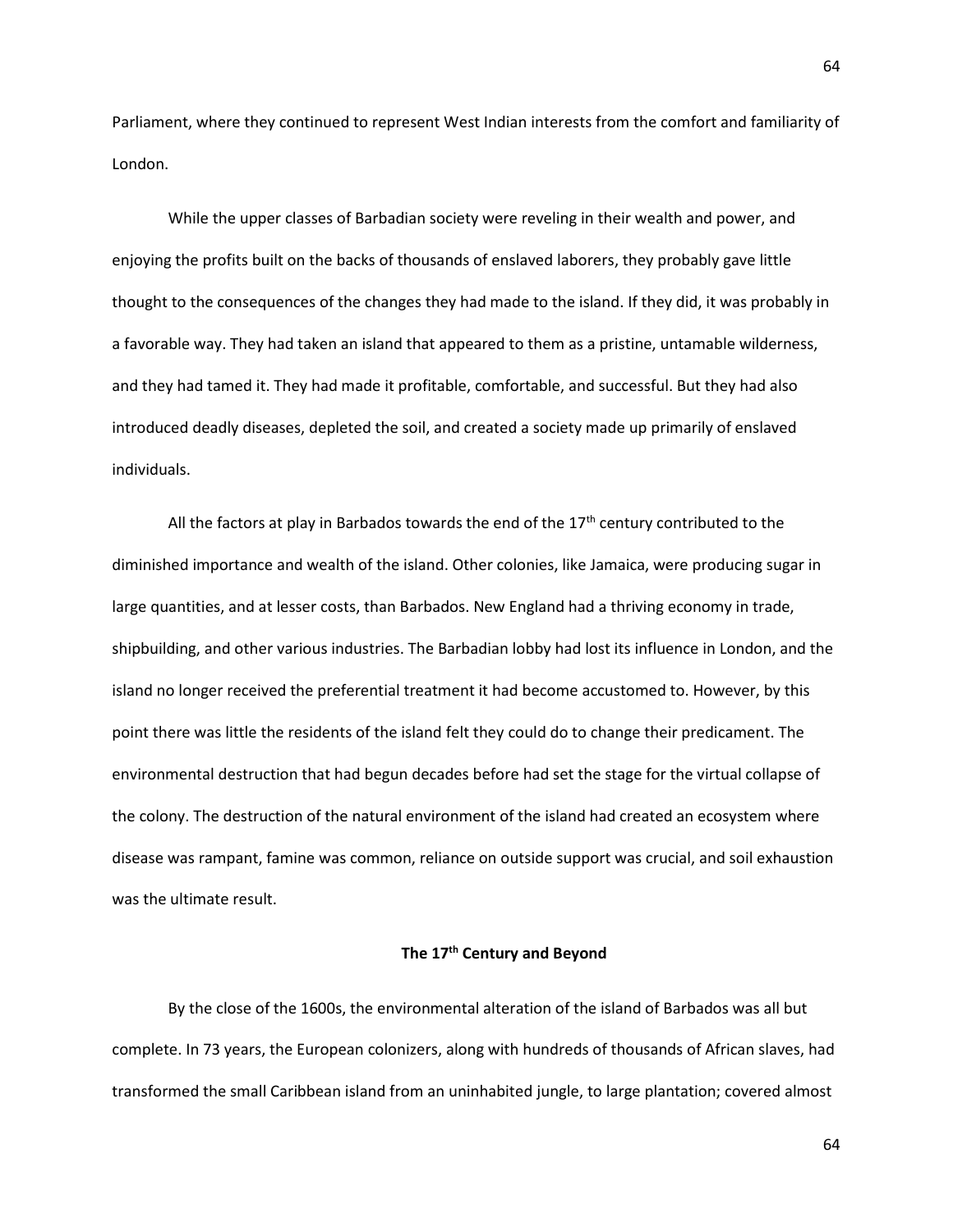exclusively in sugar cane. While the vast majority of the change to the ecosystem had occurred during the 17<sup>th</sup> century, the island and its inhabitants would continue to feel the effects of this change well beyond the first decades of settlement. The consequences of severe alteration of the environment did not simply cease at the dawn of the 18<sup>th</sup> century. On the contrary, many of the issues that arose as a result of the changes wrought to the Barbadian environment were magnified and intensified into the 1700s and beyond. Some parallels can even be drawn between  $17<sup>th</sup>$  century Barbados and modern day issues facing the inhabitants of the island. Much of what was done to the island's ecosystem greatly impacted the nature of industry, culture, society, class structure, and health of Barbados for decades and even centuries after the trees were felled and cane was planted.

One of the most pressing concerns for the upper class of Barbados in the 18<sup>th</sup> century was the continued decline in profitability that had begun in the waning years of the 1600s. Despite the backbreaking efforts of slaves to replace and replenish the soil, they were often fighting a losing battle against the environment they had helped to create. Earth persisted in eroding down hillsides, and soil continued to lose its nutrients. At the same time the markets were being flooded with sugar from other colonies, namely Jamaica, which lowered the cost of sugar, and the profits from selling it. These factors combined were beginning to severally diminish the wealth of the planter class. The previously wealthy sugar planters increasingly found themselves deeply in debt, unable to break the cycle of borrowing that they had established in the 1600s.

While economic issues were only beginning to concern the planter class towards the end of the  $17<sup>th</sup>$  century and beyond, they remained a serious problem for the lower classes. For years wealthy Englishmen had enjoyed large profits from sugar production, but these profits were based on enslavement and exploitation. The lower classes, and the enslaved, received none of the benefits of this wealth. This disparity continued to be a defining factor in the culture and society of Barbados well after the close of the 17<sup>th</sup> century. It was perhaps most heavily felt by the thousands of African slaves that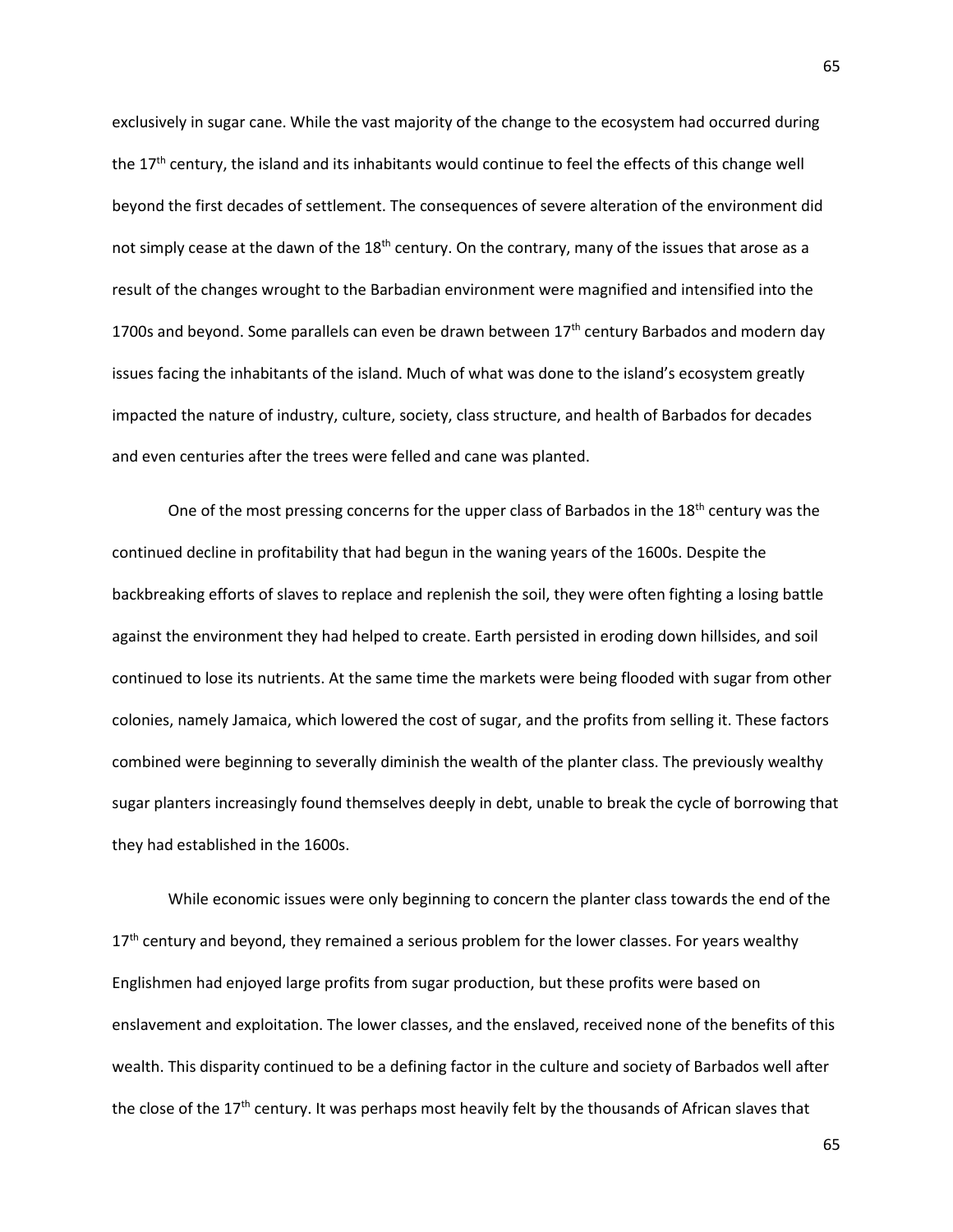made up the vast majority of the island's population. The system of large scale enslavement on massive sugar plantations remained the primary means of agricultural production on the island up until emancipation in 1834. However, the freedom that former slaves gained on the island did little to rectify their economic situation. Many, if not most, continued to labor on plantations for very low wages. There are several reasons for this. Most freed slaves did not know any other industry, and therefore had no other way to make a living. Additionally, the consolidation of land in the hands of the elite that took place in the  $17<sup>th</sup>$  century prevented any freed slaves from establishing their own farms, either for subsistence or profit. Over two hundred years after the founding of the colony, the economic structure of the island remained highly stratified, with most of the wealth still consolidated in the hands of a small, white majority.

The environmental change and establishment of a sugar monoculture on the island impacted not just the financial stability of freed slaves, but the island's overall economic output. Although by the 1700s Barbadian sugar was returning ever diminishing profits, the population of the island continued to rely solely on cane production as its source of wealth. In large part, the changes that had been performed on the island in the  $17<sup>th</sup>$  century made it extremely difficult to break away from this faltering economic system. The planting of the entire island in cane had sapped the fertility of the soil, making it nearly impossible to try to establish a different cash crop, and there were few natural resources left that could be used to bolster commercial activity. In addition, attempting to establish other forms of industry on the island would have been expensive, therefore, the landholding elite persisted with sugar production. This practice endured well beyond the close of the 17<sup>th</sup> century. Even throughout much of the 20<sup>th</sup> century, sugar and rum continued to be the island's primary products. Recently, a significant tourism industry has emerged, which has provided a new revenue stream for the island's population.

The population of Barbados also suffered due to the planter's early unwillingness to diversify the economy of the island. Relying solely on sugar for so many decades had made them heavily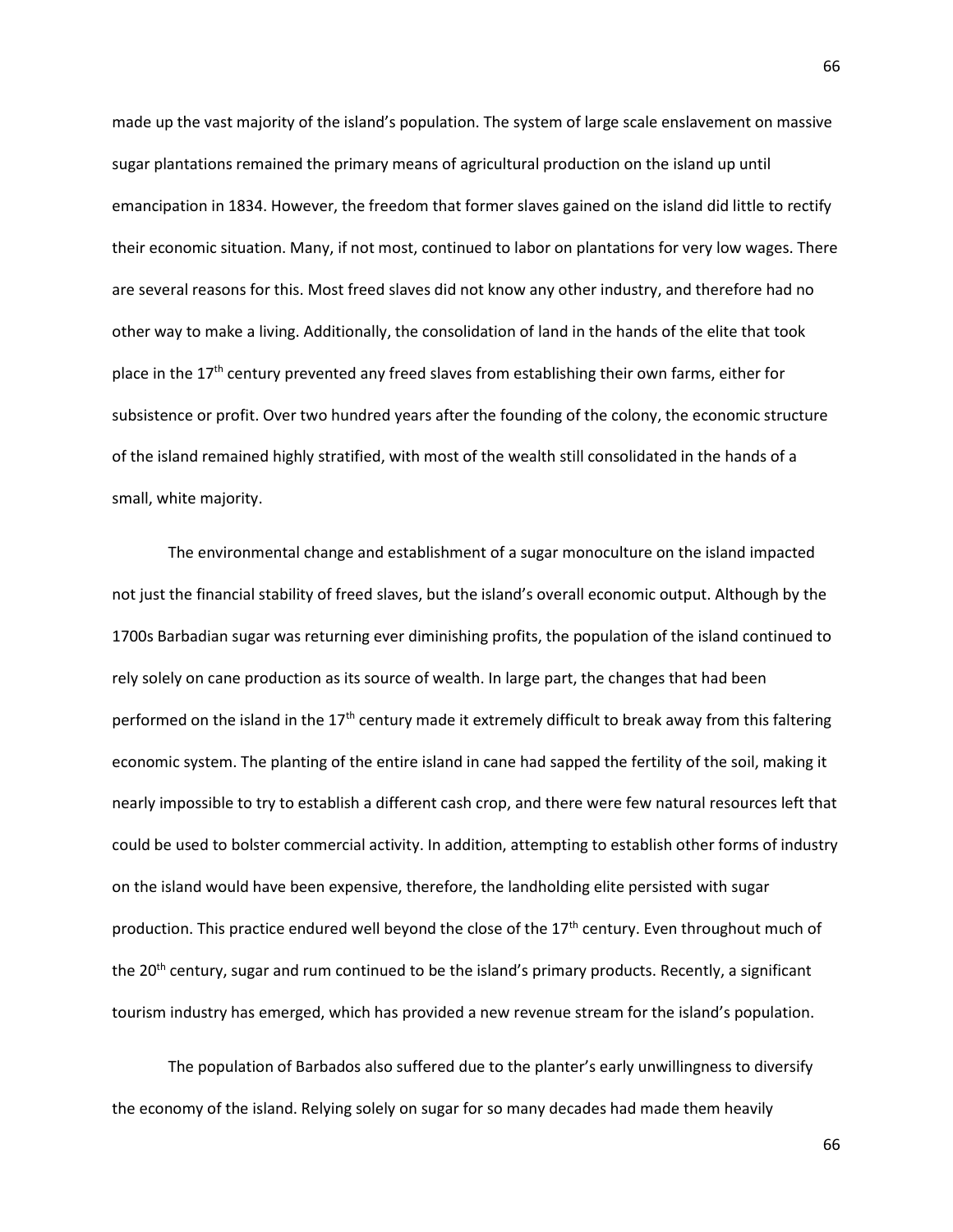dependent on outside resources. Unfortunately for them, falling sugar prices and decrease in production made it harder and harder to afford the imported goods that they relied upon to sustain their way of life. Famine once again visited the population of the island, as food prices soared. The records of Richard Poor Jr., a merchant of Bridgetown l at the end of the century, depict a grim situation. His meticulous record keeping indicates a high volume of ships arriving from New England and Virginia, carrying food, tobacco, and other essentials. While this is not startling in itself, the price paid for these goods are. In the twenty year period his journal covered, the average debt paid increased more than fourfold. Clearly it was getting ever more expensive to reside in the island, especially as profits dwindled.  $^{103}$  Some steps were taken to attempt to decrease dependency on outside resources. By the end of the century, many residents of Barbados had switched to stone as their primary means of construction, but this did not eliminate reliance on foreign timber as it was still needed as a fuel source for sugar production.

Economic hardship was not the only lingering effect of  $17<sup>th</sup>$  century environmental change. The deadly tropical illnesses that had caused so much suffering continued to be a pressing concern for inhabitants of the island. The leveling of forests, creation of standing water, and importation of foreign diseases had an astronomical impact on the residents of, and visitors to the island in the 1600s. Other environmental conditions also had an adverse effect on the island. The colony of Barbados had been unhealthy for many years, with a much lower life expectancy than England and most of the North American colonies. In the early decades of the century, many individuals had been willing to risk illness and death in the hopes of reaping great profits. However, as land was rapidly bundled up into large plantations, the appeal of the island began to wane, fueled in large part by accounts of pervasive sickness and death throughout the colony. Over the course of the century the tide of migration shifted. Instead of going to Barbados, hopeful and enterprising Englishmen turned to North America as a more

 $\overline{\phantom{a}}$ 

<sup>&</sup>lt;sup>103</sup>Richard Poor. "Journal Belonging to Richard Poor Jr." (John Carter Brown Library, Providence, Rhode Island).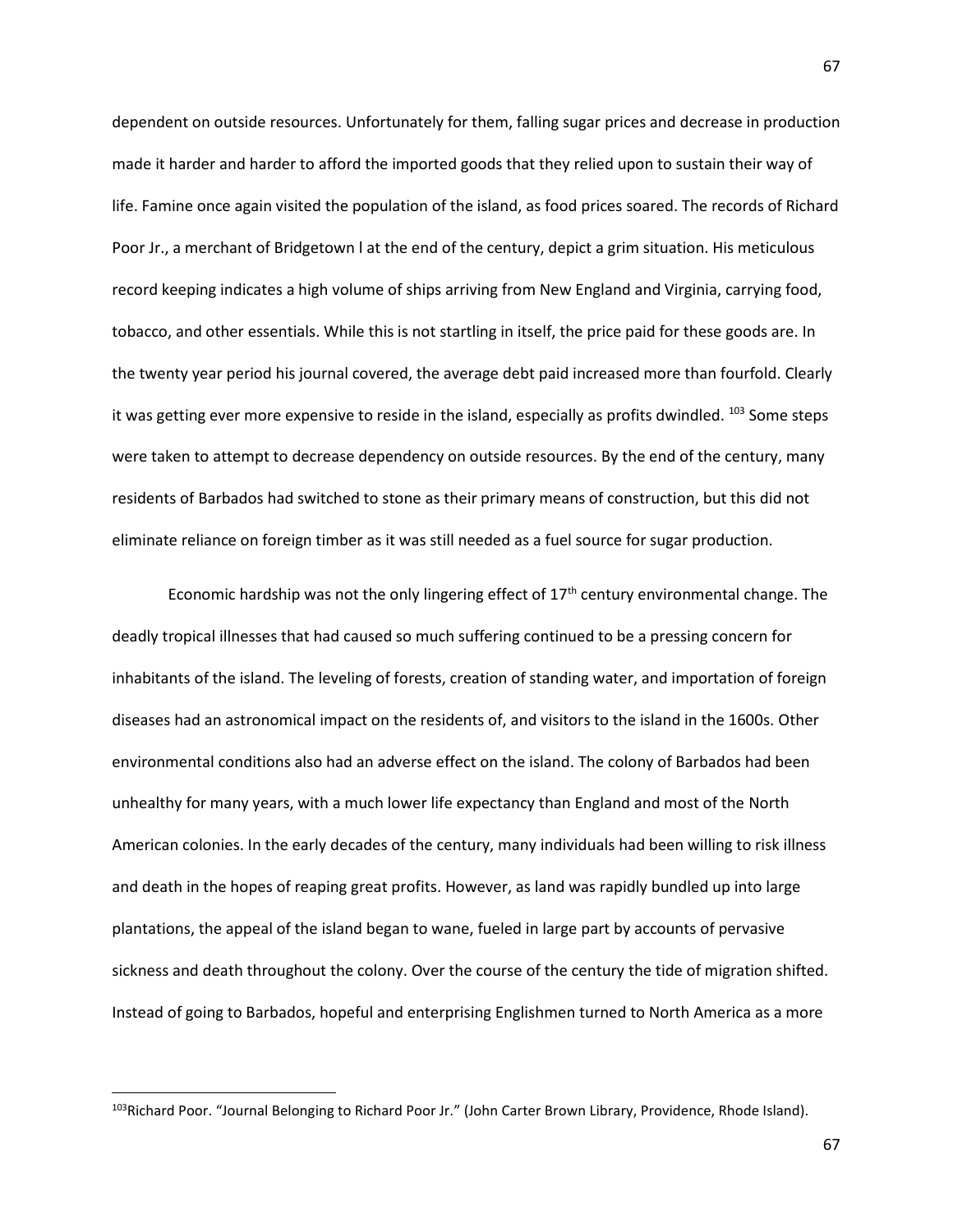desirable destination. Without migration to replenish the fast dying population of the island, the colony had even more trouble sustaining itself, and started to fall behind other colonies in terms of wealth and importance to the Empire.

However, the damage wrought by tropical illness did not cease at the turn of the century. Yellow fever remained a terrifying presence on the island, fueled in large part by the constant arrival of non-immune British soldiers as England increased its military operations in the region in the 18<sup>th</sup> and 19<sup>th</sup> centuries. In the early 1800s, as many as seventy percent of all British soldiers' deaths in the West Indies were caused by fevers, including yellow fever. By the late 1800s, many settlements in the Caribbean practiced containment or flight when epidemic struck. Infected individuals were kept away from others, and those at risk for infection were quickly moved, often to other islands. These practices greatly reduced the number of victims of epidemic yellow fever, although the disease continued to kill a number of people every year. <sup>104</sup>

Malaria also continued to be a dangerous disease in the West Indies well after the  $17<sup>th</sup>$  century. As with yellow fever, the malaria plasmodium mainly affected new arrivals to the region, predominantly soldiers stationed on or visiting Barbados. In the mid-nineteenth century, it has been estimated that malaria was responsible for a significant number of deaths among European troops, only slightly less deadly than yellow fever. 105 Over time, the risk of contracting malaria in the West Indies greatly decreased as quinine was discovered as a treatment for the illness. In modern day Barbados, neither malaria nor yellow fever are serious health concerns, due in part to advances in medicine and pest control, but the island still faces threats from tropical illnesses such as West Nile virus and chikungunya.

 $\overline{\phantom{a}}$ 

<sup>104</sup> Phillip D. Curtain. *Death By Migration: Europe's Encounter with the Tropical World in the Nineteenth Century* (Cambridge: Cambridge University Press, 1989) 33, 67-70. <sup>105</sup> Curtain. *Death,* 86-87.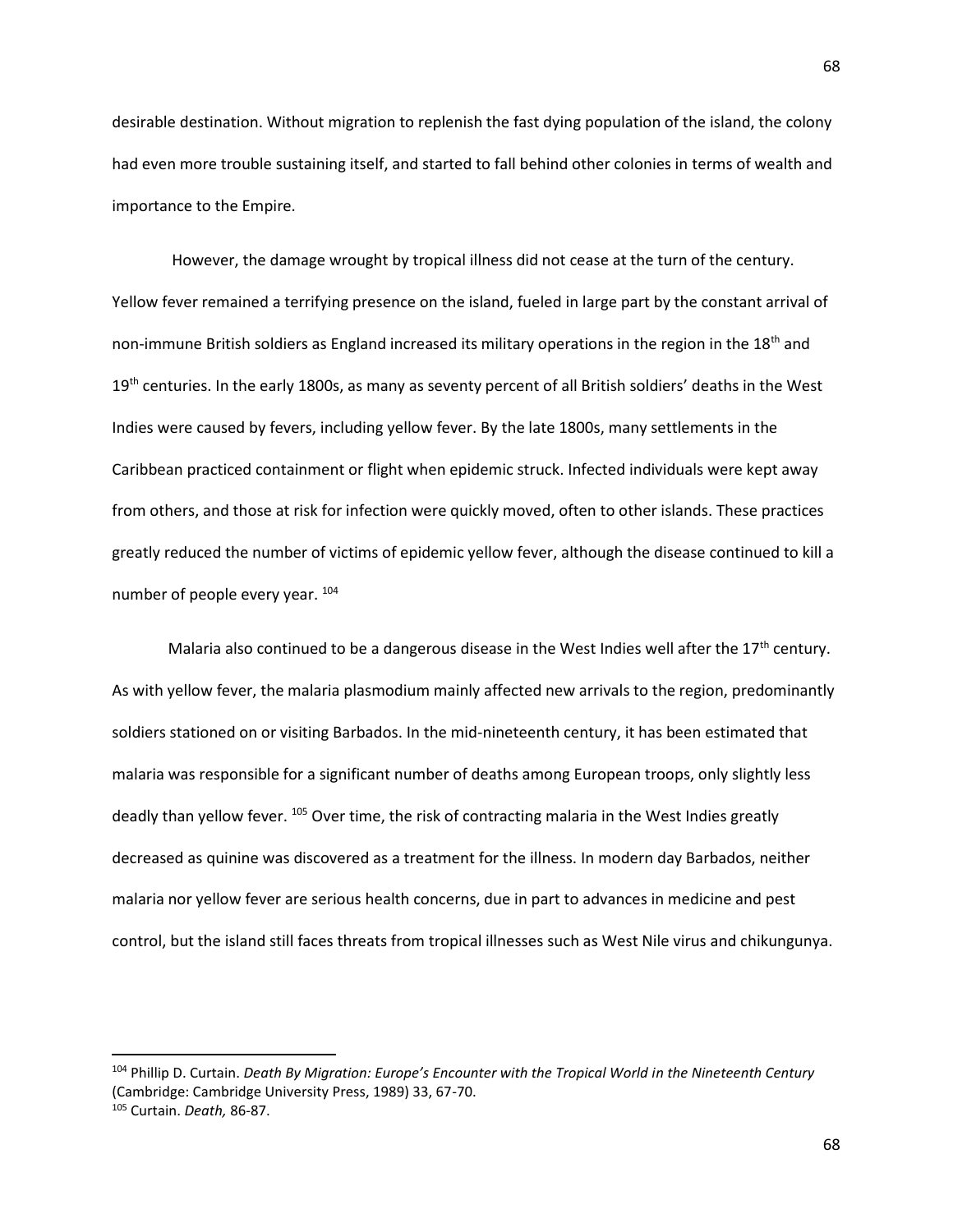In the 1600s, Barbados was the prize colony in the British Empire, exerting great influence in many areas, both political and cultural. The success of Barbadian sugar changed the nature of trade and maritime policy in the British Empire. It helped spark massive economic growth in areas hundreds or thousands of miles away. It made previously unknown men wealthy and powerful. And it forever altered the waistlines and dental health of individuals around the world who were finally able to satisfy their sweet tooth at a moderate price. However, the success of Barbadian sugar would ultimately prove problematic for the inhabitants of the island. The adoption of large scale cane cultivation led to high rates of illness and death, heavy reliance on enslaved laborers, severe class stratification, dependence on foreign food and goods, and economic instability. Ultimately, the severe alteration of the landscape that was done in the name of revenue would make living and working on the island undesirable and unprofitable. The consequences of actions taken in the  $17<sup>th</sup>$  century would be felt long after those who performed said actions were gone.

Four hundred years ago, Barbados was a seemingly untouched area of land; covered in lush forests, and populated by countless species of bird, fish, crabs, insects, and plants. Today, the island would be almost completely unrecognizable to any who may have encountered it prior to 1627. The forests that covered the small isle are gone: fewer than 50 acres of the original forest still exist. Gone too are the various plants and animals who made this rainforest their home. Instead, the island is covered in farms, houses, cities, and other various man made landscapes. Where tropical animals once lived there are now people, horses, cattle, and dogs. In place of native plants the island grows sugar, and cassava, cotton, and ginger. In short, almost every aspect of the environment that existed on Barbados in 1627 has been either altered or destroyed, and replaced. The seemingly pristine wilderness no longer exists. Although there are modern efforts to regrow forested areas, and return some of the island to its pre-Columbian state, the changes that began in the  $17<sup>th</sup>$  century are for all intents and purposes irreversible, and the island is forever altered.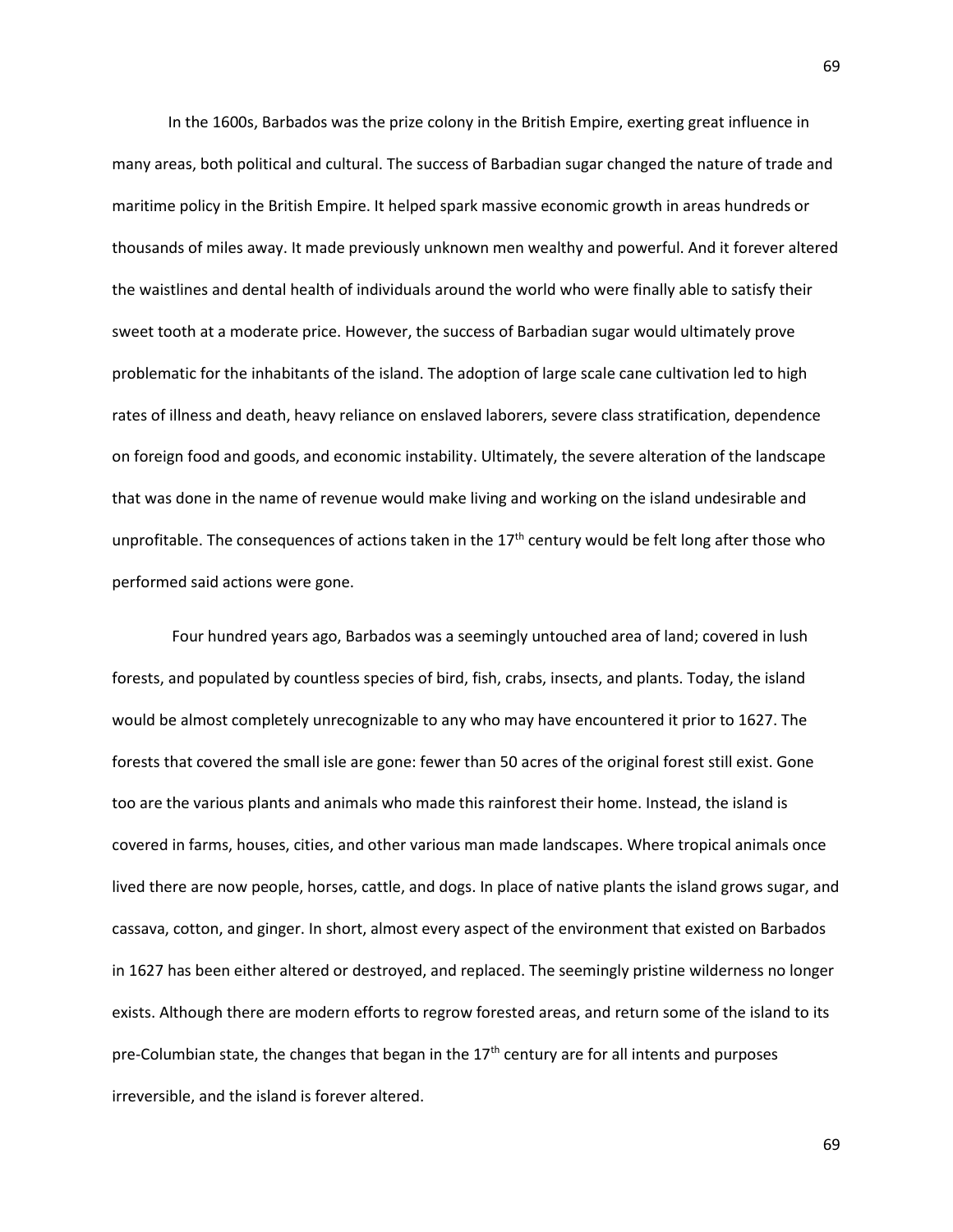# **Bibliography**

- Colt, Sir Henry. *The Voyage of Sir Henry Colt to the islands of Barbados and St. Christopher: May- August 1631*. St. Michael, Barbados: Barbados National Trust, 2002.
- Curtain, Phillip. *Death By Migration: Europe's Encounter with the Tropical World in the Nineteenth Century.* New York: Cambridge University Press, 1989.
- Denevan, William. "The Pristine Myth: The Landscape of the Americas in 1492." *Annals of the Association of American Geographers* Vol. 82, No. 3 (1992): 369-385.
- Dunn, Richard S. *Sugar and Slaves: The Rise of the Planter Class in the English West Indies, 1624- 1713*. Chapel Hill: UNC Press, 1972.
- Gragg, Larry Dale. *Englishmen Transplanted: The English Colonization of Barbados, 1627-1660*.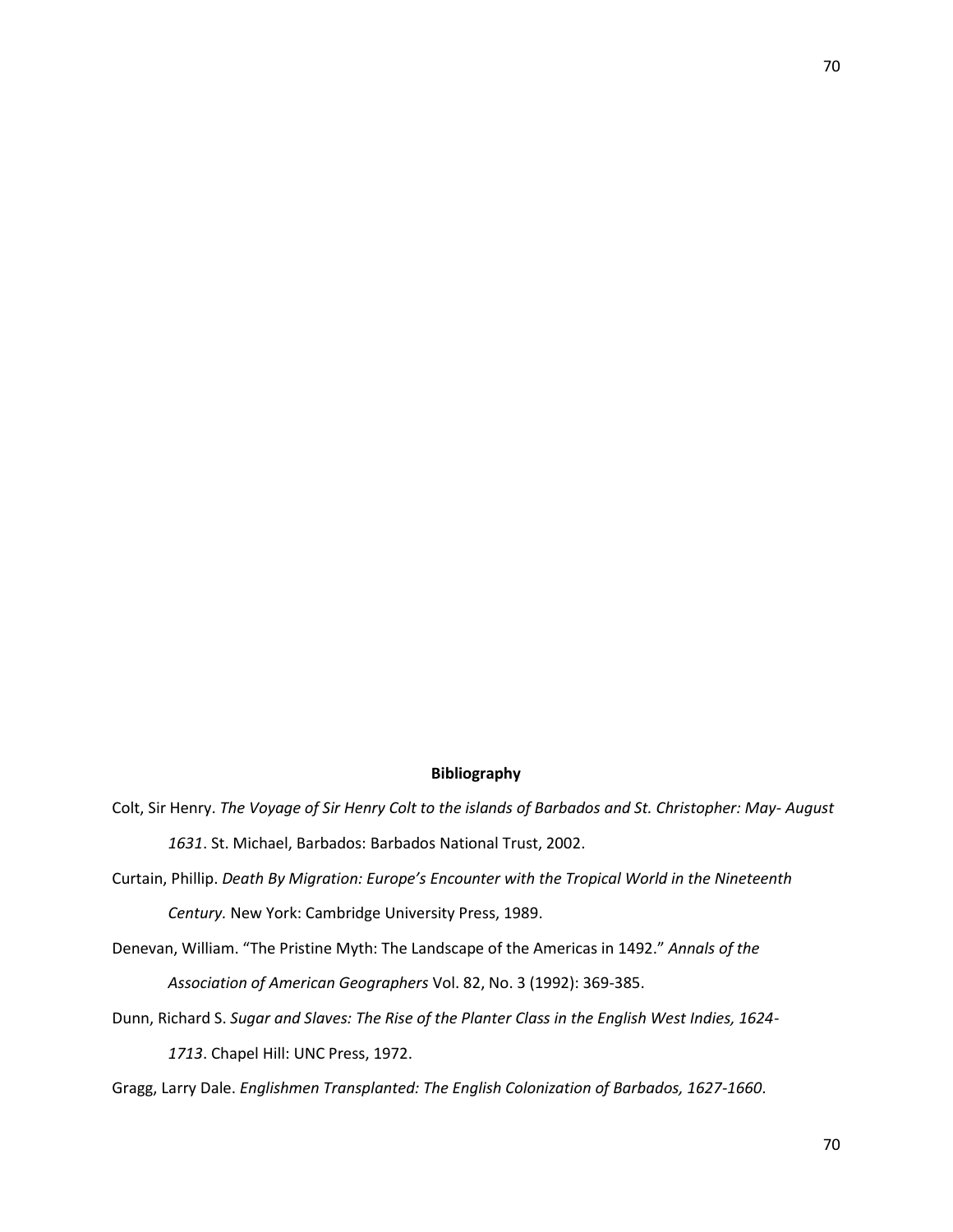New York: Oxford University Press, 2003.

- Gunkel, Alexander and Jerome Handler, eds. and trans. "A German Indentured Servant in Barbados In 1652: The Account of Heinrich von Uchteritz." *Journal of the Barbados Museum and Historical Society* XXXIII (1970).
- Handler, Jerome, ed. and trans. "Father Antoine Biet's Visit to Barbados in 1654." *Journal of the Barbados Museum and Historical Society* XXXII (1967).
- Handler, Jerome, ed. and trans. "A Swiss Medical Doctor's Description of Barbados in 1661: The Account of Felix Christian Spoeri." *Journal of the Barbados Museum and Historical Society* (1969).

Harlow, Vincent: *A History of Barbados, 1625-1685*. New York: Negro University Press, 1969.

Hill, Michael R. "Temperateness, Temperance, and the Tropics: Climate and Morality in the

English Atlantic World, 1555-1705." PhD. Diss., Georgetown University, 2013.

Hotten, John Camden. *Original Lists of Persons of Quality*. Salem: Higginson Book Co., 1994.

- Jordan, Don and Michael Walsh. *White Cargo: The Forgotten History of Britain's White Slaves In America*. New York: New York University Press, 2007.
- Ligon, Richard. *A True and Exact History of the Island of Barbados*. Edited by Karen Ordahl Kupperman. Indianapolis: Hackett Publishing, 2011.

Mann, Charles. *1493: Uncovering the World Columbus Created.* New York: Vintage Books, 2011.

McNeill, J. R. *Mosquito Empires: Ecology and War in the Greater Caribbean, 1620-1914.* 

New York: Cambridge University Press, 2010.

McNeill, William. *Plagues and Peoples.* New York: Anchor Books, 1976.

Mitchell, Stewart, ed. *Winthrop Papers, vols. 1-2*. Compiled by Massachusetts Historical Society, 1931.

- Parker, Matthew. *The Sugar Barons: Family, Corruption, Empire, and War in the West Indies.* New York: Walker and Company, 2011.
- Poyer, John. *The History of Barbados from the First Discovery of the Island in the Year 1605 Til the Ascension of Lord Seaforth, 1801*. London: Frank Cass, 1971.
- Richardson, Bonham C. *The Caribbean in the Wider World, 1492-1992*. New York: Cambridge University Press, 1992.
- Richardson, Bonham C. *Economy and Environment in the Caribbean: Barbados and the Windwards In the Late 1800s*. Gainesville: University of Florida Press, 1997.